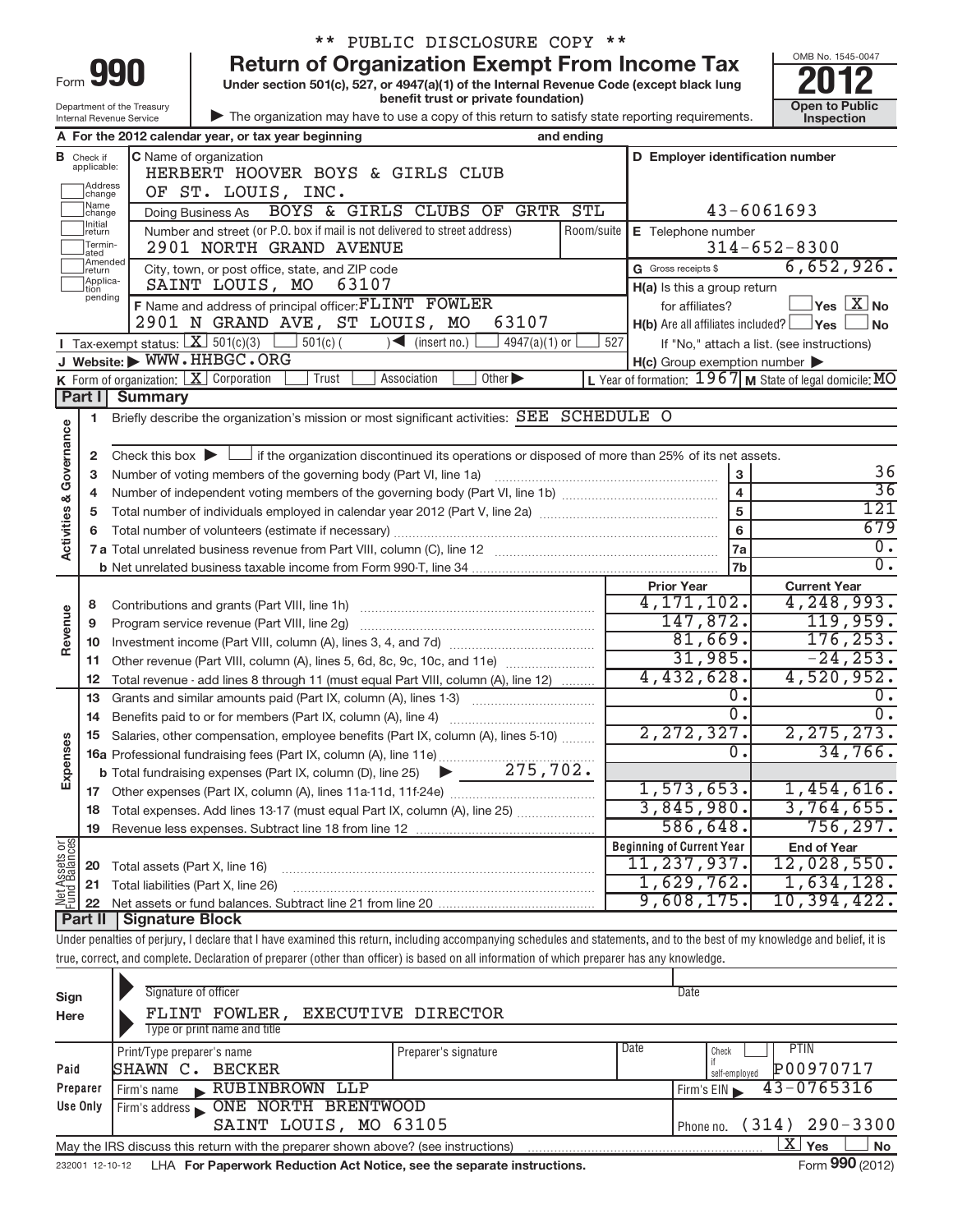| Part III   Statement of Program Service Accomplishments<br>Briefly describe the organization's mission:<br>THE PURPOSE OF THE BOYS AND GIRLS CLUB OF ST. LOUIS, INC. IS TO<br>PROVIDE RECREATIONAL, ATHLETIC AND EDUCATIONAL FACILITIES FOR YOUTH IN<br>THE METROPOLITAN ST. LOUIS COMMUNITY.<br>Did the organization undertake any significant program services during the year which were not listed on<br>$\overline{\ }$ Yes $\overline{\rm X}$ No<br>the prior Form 990 or 990-EZ?<br>If "Yes," describe these new services on Schedule O.<br>$\exists$ Yes $\boxed{\text{X}}$ No<br>Did the organization cease conducting, or make significant changes in how it conducts, any program services?<br>If "Yes," describe these changes on Schedule O.<br>Describe the organization's program service accomplishments for each of its three largest program services, as measured by expenses.<br>Section 501(c)(3) and 501(c)(4) organizations are required to report the amount of grants and allocations to others, the total expenses, and<br>revenue, if any, for each program service reported.<br>82,904.<br>$1,575,860$ . including grants of \$<br>) (Expenses \$<br>4a (Code:<br>) (Revenue \$<br>HEBERT HOOVER (FORMALLY SPORTSMANS PARK) CLUB - THIS FACILITY CURRENTLY<br>SERVES OVER 2,200 YOUTH WITH AN AVERAGE OF 230 YOUTH ATTENDING DAILY.<br>OPEN 48 WEEKS A YEAR, FIVE DAYS A WEEK, THE 78,000 SQUARE-FOOT FACILITY<br>HOUSES A VISION CLINIC, AQUATICS CENTER, LEARNING CENTER, AND SPORTS<br>FIELD, AS WELL AS A DENTAL CLINIC, READING ROOM, SCIENCE ROOM,<br>TECHNOLOGY CENTER, GAME ROOM, TENNIS COURTS, FOOTBALL FIELD, GYMNASIUM,<br>ART ROOM, TEEN CENTER, PERFORMING ARTS/DANCE STUDIO, MULTI-PURPOSE<br>ROOM, CAFETERIA AND KITCHEN, FITNESS CENTER, AND A NEW MUSIC STUDIO.<br>$\overline{640}$ , $\overline{607}$ including grants of \$<br>22,468.<br>4b (Code:<br>(Expenses \$<br>) (Revenue \$<br>ADAMS PARK CLUB - THIS FACILITY CURRENTLY SERVES 360 CHILDREN WITH<br>75 MEMBERS ATTENDING DAILY. THE 28,000 SQUARE-FOOT CENTER OFFERS<br>EDUCATIONAL, RECREATIONAL AND SOCIAL ACTIVITIES, AS WELL AS<br>TEEN-FOCUSED PROGRAMS. THE FACILITY INCLUDES A GYM, DANCE STUDIO,<br>FITNESS CENTER, GAME ROOM, COMPUTER LAB, EYECARE CLINIC, AND<br>SPORTS FIELD.<br>200,949.<br>8,505.<br>including grants of \$<br>(Expenses \$<br>(Revenue \$<br>(Code:<br>SOUTHEAST MIDDLE SCHOOL CLUB<br>$-$ IS THE<br>ORGANIZATION'S FIRST<br><b>SCHOOL-BASED SITE</b><br>PARTNERSHIP WITH<br>THE HAZELWOOD SCHOOL<br>IN<br>DISTRICT AND ST LOUIS COUNTY. THIS UNIT SHARES A GYMNASIUM,<br>PERFORMANCE STAGE, LIBRARY, TECHNOLOGY CENTER, CAFETERIA, ART ROOM<br>AND GAME ROOM WITH THE SCHOOL AND SERVES APPROXIMATELY 330 YOUTH<br>WITH 35 ATTENDING DAILY. THE CENTER OFFERS EDUCATION,<br>RECREATIONAL, AND SOCIAL ACTIVITIES, AS WELL AS TEEN-FOCUSED<br>PROGRAMS. MEMBERS CAN ALSO ACCESS THE DENTAL AND VISION CLINICS AT<br>OTHER LOCATIONS.<br>4d Other program services (Describe in Schedule O.)<br>6,082.<br>$168$ , $146$ $\cdot$ including grants of \$<br>(Expenses \$<br>(Revenue \$<br>2,585,562.<br>Total program service expenses<br>Form 990 (2012) |                          | HERBERT HOOVER BOYS & GIRLS CLUB<br>OF ST. LOUIS, INC.<br>Form 990 (2012) | $43 - 6061693$ | Page 2                  |
|-------------------------------------------------------------------------------------------------------------------------------------------------------------------------------------------------------------------------------------------------------------------------------------------------------------------------------------------------------------------------------------------------------------------------------------------------------------------------------------------------------------------------------------------------------------------------------------------------------------------------------------------------------------------------------------------------------------------------------------------------------------------------------------------------------------------------------------------------------------------------------------------------------------------------------------------------------------------------------------------------------------------------------------------------------------------------------------------------------------------------------------------------------------------------------------------------------------------------------------------------------------------------------------------------------------------------------------------------------------------------------------------------------------------------------------------------------------------------------------------------------------------------------------------------------------------------------------------------------------------------------------------------------------------------------------------------------------------------------------------------------------------------------------------------------------------------------------------------------------------------------------------------------------------------------------------------------------------------------------------------------------------------------------------------------------------------------------------------------------------------------------------------------------------------------------------------------------------------------------------------------------------------------------------------------------------------------------------------------------------------------------------------------------------------------------------------------------------------------------------------------------------------------------------------------------------------------------------------------------------------------------------------------------------------------------------------------------------------------------------------------------------------------------------------------------------------------------------------------------------------------------------------------------------------------------------------------------------------------------------------------------------------------------------------------------------------------------------------------------------------------------------------------------------------------------------------|--------------------------|---------------------------------------------------------------------------|----------------|-------------------------|
|                                                                                                                                                                                                                                                                                                                                                                                                                                                                                                                                                                                                                                                                                                                                                                                                                                                                                                                                                                                                                                                                                                                                                                                                                                                                                                                                                                                                                                                                                                                                                                                                                                                                                                                                                                                                                                                                                                                                                                                                                                                                                                                                                                                                                                                                                                                                                                                                                                                                                                                                                                                                                                                                                                                                                                                                                                                                                                                                                                                                                                                                                                                                                                                                 |                          |                                                                           |                |                         |
|                                                                                                                                                                                                                                                                                                                                                                                                                                                                                                                                                                                                                                                                                                                                                                                                                                                                                                                                                                                                                                                                                                                                                                                                                                                                                                                                                                                                                                                                                                                                                                                                                                                                                                                                                                                                                                                                                                                                                                                                                                                                                                                                                                                                                                                                                                                                                                                                                                                                                                                                                                                                                                                                                                                                                                                                                                                                                                                                                                                                                                                                                                                                                                                                 |                          |                                                                           |                | $\overline{\mathbf{X}}$ |
|                                                                                                                                                                                                                                                                                                                                                                                                                                                                                                                                                                                                                                                                                                                                                                                                                                                                                                                                                                                                                                                                                                                                                                                                                                                                                                                                                                                                                                                                                                                                                                                                                                                                                                                                                                                                                                                                                                                                                                                                                                                                                                                                                                                                                                                                                                                                                                                                                                                                                                                                                                                                                                                                                                                                                                                                                                                                                                                                                                                                                                                                                                                                                                                                 | 1                        |                                                                           |                |                         |
|                                                                                                                                                                                                                                                                                                                                                                                                                                                                                                                                                                                                                                                                                                                                                                                                                                                                                                                                                                                                                                                                                                                                                                                                                                                                                                                                                                                                                                                                                                                                                                                                                                                                                                                                                                                                                                                                                                                                                                                                                                                                                                                                                                                                                                                                                                                                                                                                                                                                                                                                                                                                                                                                                                                                                                                                                                                                                                                                                                                                                                                                                                                                                                                                 |                          |                                                                           |                |                         |
|                                                                                                                                                                                                                                                                                                                                                                                                                                                                                                                                                                                                                                                                                                                                                                                                                                                                                                                                                                                                                                                                                                                                                                                                                                                                                                                                                                                                                                                                                                                                                                                                                                                                                                                                                                                                                                                                                                                                                                                                                                                                                                                                                                                                                                                                                                                                                                                                                                                                                                                                                                                                                                                                                                                                                                                                                                                                                                                                                                                                                                                                                                                                                                                                 |                          |                                                                           |                |                         |
|                                                                                                                                                                                                                                                                                                                                                                                                                                                                                                                                                                                                                                                                                                                                                                                                                                                                                                                                                                                                                                                                                                                                                                                                                                                                                                                                                                                                                                                                                                                                                                                                                                                                                                                                                                                                                                                                                                                                                                                                                                                                                                                                                                                                                                                                                                                                                                                                                                                                                                                                                                                                                                                                                                                                                                                                                                                                                                                                                                                                                                                                                                                                                                                                 |                          |                                                                           |                |                         |
|                                                                                                                                                                                                                                                                                                                                                                                                                                                                                                                                                                                                                                                                                                                                                                                                                                                                                                                                                                                                                                                                                                                                                                                                                                                                                                                                                                                                                                                                                                                                                                                                                                                                                                                                                                                                                                                                                                                                                                                                                                                                                                                                                                                                                                                                                                                                                                                                                                                                                                                                                                                                                                                                                                                                                                                                                                                                                                                                                                                                                                                                                                                                                                                                 | $\overline{2}$           |                                                                           |                |                         |
|                                                                                                                                                                                                                                                                                                                                                                                                                                                                                                                                                                                                                                                                                                                                                                                                                                                                                                                                                                                                                                                                                                                                                                                                                                                                                                                                                                                                                                                                                                                                                                                                                                                                                                                                                                                                                                                                                                                                                                                                                                                                                                                                                                                                                                                                                                                                                                                                                                                                                                                                                                                                                                                                                                                                                                                                                                                                                                                                                                                                                                                                                                                                                                                                 |                          |                                                                           |                |                         |
|                                                                                                                                                                                                                                                                                                                                                                                                                                                                                                                                                                                                                                                                                                                                                                                                                                                                                                                                                                                                                                                                                                                                                                                                                                                                                                                                                                                                                                                                                                                                                                                                                                                                                                                                                                                                                                                                                                                                                                                                                                                                                                                                                                                                                                                                                                                                                                                                                                                                                                                                                                                                                                                                                                                                                                                                                                                                                                                                                                                                                                                                                                                                                                                                 |                          |                                                                           |                |                         |
|                                                                                                                                                                                                                                                                                                                                                                                                                                                                                                                                                                                                                                                                                                                                                                                                                                                                                                                                                                                                                                                                                                                                                                                                                                                                                                                                                                                                                                                                                                                                                                                                                                                                                                                                                                                                                                                                                                                                                                                                                                                                                                                                                                                                                                                                                                                                                                                                                                                                                                                                                                                                                                                                                                                                                                                                                                                                                                                                                                                                                                                                                                                                                                                                 | 3                        |                                                                           |                |                         |
|                                                                                                                                                                                                                                                                                                                                                                                                                                                                                                                                                                                                                                                                                                                                                                                                                                                                                                                                                                                                                                                                                                                                                                                                                                                                                                                                                                                                                                                                                                                                                                                                                                                                                                                                                                                                                                                                                                                                                                                                                                                                                                                                                                                                                                                                                                                                                                                                                                                                                                                                                                                                                                                                                                                                                                                                                                                                                                                                                                                                                                                                                                                                                                                                 |                          |                                                                           |                |                         |
|                                                                                                                                                                                                                                                                                                                                                                                                                                                                                                                                                                                                                                                                                                                                                                                                                                                                                                                                                                                                                                                                                                                                                                                                                                                                                                                                                                                                                                                                                                                                                                                                                                                                                                                                                                                                                                                                                                                                                                                                                                                                                                                                                                                                                                                                                                                                                                                                                                                                                                                                                                                                                                                                                                                                                                                                                                                                                                                                                                                                                                                                                                                                                                                                 | 4                        |                                                                           |                |                         |
|                                                                                                                                                                                                                                                                                                                                                                                                                                                                                                                                                                                                                                                                                                                                                                                                                                                                                                                                                                                                                                                                                                                                                                                                                                                                                                                                                                                                                                                                                                                                                                                                                                                                                                                                                                                                                                                                                                                                                                                                                                                                                                                                                                                                                                                                                                                                                                                                                                                                                                                                                                                                                                                                                                                                                                                                                                                                                                                                                                                                                                                                                                                                                                                                 |                          |                                                                           |                |                         |
|                                                                                                                                                                                                                                                                                                                                                                                                                                                                                                                                                                                                                                                                                                                                                                                                                                                                                                                                                                                                                                                                                                                                                                                                                                                                                                                                                                                                                                                                                                                                                                                                                                                                                                                                                                                                                                                                                                                                                                                                                                                                                                                                                                                                                                                                                                                                                                                                                                                                                                                                                                                                                                                                                                                                                                                                                                                                                                                                                                                                                                                                                                                                                                                                 |                          |                                                                           |                |                         |
|                                                                                                                                                                                                                                                                                                                                                                                                                                                                                                                                                                                                                                                                                                                                                                                                                                                                                                                                                                                                                                                                                                                                                                                                                                                                                                                                                                                                                                                                                                                                                                                                                                                                                                                                                                                                                                                                                                                                                                                                                                                                                                                                                                                                                                                                                                                                                                                                                                                                                                                                                                                                                                                                                                                                                                                                                                                                                                                                                                                                                                                                                                                                                                                                 |                          |                                                                           |                |                         |
|                                                                                                                                                                                                                                                                                                                                                                                                                                                                                                                                                                                                                                                                                                                                                                                                                                                                                                                                                                                                                                                                                                                                                                                                                                                                                                                                                                                                                                                                                                                                                                                                                                                                                                                                                                                                                                                                                                                                                                                                                                                                                                                                                                                                                                                                                                                                                                                                                                                                                                                                                                                                                                                                                                                                                                                                                                                                                                                                                                                                                                                                                                                                                                                                 |                          |                                                                           |                |                         |
|                                                                                                                                                                                                                                                                                                                                                                                                                                                                                                                                                                                                                                                                                                                                                                                                                                                                                                                                                                                                                                                                                                                                                                                                                                                                                                                                                                                                                                                                                                                                                                                                                                                                                                                                                                                                                                                                                                                                                                                                                                                                                                                                                                                                                                                                                                                                                                                                                                                                                                                                                                                                                                                                                                                                                                                                                                                                                                                                                                                                                                                                                                                                                                                                 |                          |                                                                           |                |                         |
|                                                                                                                                                                                                                                                                                                                                                                                                                                                                                                                                                                                                                                                                                                                                                                                                                                                                                                                                                                                                                                                                                                                                                                                                                                                                                                                                                                                                                                                                                                                                                                                                                                                                                                                                                                                                                                                                                                                                                                                                                                                                                                                                                                                                                                                                                                                                                                                                                                                                                                                                                                                                                                                                                                                                                                                                                                                                                                                                                                                                                                                                                                                                                                                                 |                          |                                                                           |                |                         |
|                                                                                                                                                                                                                                                                                                                                                                                                                                                                                                                                                                                                                                                                                                                                                                                                                                                                                                                                                                                                                                                                                                                                                                                                                                                                                                                                                                                                                                                                                                                                                                                                                                                                                                                                                                                                                                                                                                                                                                                                                                                                                                                                                                                                                                                                                                                                                                                                                                                                                                                                                                                                                                                                                                                                                                                                                                                                                                                                                                                                                                                                                                                                                                                                 |                          |                                                                           |                |                         |
|                                                                                                                                                                                                                                                                                                                                                                                                                                                                                                                                                                                                                                                                                                                                                                                                                                                                                                                                                                                                                                                                                                                                                                                                                                                                                                                                                                                                                                                                                                                                                                                                                                                                                                                                                                                                                                                                                                                                                                                                                                                                                                                                                                                                                                                                                                                                                                                                                                                                                                                                                                                                                                                                                                                                                                                                                                                                                                                                                                                                                                                                                                                                                                                                 |                          |                                                                           |                |                         |
|                                                                                                                                                                                                                                                                                                                                                                                                                                                                                                                                                                                                                                                                                                                                                                                                                                                                                                                                                                                                                                                                                                                                                                                                                                                                                                                                                                                                                                                                                                                                                                                                                                                                                                                                                                                                                                                                                                                                                                                                                                                                                                                                                                                                                                                                                                                                                                                                                                                                                                                                                                                                                                                                                                                                                                                                                                                                                                                                                                                                                                                                                                                                                                                                 |                          |                                                                           |                |                         |
|                                                                                                                                                                                                                                                                                                                                                                                                                                                                                                                                                                                                                                                                                                                                                                                                                                                                                                                                                                                                                                                                                                                                                                                                                                                                                                                                                                                                                                                                                                                                                                                                                                                                                                                                                                                                                                                                                                                                                                                                                                                                                                                                                                                                                                                                                                                                                                                                                                                                                                                                                                                                                                                                                                                                                                                                                                                                                                                                                                                                                                                                                                                                                                                                 |                          |                                                                           |                |                         |
|                                                                                                                                                                                                                                                                                                                                                                                                                                                                                                                                                                                                                                                                                                                                                                                                                                                                                                                                                                                                                                                                                                                                                                                                                                                                                                                                                                                                                                                                                                                                                                                                                                                                                                                                                                                                                                                                                                                                                                                                                                                                                                                                                                                                                                                                                                                                                                                                                                                                                                                                                                                                                                                                                                                                                                                                                                                                                                                                                                                                                                                                                                                                                                                                 |                          |                                                                           |                |                         |
|                                                                                                                                                                                                                                                                                                                                                                                                                                                                                                                                                                                                                                                                                                                                                                                                                                                                                                                                                                                                                                                                                                                                                                                                                                                                                                                                                                                                                                                                                                                                                                                                                                                                                                                                                                                                                                                                                                                                                                                                                                                                                                                                                                                                                                                                                                                                                                                                                                                                                                                                                                                                                                                                                                                                                                                                                                                                                                                                                                                                                                                                                                                                                                                                 |                          |                                                                           |                |                         |
|                                                                                                                                                                                                                                                                                                                                                                                                                                                                                                                                                                                                                                                                                                                                                                                                                                                                                                                                                                                                                                                                                                                                                                                                                                                                                                                                                                                                                                                                                                                                                                                                                                                                                                                                                                                                                                                                                                                                                                                                                                                                                                                                                                                                                                                                                                                                                                                                                                                                                                                                                                                                                                                                                                                                                                                                                                                                                                                                                                                                                                                                                                                                                                                                 |                          |                                                                           |                |                         |
|                                                                                                                                                                                                                                                                                                                                                                                                                                                                                                                                                                                                                                                                                                                                                                                                                                                                                                                                                                                                                                                                                                                                                                                                                                                                                                                                                                                                                                                                                                                                                                                                                                                                                                                                                                                                                                                                                                                                                                                                                                                                                                                                                                                                                                                                                                                                                                                                                                                                                                                                                                                                                                                                                                                                                                                                                                                                                                                                                                                                                                                                                                                                                                                                 |                          |                                                                           |                |                         |
|                                                                                                                                                                                                                                                                                                                                                                                                                                                                                                                                                                                                                                                                                                                                                                                                                                                                                                                                                                                                                                                                                                                                                                                                                                                                                                                                                                                                                                                                                                                                                                                                                                                                                                                                                                                                                                                                                                                                                                                                                                                                                                                                                                                                                                                                                                                                                                                                                                                                                                                                                                                                                                                                                                                                                                                                                                                                                                                                                                                                                                                                                                                                                                                                 |                          |                                                                           |                |                         |
|                                                                                                                                                                                                                                                                                                                                                                                                                                                                                                                                                                                                                                                                                                                                                                                                                                                                                                                                                                                                                                                                                                                                                                                                                                                                                                                                                                                                                                                                                                                                                                                                                                                                                                                                                                                                                                                                                                                                                                                                                                                                                                                                                                                                                                                                                                                                                                                                                                                                                                                                                                                                                                                                                                                                                                                                                                                                                                                                                                                                                                                                                                                                                                                                 |                          |                                                                           |                |                         |
|                                                                                                                                                                                                                                                                                                                                                                                                                                                                                                                                                                                                                                                                                                                                                                                                                                                                                                                                                                                                                                                                                                                                                                                                                                                                                                                                                                                                                                                                                                                                                                                                                                                                                                                                                                                                                                                                                                                                                                                                                                                                                                                                                                                                                                                                                                                                                                                                                                                                                                                                                                                                                                                                                                                                                                                                                                                                                                                                                                                                                                                                                                                                                                                                 |                          |                                                                           |                |                         |
|                                                                                                                                                                                                                                                                                                                                                                                                                                                                                                                                                                                                                                                                                                                                                                                                                                                                                                                                                                                                                                                                                                                                                                                                                                                                                                                                                                                                                                                                                                                                                                                                                                                                                                                                                                                                                                                                                                                                                                                                                                                                                                                                                                                                                                                                                                                                                                                                                                                                                                                                                                                                                                                                                                                                                                                                                                                                                                                                                                                                                                                                                                                                                                                                 |                          |                                                                           |                |                         |
|                                                                                                                                                                                                                                                                                                                                                                                                                                                                                                                                                                                                                                                                                                                                                                                                                                                                                                                                                                                                                                                                                                                                                                                                                                                                                                                                                                                                                                                                                                                                                                                                                                                                                                                                                                                                                                                                                                                                                                                                                                                                                                                                                                                                                                                                                                                                                                                                                                                                                                                                                                                                                                                                                                                                                                                                                                                                                                                                                                                                                                                                                                                                                                                                 |                          |                                                                           |                |                         |
|                                                                                                                                                                                                                                                                                                                                                                                                                                                                                                                                                                                                                                                                                                                                                                                                                                                                                                                                                                                                                                                                                                                                                                                                                                                                                                                                                                                                                                                                                                                                                                                                                                                                                                                                                                                                                                                                                                                                                                                                                                                                                                                                                                                                                                                                                                                                                                                                                                                                                                                                                                                                                                                                                                                                                                                                                                                                                                                                                                                                                                                                                                                                                                                                 |                          |                                                                           |                |                         |
|                                                                                                                                                                                                                                                                                                                                                                                                                                                                                                                                                                                                                                                                                                                                                                                                                                                                                                                                                                                                                                                                                                                                                                                                                                                                                                                                                                                                                                                                                                                                                                                                                                                                                                                                                                                                                                                                                                                                                                                                                                                                                                                                                                                                                                                                                                                                                                                                                                                                                                                                                                                                                                                                                                                                                                                                                                                                                                                                                                                                                                                                                                                                                                                                 |                          |                                                                           |                |                         |
|                                                                                                                                                                                                                                                                                                                                                                                                                                                                                                                                                                                                                                                                                                                                                                                                                                                                                                                                                                                                                                                                                                                                                                                                                                                                                                                                                                                                                                                                                                                                                                                                                                                                                                                                                                                                                                                                                                                                                                                                                                                                                                                                                                                                                                                                                                                                                                                                                                                                                                                                                                                                                                                                                                                                                                                                                                                                                                                                                                                                                                                                                                                                                                                                 |                          |                                                                           |                |                         |
|                                                                                                                                                                                                                                                                                                                                                                                                                                                                                                                                                                                                                                                                                                                                                                                                                                                                                                                                                                                                                                                                                                                                                                                                                                                                                                                                                                                                                                                                                                                                                                                                                                                                                                                                                                                                                                                                                                                                                                                                                                                                                                                                                                                                                                                                                                                                                                                                                                                                                                                                                                                                                                                                                                                                                                                                                                                                                                                                                                                                                                                                                                                                                                                                 |                          |                                                                           |                |                         |
|                                                                                                                                                                                                                                                                                                                                                                                                                                                                                                                                                                                                                                                                                                                                                                                                                                                                                                                                                                                                                                                                                                                                                                                                                                                                                                                                                                                                                                                                                                                                                                                                                                                                                                                                                                                                                                                                                                                                                                                                                                                                                                                                                                                                                                                                                                                                                                                                                                                                                                                                                                                                                                                                                                                                                                                                                                                                                                                                                                                                                                                                                                                                                                                                 |                          |                                                                           |                |                         |
|                                                                                                                                                                                                                                                                                                                                                                                                                                                                                                                                                                                                                                                                                                                                                                                                                                                                                                                                                                                                                                                                                                                                                                                                                                                                                                                                                                                                                                                                                                                                                                                                                                                                                                                                                                                                                                                                                                                                                                                                                                                                                                                                                                                                                                                                                                                                                                                                                                                                                                                                                                                                                                                                                                                                                                                                                                                                                                                                                                                                                                                                                                                                                                                                 |                          |                                                                           |                |                         |
|                                                                                                                                                                                                                                                                                                                                                                                                                                                                                                                                                                                                                                                                                                                                                                                                                                                                                                                                                                                                                                                                                                                                                                                                                                                                                                                                                                                                                                                                                                                                                                                                                                                                                                                                                                                                                                                                                                                                                                                                                                                                                                                                                                                                                                                                                                                                                                                                                                                                                                                                                                                                                                                                                                                                                                                                                                                                                                                                                                                                                                                                                                                                                                                                 |                          |                                                                           |                |                         |
|                                                                                                                                                                                                                                                                                                                                                                                                                                                                                                                                                                                                                                                                                                                                                                                                                                                                                                                                                                                                                                                                                                                                                                                                                                                                                                                                                                                                                                                                                                                                                                                                                                                                                                                                                                                                                                                                                                                                                                                                                                                                                                                                                                                                                                                                                                                                                                                                                                                                                                                                                                                                                                                                                                                                                                                                                                                                                                                                                                                                                                                                                                                                                                                                 |                          |                                                                           |                |                         |
|                                                                                                                                                                                                                                                                                                                                                                                                                                                                                                                                                                                                                                                                                                                                                                                                                                                                                                                                                                                                                                                                                                                                                                                                                                                                                                                                                                                                                                                                                                                                                                                                                                                                                                                                                                                                                                                                                                                                                                                                                                                                                                                                                                                                                                                                                                                                                                                                                                                                                                                                                                                                                                                                                                                                                                                                                                                                                                                                                                                                                                                                                                                                                                                                 | 4c                       |                                                                           |                |                         |
|                                                                                                                                                                                                                                                                                                                                                                                                                                                                                                                                                                                                                                                                                                                                                                                                                                                                                                                                                                                                                                                                                                                                                                                                                                                                                                                                                                                                                                                                                                                                                                                                                                                                                                                                                                                                                                                                                                                                                                                                                                                                                                                                                                                                                                                                                                                                                                                                                                                                                                                                                                                                                                                                                                                                                                                                                                                                                                                                                                                                                                                                                                                                                                                                 |                          |                                                                           |                |                         |
|                                                                                                                                                                                                                                                                                                                                                                                                                                                                                                                                                                                                                                                                                                                                                                                                                                                                                                                                                                                                                                                                                                                                                                                                                                                                                                                                                                                                                                                                                                                                                                                                                                                                                                                                                                                                                                                                                                                                                                                                                                                                                                                                                                                                                                                                                                                                                                                                                                                                                                                                                                                                                                                                                                                                                                                                                                                                                                                                                                                                                                                                                                                                                                                                 |                          |                                                                           |                |                         |
|                                                                                                                                                                                                                                                                                                                                                                                                                                                                                                                                                                                                                                                                                                                                                                                                                                                                                                                                                                                                                                                                                                                                                                                                                                                                                                                                                                                                                                                                                                                                                                                                                                                                                                                                                                                                                                                                                                                                                                                                                                                                                                                                                                                                                                                                                                                                                                                                                                                                                                                                                                                                                                                                                                                                                                                                                                                                                                                                                                                                                                                                                                                                                                                                 |                          |                                                                           |                |                         |
|                                                                                                                                                                                                                                                                                                                                                                                                                                                                                                                                                                                                                                                                                                                                                                                                                                                                                                                                                                                                                                                                                                                                                                                                                                                                                                                                                                                                                                                                                                                                                                                                                                                                                                                                                                                                                                                                                                                                                                                                                                                                                                                                                                                                                                                                                                                                                                                                                                                                                                                                                                                                                                                                                                                                                                                                                                                                                                                                                                                                                                                                                                                                                                                                 |                          |                                                                           |                |                         |
|                                                                                                                                                                                                                                                                                                                                                                                                                                                                                                                                                                                                                                                                                                                                                                                                                                                                                                                                                                                                                                                                                                                                                                                                                                                                                                                                                                                                                                                                                                                                                                                                                                                                                                                                                                                                                                                                                                                                                                                                                                                                                                                                                                                                                                                                                                                                                                                                                                                                                                                                                                                                                                                                                                                                                                                                                                                                                                                                                                                                                                                                                                                                                                                                 |                          |                                                                           |                |                         |
|                                                                                                                                                                                                                                                                                                                                                                                                                                                                                                                                                                                                                                                                                                                                                                                                                                                                                                                                                                                                                                                                                                                                                                                                                                                                                                                                                                                                                                                                                                                                                                                                                                                                                                                                                                                                                                                                                                                                                                                                                                                                                                                                                                                                                                                                                                                                                                                                                                                                                                                                                                                                                                                                                                                                                                                                                                                                                                                                                                                                                                                                                                                                                                                                 |                          |                                                                           |                |                         |
|                                                                                                                                                                                                                                                                                                                                                                                                                                                                                                                                                                                                                                                                                                                                                                                                                                                                                                                                                                                                                                                                                                                                                                                                                                                                                                                                                                                                                                                                                                                                                                                                                                                                                                                                                                                                                                                                                                                                                                                                                                                                                                                                                                                                                                                                                                                                                                                                                                                                                                                                                                                                                                                                                                                                                                                                                                                                                                                                                                                                                                                                                                                                                                                                 |                          |                                                                           |                |                         |
|                                                                                                                                                                                                                                                                                                                                                                                                                                                                                                                                                                                                                                                                                                                                                                                                                                                                                                                                                                                                                                                                                                                                                                                                                                                                                                                                                                                                                                                                                                                                                                                                                                                                                                                                                                                                                                                                                                                                                                                                                                                                                                                                                                                                                                                                                                                                                                                                                                                                                                                                                                                                                                                                                                                                                                                                                                                                                                                                                                                                                                                                                                                                                                                                 |                          |                                                                           |                |                         |
|                                                                                                                                                                                                                                                                                                                                                                                                                                                                                                                                                                                                                                                                                                                                                                                                                                                                                                                                                                                                                                                                                                                                                                                                                                                                                                                                                                                                                                                                                                                                                                                                                                                                                                                                                                                                                                                                                                                                                                                                                                                                                                                                                                                                                                                                                                                                                                                                                                                                                                                                                                                                                                                                                                                                                                                                                                                                                                                                                                                                                                                                                                                                                                                                 |                          |                                                                           |                |                         |
|                                                                                                                                                                                                                                                                                                                                                                                                                                                                                                                                                                                                                                                                                                                                                                                                                                                                                                                                                                                                                                                                                                                                                                                                                                                                                                                                                                                                                                                                                                                                                                                                                                                                                                                                                                                                                                                                                                                                                                                                                                                                                                                                                                                                                                                                                                                                                                                                                                                                                                                                                                                                                                                                                                                                                                                                                                                                                                                                                                                                                                                                                                                                                                                                 |                          |                                                                           |                |                         |
|                                                                                                                                                                                                                                                                                                                                                                                                                                                                                                                                                                                                                                                                                                                                                                                                                                                                                                                                                                                                                                                                                                                                                                                                                                                                                                                                                                                                                                                                                                                                                                                                                                                                                                                                                                                                                                                                                                                                                                                                                                                                                                                                                                                                                                                                                                                                                                                                                                                                                                                                                                                                                                                                                                                                                                                                                                                                                                                                                                                                                                                                                                                                                                                                 |                          |                                                                           |                |                         |
|                                                                                                                                                                                                                                                                                                                                                                                                                                                                                                                                                                                                                                                                                                                                                                                                                                                                                                                                                                                                                                                                                                                                                                                                                                                                                                                                                                                                                                                                                                                                                                                                                                                                                                                                                                                                                                                                                                                                                                                                                                                                                                                                                                                                                                                                                                                                                                                                                                                                                                                                                                                                                                                                                                                                                                                                                                                                                                                                                                                                                                                                                                                                                                                                 |                          |                                                                           |                |                         |
|                                                                                                                                                                                                                                                                                                                                                                                                                                                                                                                                                                                                                                                                                                                                                                                                                                                                                                                                                                                                                                                                                                                                                                                                                                                                                                                                                                                                                                                                                                                                                                                                                                                                                                                                                                                                                                                                                                                                                                                                                                                                                                                                                                                                                                                                                                                                                                                                                                                                                                                                                                                                                                                                                                                                                                                                                                                                                                                                                                                                                                                                                                                                                                                                 |                          |                                                                           |                |                         |
|                                                                                                                                                                                                                                                                                                                                                                                                                                                                                                                                                                                                                                                                                                                                                                                                                                                                                                                                                                                                                                                                                                                                                                                                                                                                                                                                                                                                                                                                                                                                                                                                                                                                                                                                                                                                                                                                                                                                                                                                                                                                                                                                                                                                                                                                                                                                                                                                                                                                                                                                                                                                                                                                                                                                                                                                                                                                                                                                                                                                                                                                                                                                                                                                 | 4е                       |                                                                           |                |                         |
|                                                                                                                                                                                                                                                                                                                                                                                                                                                                                                                                                                                                                                                                                                                                                                                                                                                                                                                                                                                                                                                                                                                                                                                                                                                                                                                                                                                                                                                                                                                                                                                                                                                                                                                                                                                                                                                                                                                                                                                                                                                                                                                                                                                                                                                                                                                                                                                                                                                                                                                                                                                                                                                                                                                                                                                                                                                                                                                                                                                                                                                                                                                                                                                                 |                          |                                                                           |                |                         |
|                                                                                                                                                                                                                                                                                                                                                                                                                                                                                                                                                                                                                                                                                                                                                                                                                                                                                                                                                                                                                                                                                                                                                                                                                                                                                                                                                                                                                                                                                                                                                                                                                                                                                                                                                                                                                                                                                                                                                                                                                                                                                                                                                                                                                                                                                                                                                                                                                                                                                                                                                                                                                                                                                                                                                                                                                                                                                                                                                                                                                                                                                                                                                                                                 | 232002<br>$12 - 10 - 12$ | $\overline{2}$                                                            |                |                         |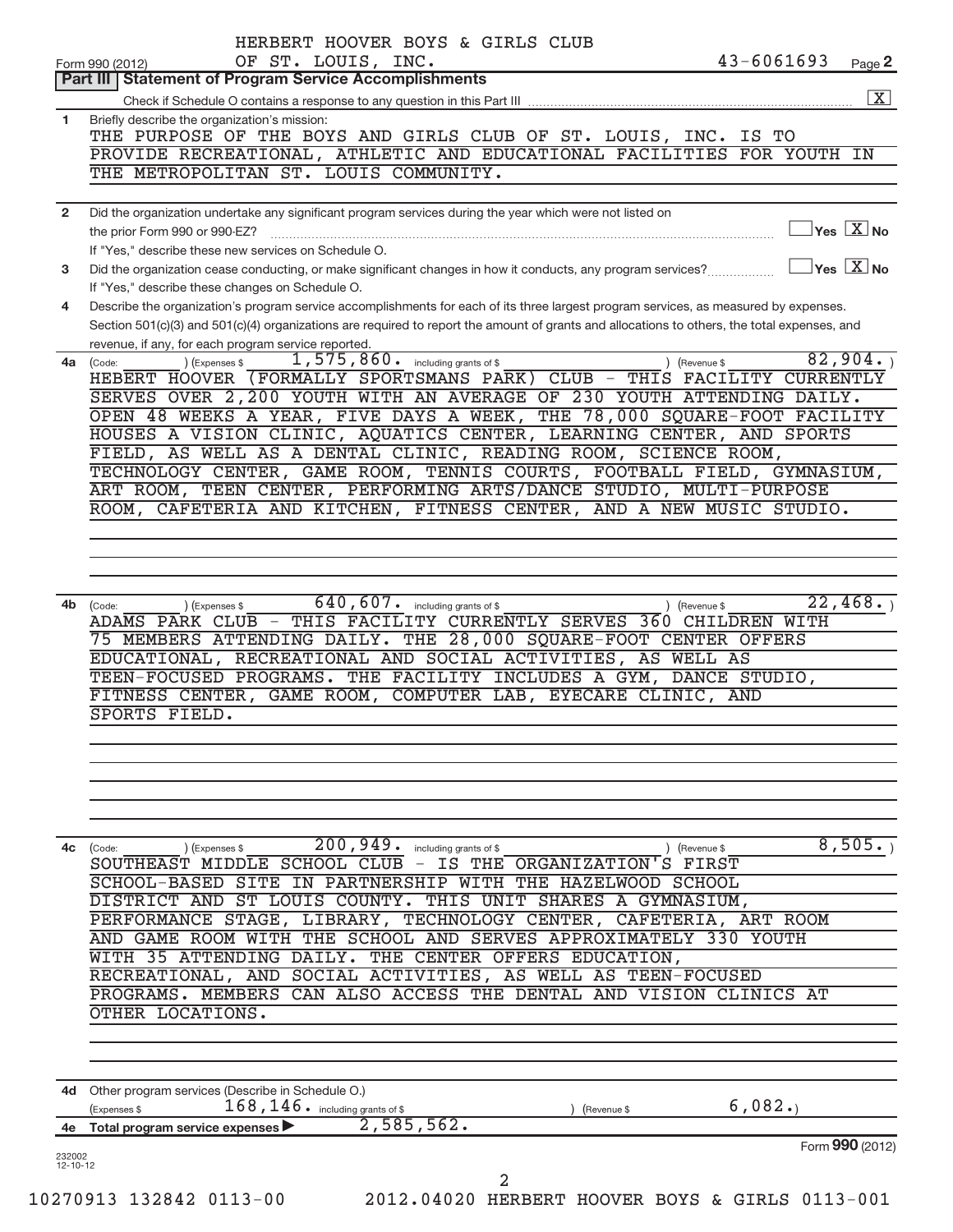**Part IV Checklist of Required Schedules**

| Form 990 (2012) | LOUIS<br>INC.<br>ST<br>ΟF | $-6061693$<br>$\mathbf{r}$<br>Page 3<br>$\cdot$ n u n $\cdot$<br>≖◡ |
|-----------------|---------------------------|---------------------------------------------------------------------|
|-----------------|---------------------------|---------------------------------------------------------------------|

|     |                                                                                                                                                                                                                                                                                                             |                 | Yes                         | No                      |
|-----|-------------------------------------------------------------------------------------------------------------------------------------------------------------------------------------------------------------------------------------------------------------------------------------------------------------|-----------------|-----------------------------|-------------------------|
| 1   | Is the organization described in section 501(c)(3) or $4947(a)(1)$ (other than a private foundation)?                                                                                                                                                                                                       |                 |                             |                         |
|     | If "Yes," complete Schedule A                                                                                                                                                                                                                                                                               | 1.              | Χ                           |                         |
| 2   | Is the organization required to complete Schedule B, Schedule of Contributors? [11] [12] the organization required to complete Schedule B, Schedule of Contributors? [11] [12] [12] the organization required to complete Sche                                                                              | $\overline{2}$  | $\overline{\textnormal{x}}$ |                         |
| 3   | Did the organization engage in direct or indirect political campaign activities on behalf of or in opposition to candidates for                                                                                                                                                                             | 3               |                             | X.                      |
| 4   | Section 501(c)(3) organizations. Did the organization engage in lobbying activities, or have a section 501(h) election in effect                                                                                                                                                                            |                 |                             |                         |
|     |                                                                                                                                                                                                                                                                                                             | 4               |                             | X                       |
| 5   | Is the organization a section 501(c)(4), 501(c)(5), or 501(c)(6) organization that receives membership dues, assessments, or                                                                                                                                                                                |                 |                             |                         |
|     |                                                                                                                                                                                                                                                                                                             | 5               |                             | X                       |
| 6   | Did the organization maintain any donor advised funds or any similar funds or accounts for which donors have the right to                                                                                                                                                                                   |                 |                             |                         |
|     | provide advice on the distribution or investment of amounts in such funds or accounts? If "Yes," complete Schedule D, Part I                                                                                                                                                                                | 6               |                             | X                       |
| 7   | Did the organization receive or hold a conservation easement, including easements to preserve open space,                                                                                                                                                                                                   |                 |                             |                         |
|     | the environment, historic land areas, or historic structures? If "Yes," complete Schedule D, Part II                                                                                                                                                                                                        | $\overline{7}$  |                             | X                       |
| 8   | Did the organization maintain collections of works of art, historical treasures, or other similar assets? If "Yes," complete<br>Schedule D, Part III <b>Marting Constructs</b> 2014 (2014) 2015 2014 2014 2015 2016 2017 2018 2019 2014 2015 2016 2017                                                      | 8               |                             | x                       |
| 9   | Did the organization report an amount in Part X, line 21, for escrow or custodial account liability; serve as a custodian for                                                                                                                                                                               |                 |                             |                         |
|     | amounts not listed in Part X; or provide credit counseling, debt management, credit repair, or debt negotiation services?                                                                                                                                                                                   |                 |                             |                         |
|     | If "Yes," complete Schedule D, Part IV                                                                                                                                                                                                                                                                      | 9               |                             | x                       |
| 10  | Did the organization, directly or through a related organization, hold assets in temporarily restricted endowments, permanent                                                                                                                                                                               |                 |                             |                         |
|     |                                                                                                                                                                                                                                                                                                             | 10              | x                           |                         |
| 11  | If the organization's answer to any of the following questions is "Yes," then complete Schedule D, Parts VI, VII, VIII, IX, or X                                                                                                                                                                            |                 |                             |                         |
|     | as applicable.                                                                                                                                                                                                                                                                                              |                 |                             |                         |
| a   | Did the organization report an amount for land, buildings, and equipment in Part X, line 10? If "Yes," complete Schedule D,                                                                                                                                                                                 |                 | Χ                           |                         |
|     | Part VI                                                                                                                                                                                                                                                                                                     | 11a             |                             |                         |
| b   | Did the organization report an amount for investments - other securities in Part X, line 12 that is 5% or more of its total                                                                                                                                                                                 | 11 <sub>b</sub> |                             | X                       |
| c   | Did the organization report an amount for investments - program related in Part X, line 13 that is 5% or more of its total                                                                                                                                                                                  |                 |                             |                         |
|     |                                                                                                                                                                                                                                                                                                             | 11c             |                             | x                       |
| d   | Did the organization report an amount for other assets in Part X, line 15 that is 5% or more of its total assets reported in                                                                                                                                                                                |                 |                             |                         |
|     |                                                                                                                                                                                                                                                                                                             | 11d             |                             | Χ                       |
|     | Did the organization report an amount for other liabilities in Part X, line 25? If "Yes," complete Schedule D, Part X                                                                                                                                                                                       | 11e             |                             | $\overline{\mathbf{X}}$ |
| f.  | Did the organization's separate or consolidated financial statements for the tax year include a footnote that addresses                                                                                                                                                                                     |                 |                             |                         |
|     | the organization's liability for uncertain tax positions under FIN 48 (ASC 740)? If "Yes," complete Schedule D, Part X                                                                                                                                                                                      | 11f             |                             | x                       |
|     | 12a Did the organization obtain separate, independent audited financial statements for the tax year? If "Yes," complete                                                                                                                                                                                     |                 |                             |                         |
|     | Schedule D, Parts XI and XII                                                                                                                                                                                                                                                                                | 12a             |                             | X.                      |
|     | <b>b</b> Was the organization included in consolidated, independent audited financial statements for the tax year?                                                                                                                                                                                          |                 |                             |                         |
|     | If "Yes," and if the organization answered "No" to line 12a, then completing Schedule D, Parts XI and XII is optional                                                                                                                                                                                       | 12 <sub>b</sub> | X                           | $\overline{\mathbf{X}}$ |
| 13  | Is the organization a school described in section $170(b)(1)(A)(ii)?$ If "Yes," complete Schedule E                                                                                                                                                                                                         | 13              |                             | $\overline{X}$          |
| 14a | Did the organization maintain an office, employees, or agents outside of the United States?<br>Did the organization have aggregate revenues or expenses of more than \$10,000 from grantmaking, fundraising, business,                                                                                      | 14a             |                             |                         |
| b   | investment, and program service activities outside the United States, or aggregate foreign investments valued at \$100,000                                                                                                                                                                                  |                 |                             |                         |
|     |                                                                                                                                                                                                                                                                                                             | 14b             |                             | x                       |
| 15  | Did the organization report on Part IX, column (A), line 3, more than \$5,000 of grants or assistance to any organization                                                                                                                                                                                   |                 |                             |                         |
|     |                                                                                                                                                                                                                                                                                                             | 15              |                             | x                       |
| 16  | Did the organization report on Part IX, column (A), line 3, more than \$5,000 of aggregate grants or assistance to individuals                                                                                                                                                                              |                 |                             | X.                      |
|     | located outside the United States? If "Yes," complete Schedule F, Parts III and IV [11] many manuscription of the United States? If "Yes," complete Schedule F, Parts III and IV<br>Did the organization report a total of more than \$15,000 of expenses for professional fundraising services on Part IX, | 16              |                             |                         |
| 17  |                                                                                                                                                                                                                                                                                                             | 17              | Х                           |                         |
| 18  | Did the organization report more than \$15,000 total of fundraising event gross income and contributions on Part VIII, lines                                                                                                                                                                                |                 |                             |                         |
|     |                                                                                                                                                                                                                                                                                                             | 18              | Х                           |                         |
| 19  | Did the organization report more than \$15,000 of gross income from gaming activities on Part VIII, line 9a? If "Yes,"                                                                                                                                                                                      |                 |                             |                         |
|     |                                                                                                                                                                                                                                                                                                             | 19              |                             | х                       |
|     | 20a Did the organization operate one or more hospital facilities? If "Yes," complete Schedule H                                                                                                                                                                                                             | 20a             |                             | $\overline{\mathbf{X}}$ |
|     |                                                                                                                                                                                                                                                                                                             | 20 <sub>b</sub> |                             |                         |
|     |                                                                                                                                                                                                                                                                                                             |                 | Form 990 (2012)             |                         |

232003 12-10-12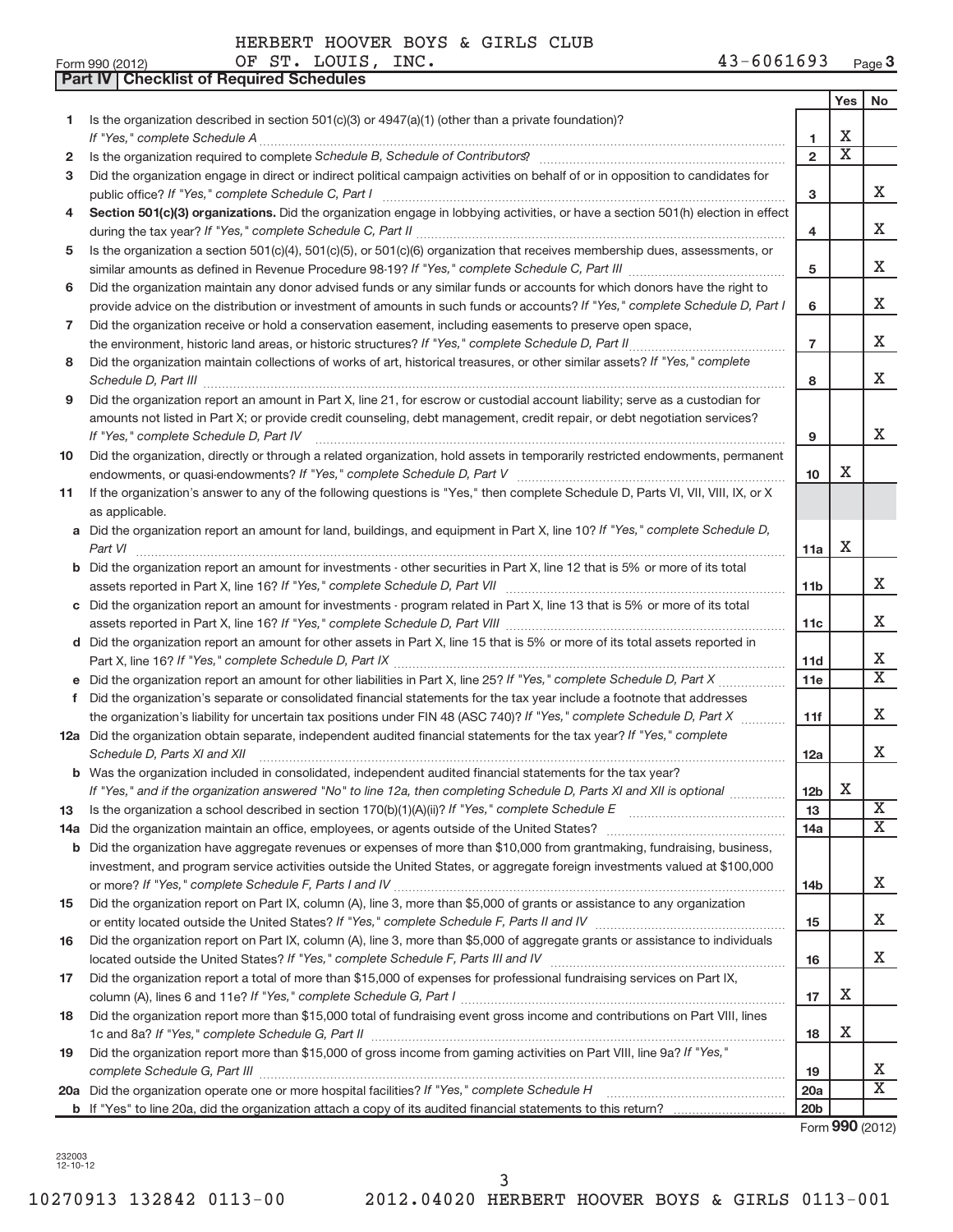|    | OF ST. LOUIS, INC.<br>$43 - 6061693$<br>Form 990 (2012)                                                                                                                                                                       |                 |                         | Page 4                  |
|----|-------------------------------------------------------------------------------------------------------------------------------------------------------------------------------------------------------------------------------|-----------------|-------------------------|-------------------------|
|    | <b>Part IV   Checklist of Required Schedules (continued)</b>                                                                                                                                                                  |                 |                         |                         |
|    |                                                                                                                                                                                                                               |                 | Yes                     | No                      |
| 21 | Did the organization report more than \$5,000 of grants and other assistance to any government or organization in the                                                                                                         |                 |                         |                         |
|    |                                                                                                                                                                                                                               | 21              |                         | X                       |
| 22 | Did the organization report more than \$5,000 of grants and other assistance to individuals in the United States on Part IX,                                                                                                  |                 |                         |                         |
|    | column (A), line 2? If "Yes," complete Schedule I, Parts I and III                                                                                                                                                            | 22              |                         | X                       |
| 23 | Did the organization answer "Yes" to Part VII, Section A, line 3, 4, or 5 about compensation of the organization's current                                                                                                    |                 |                         |                         |
|    | and former officers, directors, trustees, key employees, and highest compensated employees? If "Yes," complete                                                                                                                |                 |                         |                         |
|    | Schedule J <b>Execute Schedule Schedule Schedule Schedule</b> J <b>Execute Schedule J Execute Schedule J</b>                                                                                                                  | 23              | Х                       |                         |
|    | 24a Did the organization have a tax-exempt bond issue with an outstanding principal amount of more than \$100,000 as of the                                                                                                   |                 |                         |                         |
|    | last day of the year, that was issued after December 31, 2002? If "Yes," answer lines 24b through 24d and complete                                                                                                            |                 |                         |                         |
|    | Schedule K. If "No", go to line 25                                                                                                                                                                                            | 24a             |                         | x                       |
|    | b Did the organization invest any proceeds of tax-exempt bonds beyond a temporary period exception?                                                                                                                           | 24b             |                         |                         |
|    | c Did the organization maintain an escrow account other than a refunding escrow at any time during the year to defease                                                                                                        | 24c             |                         |                         |
|    |                                                                                                                                                                                                                               | 24d             |                         |                         |
|    | 25a Section 501(c)(3) and 501(c)(4) organizations. Did the organization engage in an excess benefit transaction with a                                                                                                        |                 |                         |                         |
|    |                                                                                                                                                                                                                               | 25a             |                         | x                       |
|    | <b>b</b> Is the organization aware that it engaged in an excess benefit transaction with a disqualified person in a prior year, and                                                                                           |                 |                         |                         |
|    | that the transaction has not been reported on any of the organization's prior Forms 990 or 990-EZ? If "Yes," complete                                                                                                         |                 |                         |                         |
|    | Schedule L, Part I                                                                                                                                                                                                            | 25 <sub>b</sub> |                         | Х                       |
| 26 | Was a loan to or by a current or former officer, director, trustee, key employee, highest compensated employee, or disqualified                                                                                               |                 |                         |                         |
|    |                                                                                                                                                                                                                               | 26              |                         | x                       |
| 27 | Did the organization provide a grant or other assistance to an officer, director, trustee, key employee, substantial                                                                                                          |                 |                         |                         |
|    | contributor or employee thereof, a grant selection committee member, or to a 35% controlled entity or family member                                                                                                           |                 |                         | Χ                       |
|    |                                                                                                                                                                                                                               | 27              |                         |                         |
| 28 | Was the organization a party to a business transaction with one of the following parties (see Schedule L, Part IV<br>instructions for applicable filing thresholds, conditions, and exceptions):                              |                 |                         |                         |
| a  | A current or former officer, director, trustee, or key employee? If "Yes," complete Schedule L, Part IV                                                                                                                       | 28a             |                         | x                       |
| b  | A family member of a current or former officer, director, trustee, or key employee? If "Yes," complete Schedule L, Part IV                                                                                                    | 28 <sub>b</sub> |                         | $\overline{\text{X}}$   |
|    | c An entity of which a current or former officer, director, trustee, or key employee (or a family member thereof) was an officer,                                                                                             |                 |                         |                         |
|    | director, trustee, or direct or indirect owner? If "Yes," complete Schedule L, Part IV                                                                                                                                        | 28c             |                         | Χ                       |
| 29 |                                                                                                                                                                                                                               | 29              | $\overline{\textbf{x}}$ |                         |
| 30 | Did the organization receive contributions of art, historical treasures, or other similar assets, or qualified conservation                                                                                                   |                 |                         |                         |
|    | contributions? If "Yes," complete Schedule M                                                                                                                                                                                  | 30              |                         | Х                       |
| 31 | Did the organization liquidate, terminate, or dissolve and cease operations?                                                                                                                                                  |                 |                         |                         |
|    | If "Yes," complete Schedule N, Part I                                                                                                                                                                                         | 31              |                         | х                       |
| 32 | Did the organization sell, exchange, dispose of, or transfer more than 25% of its net assets? If "Yes," complete                                                                                                              |                 |                         |                         |
|    | Schedule N, Part II                                                                                                                                                                                                           | 32              |                         | Х                       |
| 33 | Did the organization own 100% of an entity disregarded as separate from the organization under Regulations                                                                                                                    |                 |                         |                         |
|    | sections 301.7701-2 and 301.7701-3? If "Yes," complete Schedule R, Part I manufactured and annumental manufactured with the section of the section of the section of the section of the section of the section of the section | 33              |                         | Х                       |
| 34 | Was the organization related to any tax-exempt or taxable entity? If "Yes," complete Schedule R, Part II, III, or IV, and                                                                                                     |                 |                         |                         |
|    | Part V, line 1                                                                                                                                                                                                                | 34              | х                       |                         |
|    |                                                                                                                                                                                                                               | 35a             |                         | $\overline{\mathbf{X}}$ |
|    | b If "Yes" to line 35a, did the organization receive any payment from or engage in any transaction with a controlled entity                                                                                                   |                 |                         |                         |
|    |                                                                                                                                                                                                                               | 35b             |                         |                         |
| 36 | Section 501(c)(3) organizations. Did the organization make any transfers to an exempt non-charitable related organization?                                                                                                    |                 |                         |                         |
|    |                                                                                                                                                                                                                               | 36              |                         | X                       |
| 37 | Did the organization conduct more than 5% of its activities through an entity that is not a related organization                                                                                                              |                 |                         | х                       |
|    | Did the organization complete Schedule O and provide explanations in Schedule O for Part VI, lines 11b and 19?                                                                                                                | 37              |                         |                         |
| 38 |                                                                                                                                                                                                                               | 38              | х                       |                         |
|    |                                                                                                                                                                                                                               |                 | $000 \, \text{GeV}$     |                         |

Form **990** (2012)

232004 12-10-12

4

### OF ST. LOUIS, INC.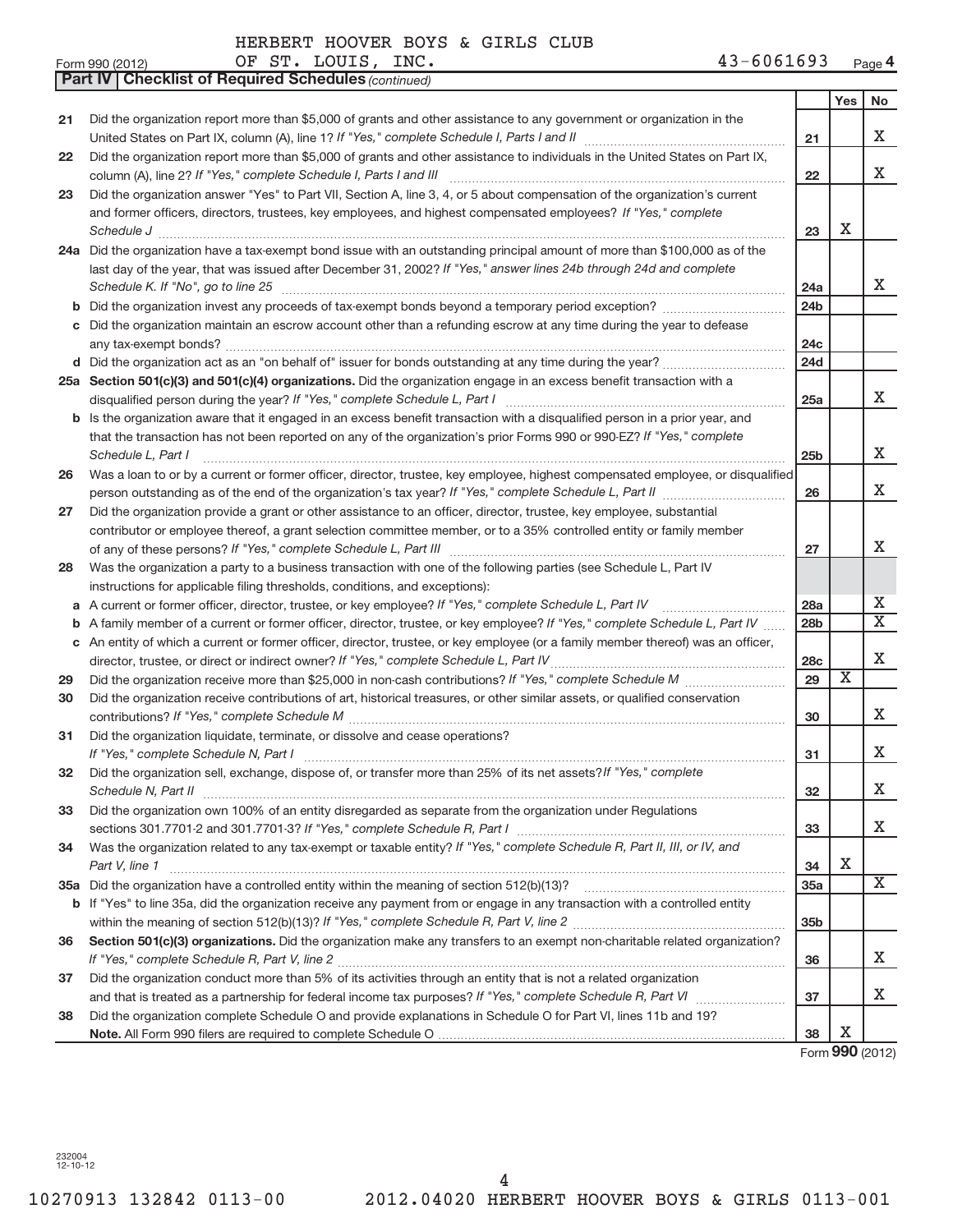| Form 990 (2012) | LOUIS<br>INC.<br>ST<br>ΟF | $-6061693$<br>Page 5<br>$\mathbf{r}$<br>≖◡ |
|-----------------|---------------------------|--------------------------------------------|
|-----------------|---------------------------|--------------------------------------------|

| Part V | <b>Statements Regarding Other IRS Filings and Tax Compliance</b><br>Check if Schedule O contains a response to any question in this Part V                                                                                                                        |                 |                   |                         |
|--------|-------------------------------------------------------------------------------------------------------------------------------------------------------------------------------------------------------------------------------------------------------------------|-----------------|-------------------|-------------------------|
|        |                                                                                                                                                                                                                                                                   |                 | Yes               | <b>No</b>               |
|        | 34<br>1a                                                                                                                                                                                                                                                          |                 |                   |                         |
| b      | $\overline{0}$<br>1 <sub>b</sub><br>Enter the number of Forms W-2G included in line 1a. Enter -0- if not applicable                                                                                                                                               |                 |                   |                         |
| c      | Did the organization comply with backup withholding rules for reportable payments to vendors and reportable gaming                                                                                                                                                |                 |                   |                         |
|        |                                                                                                                                                                                                                                                                   | 1c              | Х                 |                         |
|        | 2a Enter the number of employees reported on Form W-3, Transmittal of Wage and Tax Statements,                                                                                                                                                                    |                 |                   |                         |
|        | 121<br>filed for the calendar year ending with or within the year covered by this return<br>2a                                                                                                                                                                    |                 |                   |                         |
| b      | If at least one is reported on line 2a, did the organization file all required federal employment tax returns?                                                                                                                                                    | 2 <sub>b</sub>  | Х                 |                         |
|        | Note. If the sum of lines 1a and 2a is greater than 250, you may be required to e-file (see instructions)                                                                                                                                                         |                 |                   |                         |
|        |                                                                                                                                                                                                                                                                   | 3a              |                   | х                       |
|        | <b>b</b> If "Yes," has it filed a Form 990-T for this year? If "No," provide an explanation in Schedule O                                                                                                                                                         | 3 <sub>b</sub>  |                   |                         |
|        | 4a At any time during the calendar year, did the organization have an interest in, or a signature or other authority over, a                                                                                                                                      |                 |                   |                         |
|        | financial account in a foreign country (such as a bank account, securities account, or other financial account)?                                                                                                                                                  | 4a              |                   | x                       |
|        | <b>b</b> If "Yes," enter the name of the foreign country:                                                                                                                                                                                                         |                 |                   |                         |
|        | See instructions for filing requirements for Form TD F 90-22.1, Report of Foreign Bank and Financial Accounts.                                                                                                                                                    |                 |                   |                         |
| 5а     |                                                                                                                                                                                                                                                                   | 5a              |                   | х                       |
| b      |                                                                                                                                                                                                                                                                   | 5 <sub>b</sub>  |                   | $\overline{\text{X}}$   |
| С      |                                                                                                                                                                                                                                                                   | 5c              |                   |                         |
|        | 6a Does the organization have annual gross receipts that are normally greater than \$100,000, and did the organization solicit                                                                                                                                    |                 |                   |                         |
|        |                                                                                                                                                                                                                                                                   | 6a              |                   | x                       |
|        | <b>b</b> If "Yes," did the organization include with every solicitation an express statement that such contributions or gifts                                                                                                                                     |                 |                   |                         |
|        | were not tax deductible?                                                                                                                                                                                                                                          | 6b              |                   |                         |
| 7      | Organizations that may receive deductible contributions under section 170(c).                                                                                                                                                                                     |                 |                   |                         |
| a      | Did the organization receive a payment in excess of \$75 made partly as a contribution and partly for goods and services provided to the payor?                                                                                                                   | 7a              | Х                 |                         |
| b      |                                                                                                                                                                                                                                                                   | 7b              | х                 |                         |
| c      | Did the organization sell, exchange, or otherwise dispose of tangible personal property for which it was required                                                                                                                                                 |                 |                   |                         |
|        |                                                                                                                                                                                                                                                                   | 7c              |                   | х                       |
| d      | 7d                                                                                                                                                                                                                                                                |                 |                   | х                       |
| е      | Did the organization receive any funds, directly or indirectly, to pay premiums on a personal benefit contract?                                                                                                                                                   | 7e              |                   | $\overline{\mathbf{X}}$ |
| f.     | Did the organization, during the year, pay premiums, directly or indirectly, on a personal benefit contract?                                                                                                                                                      | 7f              |                   |                         |
| q      | If the organization received a contribution of qualified intellectual property, did the organization file Form 8899 as required?                                                                                                                                  | 7g              |                   |                         |
| h      | If the organization received a contribution of cars, boats, airplanes, or other vehicles, did the organization file a Form 1098-C?<br>Sponsoring organizations maintaining donor advised funds and section 509(a)(3) supporting organizations. Did the supporting | 7h              |                   |                         |
| 8      | organization, or a donor advised fund maintained by a sponsoring organization, have excess business holdings at any time during the year?                                                                                                                         | 8               |                   |                         |
| 9      | Sponsoring organizations maintaining donor advised funds.                                                                                                                                                                                                         |                 |                   |                         |
|        |                                                                                                                                                                                                                                                                   | 9a              |                   |                         |
| b      |                                                                                                                                                                                                                                                                   | 9b              |                   |                         |
| 10     | Section 501(c)(7) organizations. Enter:                                                                                                                                                                                                                           |                 |                   |                         |
| a      | 10a                                                                                                                                                                                                                                                               |                 |                   |                         |
| b      | 10 <sub>b</sub><br>Gross receipts, included on Form 990, Part VIII, line 12, for public use of club facilities                                                                                                                                                    |                 |                   |                         |
| 11     | Section 501(c)(12) organizations. Enter:                                                                                                                                                                                                                          |                 |                   |                         |
| a      | 11a                                                                                                                                                                                                                                                               |                 |                   |                         |
| b      | Gross income from other sources (Do not net amounts due or paid to other sources against                                                                                                                                                                          |                 |                   |                         |
|        | 11b                                                                                                                                                                                                                                                               |                 |                   |                         |
|        | 12a Section 4947(a)(1) non-exempt charitable trusts. Is the organization filing Form 990 in lieu of Form 1041?                                                                                                                                                    | <b>12a</b>      |                   |                         |
|        | <b>b</b> If "Yes," enter the amount of tax-exempt interest received or accrued during the year<br>12 <sub>b</sub>                                                                                                                                                 |                 |                   |                         |
| 13     | Section 501(c)(29) qualified nonprofit health insurance issuers.                                                                                                                                                                                                  |                 |                   |                         |
|        |                                                                                                                                                                                                                                                                   | 13a             |                   |                         |
|        | Note. See the instructions for additional information the organization must report on Schedule O.                                                                                                                                                                 |                 |                   |                         |
|        | <b>b</b> Enter the amount of reserves the organization is required to maintain by the states in which the                                                                                                                                                         |                 |                   |                         |
|        | 13b                                                                                                                                                                                                                                                               |                 |                   |                         |
| c      | 13 <sub>c</sub>                                                                                                                                                                                                                                                   |                 |                   |                         |
|        | 14a Did the organization receive any payments for indoor tanning services during the tax year?                                                                                                                                                                    | 14a             |                   | х                       |
|        |                                                                                                                                                                                                                                                                   | 14 <sub>b</sub> |                   |                         |
|        |                                                                                                                                                                                                                                                                   |                 | $Form$ QQQ (2012) |                         |

Form **990** (2012)

232005 12-10-12

Form 990 (2012)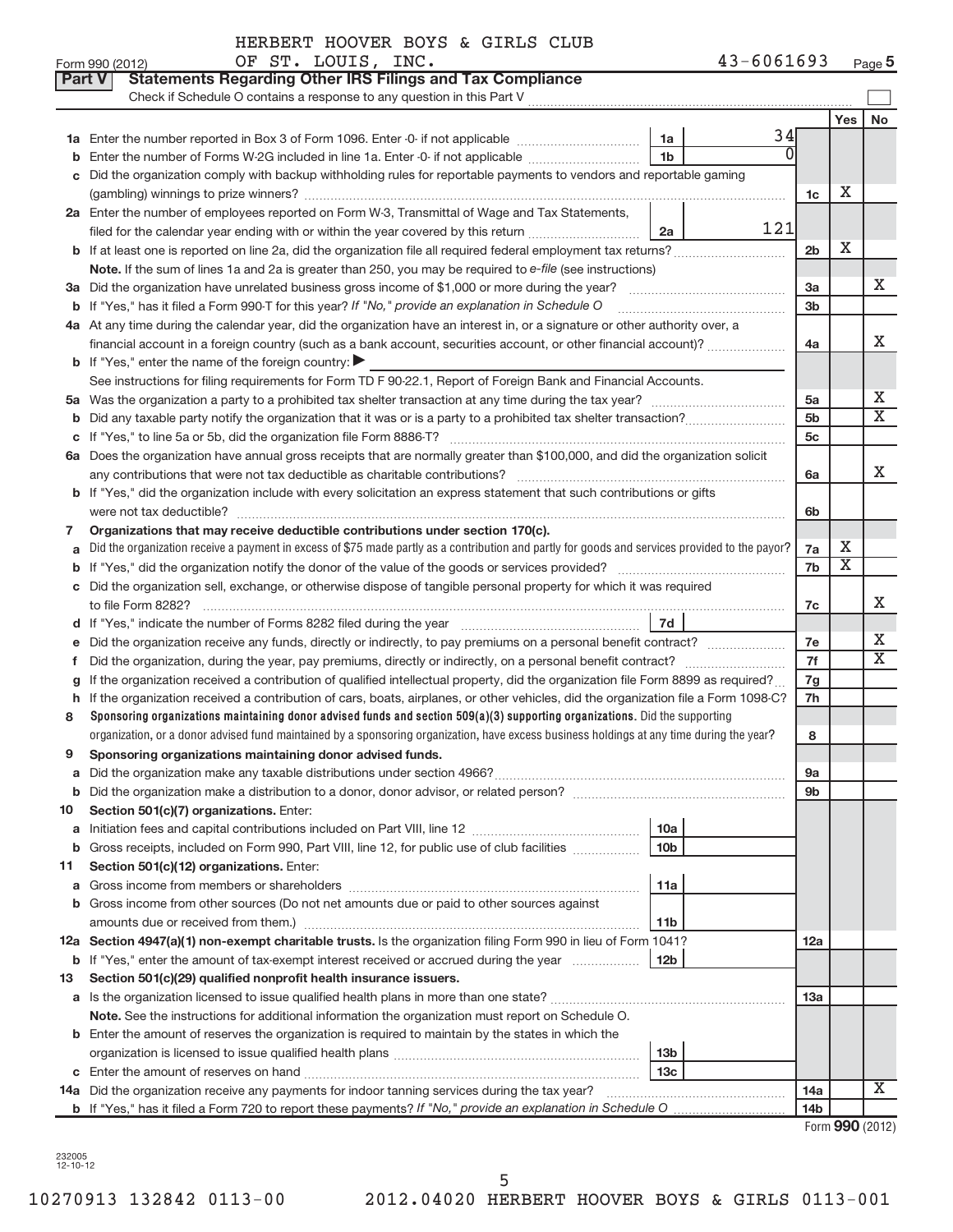| $\sim$ 0.0<br>$.0111^\circ$<br>INC.<br>cп<br>ΟF<br>-<br>Form 990 (2012)<br>. u<br>.L.C<br>. O 7.J | Page O |
|---------------------------------------------------------------------------------------------------|--------|
|---------------------------------------------------------------------------------------------------|--------|

|                          |                                                                                                                                                                                                          |                |    |                 |                         | $\overline{\mathbf{x}}$ |
|--------------------------|----------------------------------------------------------------------------------------------------------------------------------------------------------------------------------------------------------|----------------|----|-----------------|-------------------------|-------------------------|
|                          | <b>Section A. Governing Body and Management</b>                                                                                                                                                          |                |    |                 |                         |                         |
|                          |                                                                                                                                                                                                          |                |    |                 | Yes                     | No                      |
|                          | 1a Enter the number of voting members of the governing body at the end of the tax year <i>manumum</i>                                                                                                    | 1a             | 36 |                 |                         |                         |
|                          | If there are material differences in voting rights among members of the governing body, or if the governing                                                                                              |                |    |                 |                         |                         |
|                          | body delegated broad authority to an executive committee or similar committee, explain in Schedule O.                                                                                                    |                |    |                 |                         |                         |
| b                        | Enter the number of voting members included in line 1a, above, who are independent                                                                                                                       | 1 <sub>b</sub> | 36 |                 |                         |                         |
| 2                        | Did any officer, director, trustee, or key employee have a family relationship or a business relationship with any other                                                                                 |                |    |                 |                         |                         |
|                          | officer, director, trustee, or key employee?                                                                                                                                                             |                |    | $\overline{2}$  |                         | х                       |
| з                        | Did the organization delegate control over management duties customarily performed by or under the direct supervision                                                                                    |                |    |                 |                         |                         |
|                          |                                                                                                                                                                                                          |                |    | 3               |                         | Х                       |
| 4                        | Did the organization make any significant changes to its governing documents since the prior Form 990 was filed?                                                                                         |                |    | $\overline{4}$  |                         | $\overline{\mathbf{x}}$ |
| 5                        |                                                                                                                                                                                                          |                |    | 5               |                         | $\overline{\mathbf{X}}$ |
| 6                        |                                                                                                                                                                                                          |                |    | 6               |                         | $\overline{\mathbf{X}}$ |
| 7a                       | Did the organization have members, stockholders, or other persons who had the power to elect or appoint one or                                                                                           |                |    |                 |                         |                         |
|                          |                                                                                                                                                                                                          |                |    |                 |                         | X                       |
|                          |                                                                                                                                                                                                          |                |    | 7a              |                         |                         |
| b                        | Are any governance decisions of the organization reserved to (or subject to approval by) members, stockholders, or                                                                                       |                |    |                 |                         | x                       |
|                          | persons other than the governing body?                                                                                                                                                                   |                |    | 7b              |                         |                         |
| 8                        | Did the organization contemporaneously document the meetings held or written actions undertaken during the year by the following:                                                                        |                |    |                 |                         |                         |
| a                        |                                                                                                                                                                                                          |                |    | 8a              | х                       |                         |
|                          |                                                                                                                                                                                                          |                |    | 8b              | $\overline{\textbf{X}}$ |                         |
| 9                        | Is there any officer, director, trustee, or key employee listed in Part VII, Section A, who cannot be reached at the                                                                                     |                |    |                 |                         |                         |
|                          |                                                                                                                                                                                                          |                |    | 9               |                         | X                       |
|                          | <b>Section B. Policies</b> (This Section B requests information about policies not required by the Internal Revenue Code.)                                                                               |                |    |                 |                         |                         |
|                          |                                                                                                                                                                                                          |                |    |                 | Yes                     | No                      |
|                          |                                                                                                                                                                                                          |                |    | 10a             | Χ                       |                         |
|                          | b If "Yes," did the organization have written policies and procedures governing the activities of such chapters, affiliates,                                                                             |                |    |                 |                         |                         |
|                          |                                                                                                                                                                                                          |                |    | 10 <sub>b</sub> | X                       |                         |
|                          | 11a Has the organization provided a complete copy of this Form 990 to all members of its governing body before filing the form?                                                                          |                |    | 11a             |                         | x                       |
|                          | <b>b</b> Describe in Schedule O the process, if any, used by the organization to review this Form 990.                                                                                                   |                |    |                 |                         |                         |
| 12a                      | Did the organization have a written conflict of interest policy? If "No," go to line 13                                                                                                                  |                |    | 12a             | Χ                       |                         |
| b                        | Were officers, directors, or trustees, and key employees required to disclose annually interests that could give rise to conflicts?                                                                      |                |    | 12 <sub>b</sub> | $\overline{\textbf{x}}$ |                         |
|                          | c Did the organization regularly and consistently monitor and enforce compliance with the policy? If "Yes," describe                                                                                     |                |    |                 |                         |                         |
|                          | in Schedule O how this was done encounteral contracts and a set of the set of the set of the set of the set of                                                                                           |                |    | 12c             | Χ                       |                         |
| 13                       |                                                                                                                                                                                                          |                |    | 13              | $\overline{\mathbf{X}}$ |                         |
| 14                       | Did the organization have a written document retention and destruction policy? [111] [12] manument content and the organization have a written document retention and destruction policy?                |                |    | 14              | $\overline{\text{X}}$   |                         |
| 15                       | Did the process for determining compensation of the following persons include a review and approval by independent                                                                                       |                |    |                 |                         |                         |
|                          |                                                                                                                                                                                                          |                |    |                 |                         |                         |
|                          | persons, comparability data, and contemporaneous substantiation of the deliberation and decision?                                                                                                        |                |    |                 | Х                       |                         |
| a                        | The organization's CEO, Executive Director, or top management official manufactured content of the organization's CEO, Executive Director, or top management official manufactured in the organization's |                |    | 15a             | х                       |                         |
|                          |                                                                                                                                                                                                          |                |    | 15 <sub>b</sub> |                         |                         |
|                          | If "Yes" to line 15a or 15b, describe the process in Schedule O (see instructions).                                                                                                                      |                |    |                 |                         |                         |
|                          | 16a Did the organization invest in, contribute assets to, or participate in a joint venture or similar arrangement with a                                                                                |                |    |                 |                         |                         |
|                          | taxable entity during the year?                                                                                                                                                                          |                |    | <b>16a</b>      |                         | x                       |
|                          | <b>b</b> If "Yes," did the organization follow a written policy or procedure requiring the organization to evaluate its participation                                                                    |                |    |                 |                         |                         |
|                          | in joint venture arrangements under applicable federal tax law, and take steps to safeguard the organization's                                                                                           |                |    |                 |                         |                         |
|                          | exempt status with respect to such arrangements?                                                                                                                                                         |                |    | 16b             |                         |                         |
|                          | <b>Section C. Disclosure</b>                                                                                                                                                                             |                |    |                 |                         |                         |
| 17                       | <b>NONE</b><br>List the states with which a copy of this Form 990 is required to be filed $\blacktriangleright$                                                                                          |                |    |                 |                         |                         |
| 18                       | Section 6104 requires an organization to make its Forms 1023 (or 1024 if applicable), 990, and 990-T (Section 501(c)(3)s only) available                                                                 |                |    |                 |                         |                         |
|                          | for public inspection. Indicate how you made these available. Check all that apply.                                                                                                                      |                |    |                 |                         |                         |
|                          | $X$ Upon request<br>Another's website<br>Own website<br>Other (explain in Schedule O)                                                                                                                    |                |    |                 |                         |                         |
| 19                       | Describe in Schedule O whether (and if so, how), the organization made its governing documents, conflict of interest policy, and financial                                                               |                |    |                 |                         |                         |
|                          | statements available to the public during the tax year.                                                                                                                                                  |                |    |                 |                         |                         |
| 20                       | State the name, physical address, and telephone number of the person who possesses the books and records of the organization:                                                                            |                |    |                 |                         |                         |
|                          | FLINT FOWLER - 314-335-8000                                                                                                                                                                              |                |    |                 |                         |                         |
|                          |                                                                                                                                                                                                          |                |    |                 |                         |                         |
|                          |                                                                                                                                                                                                          |                |    |                 |                         |                         |
|                          | 63107<br>2901 NORTH GRAND AVE, ST LOUIS, MO                                                                                                                                                              |                |    |                 |                         |                         |
| 232006<br>$12 - 10 - 12$ | 6                                                                                                                                                                                                        |                |    |                 | Form 990 (2012)         |                         |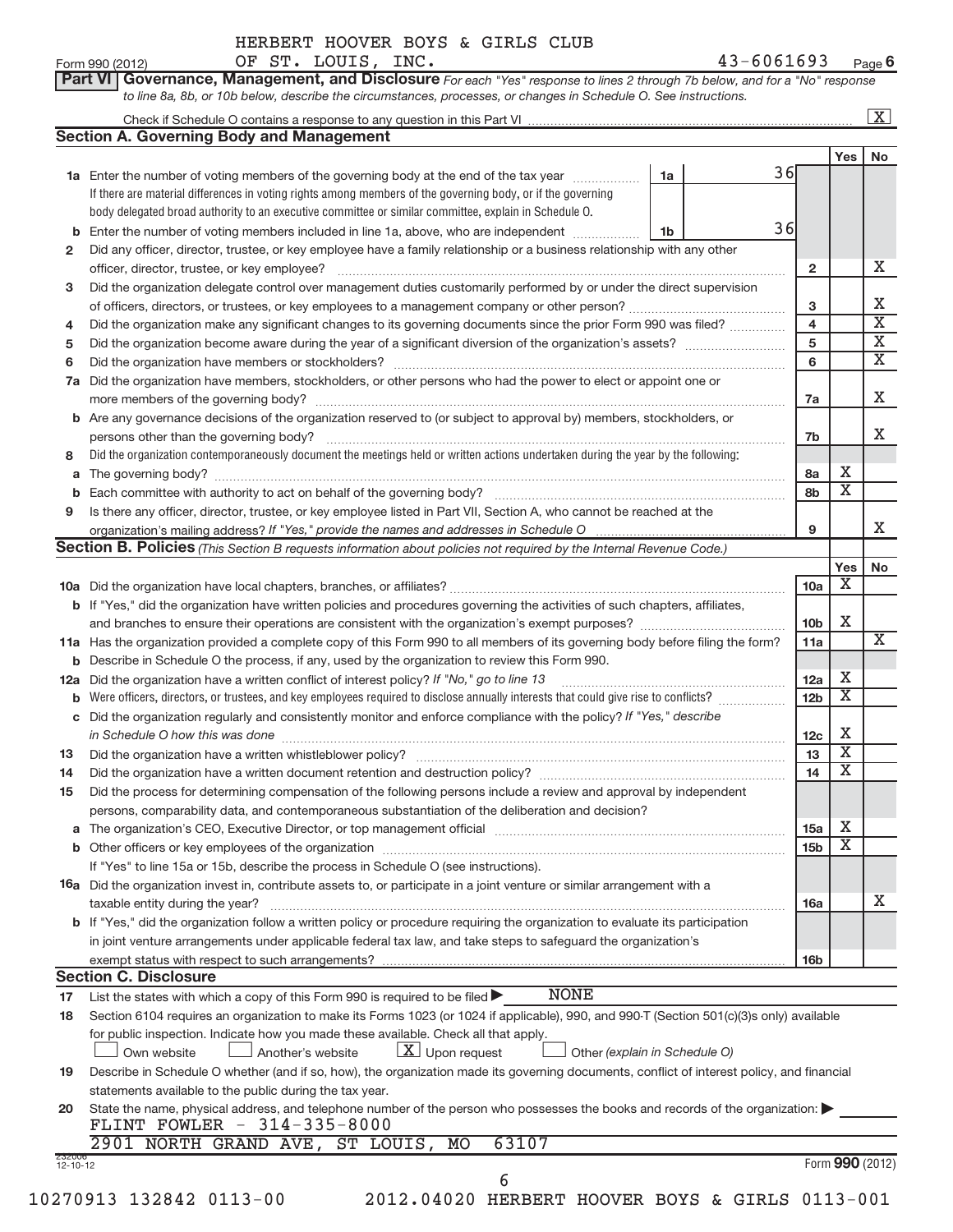-

### **Part VII Compensation of Officers, Directors, Trustees, Key Employees, Highest CompensatedEmployees, and Independent Contractors**

Check if Schedule O contains a response to any question in this Part VII

**Section A. Officers, Directors, Trustees, Key Employees, and Highest Compensated Employees**

**1a** Complete this table for all persons required to be listed. Report compensation for the calendar year ending with or within the organization's tax year.

 $\bullet$  List all of the organization's **current** ● List all of the organization's current officers, directors, trustees (whether individuals or organizations), regardless of amount of compensation.<br>Enter 0- in columns (D), (E), and (F) if no compensation was paid.

● List all of the organization's **current** key employees, if any. See instructions for definition of "key employee."

● List the organization's five current highest compensated employees (other than an officer, director, trustee, or key employee) who received reportable compensation (Box 5 of Form W-2 and/or Box 7 of Form 1099-MISC) of more than \$100,000 from the organization and any related organizations .

● List all of the organization's former officers, key employees, and highest compensated employees who received more than \$100,000 of reportable compensation from the organization and any related organizations.

**•** List all of the organization's former directors or trustees that received, in the capacity as a former director or trustee of the organization, more than \$10,000 of reportable compensation from the organization and any related organizations.

List persons in the following order: individual trustees or directors; institutional trustees; officers; key employees; highest compensated employees; and former such persons.

Check this box if neither the organization nor any related organization compensated any current officer, director, or trustee. -

| (A)                               | (B)                    | (C)                            |                      |                                         |                                                                  |                                 |        | (D)                 | (E)                              | (F)                      |
|-----------------------------------|------------------------|--------------------------------|----------------------|-----------------------------------------|------------------------------------------------------------------|---------------------------------|--------|---------------------|----------------------------------|--------------------------|
| Name and Title                    | Average                |                                |                      | Position<br>(do not check more than one |                                                                  |                                 |        | Reportable          | Reportable                       | Estimated                |
|                                   | hours per              |                                |                      |                                         | box, unless person is both an<br>officer and a director/trustee) |                                 |        | compensation        | compensation                     | amount of                |
|                                   | week                   |                                |                      |                                         |                                                                  |                                 |        | from                | from related                     | other                    |
|                                   | (list any<br>hours for | Individual trustee or director |                      |                                         |                                                                  |                                 |        | the<br>organization | organizations<br>(W-2/1099-MISC) | compensation<br>from the |
|                                   | related                |                                |                      |                                         |                                                                  |                                 |        | (W-2/1099-MISC)     |                                  | organization             |
|                                   | organizations          |                                | nstitutional trustee |                                         |                                                                  | Highest compensated<br>employee |        |                     |                                  | and related              |
|                                   | below                  |                                |                      |                                         | Key employee                                                     |                                 |        |                     |                                  | organizations            |
|                                   | line)                  |                                |                      | Officer                                 |                                                                  |                                 | Former |                     |                                  |                          |
| BARRETT P. UPCHURCH<br>(1)        | 2.00                   |                                |                      |                                         |                                                                  |                                 |        |                     |                                  |                          |
| <b>BOARD CHAIR</b>                |                        | $\mathbf X$                    |                      | X                                       |                                                                  |                                 |        | 0.                  | 0.                               | 0.                       |
| MICHAEL A. DEHAVEN<br>(2)         | 2.00                   |                                |                      |                                         |                                                                  |                                 |        |                     |                                  |                          |
| VICE CHAIR                        |                        | $\mathbf X$                    |                      | $\mathbf X$                             |                                                                  |                                 |        | 0.                  | 0.                               | $0$ .                    |
| (3)<br>PAUL I. MILLER             | 2.00                   |                                |                      |                                         |                                                                  |                                 |        |                     |                                  |                          |
| TREASURER                         |                        | $\mathbf X$                    |                      | $\mathbf X$                             |                                                                  |                                 |        | $\mathbf 0$         | 0                                | 0.                       |
| (4) MARY M. BONACORSI             | 2.00                   |                                |                      |                                         |                                                                  |                                 |        |                     |                                  |                          |
| <b>SECRETARY</b>                  |                        | $\mathbf X$                    |                      | $\mathbf X$                             |                                                                  |                                 |        | 0.                  | 0.                               | 0.                       |
| (5)<br>BARBARA BARTLEY-TURKINGTON | 2.00                   |                                |                      |                                         |                                                                  |                                 |        |                     |                                  |                          |
| <b>BOARD MEMBER</b>               |                        | $\mathbf X$                    |                      |                                         |                                                                  |                                 |        | 0                   | $\mathbf 0$                      | 0.                       |
| STEVEN BLOOM<br>(6)               | 2.00                   |                                |                      |                                         |                                                                  |                                 |        |                     |                                  |                          |
| <b>BOARD MEMBER</b>               |                        | $\mathbf X$                    |                      |                                         |                                                                  |                                 |        | $\mathbf 0$         | 0.                               | $0$ .                    |
| LORENZO M. BOYD<br>(7)            | 2.00                   |                                |                      |                                         |                                                                  |                                 |        |                     |                                  |                          |
| <b>BOARD MEMBER</b>               |                        | $\mathbf X$                    |                      |                                         |                                                                  |                                 |        | 0.                  | $\mathbf 0$                      | $0$ .                    |
| <b>DUANE BUTLER</b><br>(8)        | 2.00                   |                                |                      |                                         |                                                                  |                                 |        |                     |                                  |                          |
| <b>BOARD MEMBER</b>               |                        | Χ                              |                      |                                         |                                                                  |                                 |        | 0                   | 0.                               | 0.                       |
| JAMES J. BUTLER<br>(9)            | 2.00                   |                                |                      |                                         |                                                                  |                                 |        |                     |                                  |                          |
| <b>BOARD MEMBER</b>               |                        | $\mathbf X$                    |                      |                                         |                                                                  |                                 |        | 0.                  | 0.                               | $\boldsymbol{0}$ .       |
| (10) PAUL CHIBE                   | 2.00                   |                                |                      |                                         |                                                                  |                                 |        |                     |                                  |                          |
| <b>BOARD MEMBER</b>               |                        | $\mathbf X$                    |                      |                                         |                                                                  |                                 |        | 0.                  | 0.                               | $0$ .                    |
| (11) NICHOLAS B. CLIFFORD, JR.    | 2.00                   |                                |                      |                                         |                                                                  |                                 |        |                     |                                  |                          |
| <b>BOARD MEMBER</b>               |                        | $\mathbf X$                    |                      |                                         |                                                                  |                                 |        | $\pmb{0}$           | $\pmb{0}$                        | $0$ .                    |
| (12) DANIEL S. FARRELL            | 2.00                   |                                |                      |                                         |                                                                  |                                 |        |                     |                                  |                          |
| <b>BOARD MEMBER</b>               |                        | X                              |                      |                                         |                                                                  |                                 |        | 0.                  | $\pmb{0}$                        | $\mathbf 0$ .            |
| (13) WILLIAM K. FREEMAN           | 2.00                   |                                |                      |                                         |                                                                  |                                 |        |                     |                                  |                          |
| <b>BOARD MEMBER</b>               |                        | $\mathbf X$                    |                      |                                         |                                                                  |                                 |        | 0.                  | 0.                               | $\mathbf 0$ .            |
| (14) ROBERT W. FULSTONE           | 2.00                   |                                |                      |                                         |                                                                  |                                 |        |                     |                                  |                          |
| <b>BOARD MEMBER</b>               |                        | $\mathbf X$                    |                      |                                         |                                                                  |                                 |        | 0.                  | 0                                | $0$ .                    |
| (15) JERRY GARBUTT                | 2.00                   |                                |                      |                                         |                                                                  |                                 |        |                     |                                  |                          |
| <b>BOARD MEMBER</b>               |                        | X                              |                      |                                         |                                                                  |                                 |        | $\mathbf 0$         | 0.                               | 0.                       |
| (16) PEGGY GUEST, PH.D.           | 2.00                   |                                |                      |                                         |                                                                  |                                 |        |                     |                                  |                          |
| <b>BOARD MEMBER</b>               |                        | $\mathbf X$                    |                      |                                         |                                                                  |                                 |        | $\mathbf 0$ .       | 0.                               | $0$ .                    |
| (17) ROGER K. HEIDENREICH         | 2.00                   |                                |                      |                                         |                                                                  |                                 |        |                     |                                  |                          |
| <b>BOARD MEMBER</b>               |                        | $\mathbf X$                    |                      |                                         |                                                                  |                                 |        | 0.                  | 0.                               | $0$ .                    |
| 232007 12-10-12                   |                        |                                |                      |                                         |                                                                  |                                 |        |                     |                                  | Form 990 (2012)          |

7

232007 12-10-12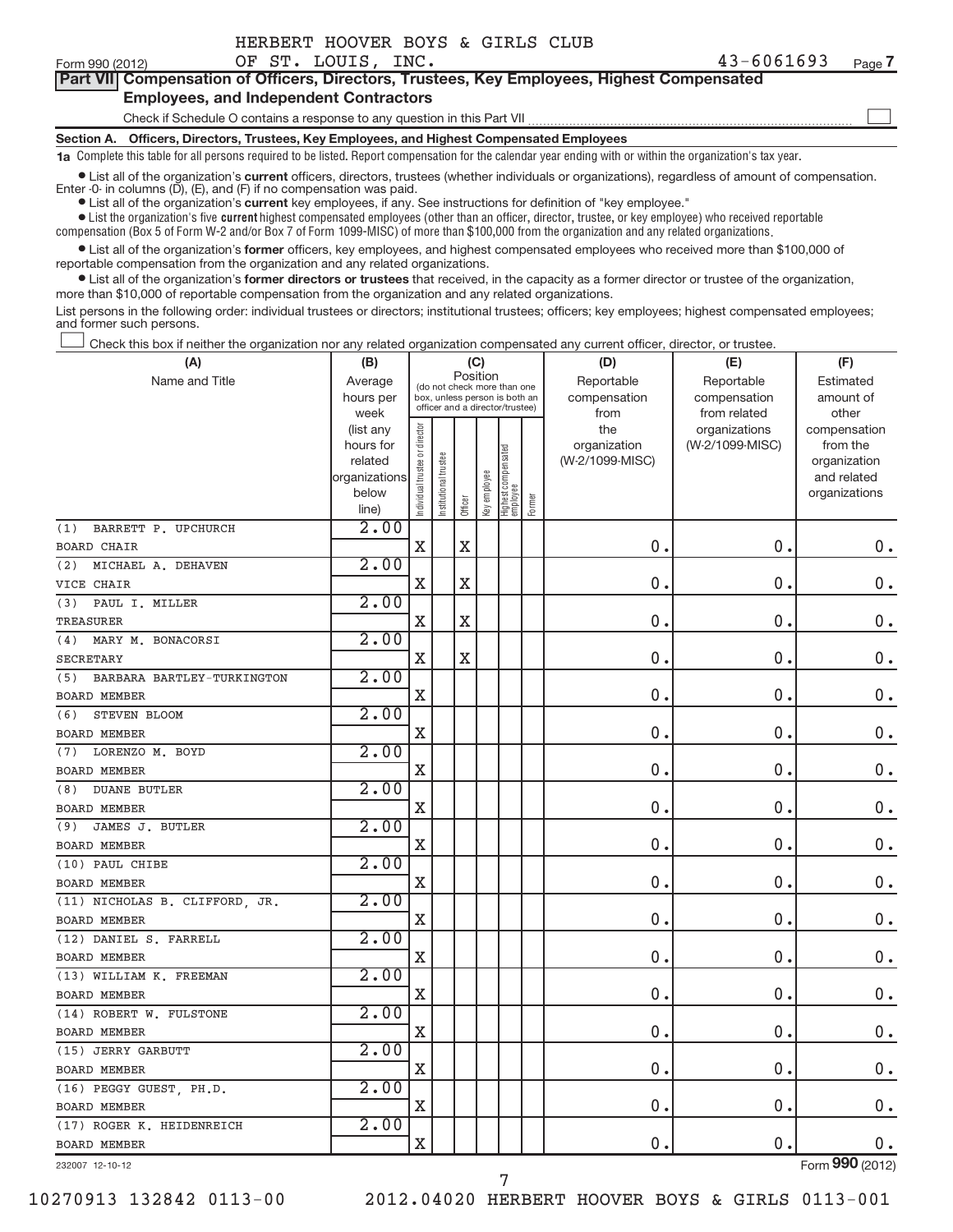43-6061693 Page 8

| OF ST. LOUIS, INC.<br>Form 990 (2012)                                                                                                          |                |                                |                                                              |         |              |                                   |        |                         | $43 - 6061693$  |                  |              | Page 8          |                  |
|------------------------------------------------------------------------------------------------------------------------------------------------|----------------|--------------------------------|--------------------------------------------------------------|---------|--------------|-----------------------------------|--------|-------------------------|-----------------|------------------|--------------|-----------------|------------------|
| <b>Part VII</b><br>Section A. Officers, Directors, Trustees, Key Employees, and Highest Compensated Employees (continued)                      |                |                                |                                                              |         |              |                                   |        |                         |                 |                  |              |                 |                  |
| (A)                                                                                                                                            | (B)            |                                |                                                              | (C)     |              |                                   |        | (D)                     | (E)             |                  |              | (F)             |                  |
| Name and title                                                                                                                                 | Average        |                                |                                                              |         | Position     |                                   |        | Reportable              | Reportable      |                  |              | Estimated       |                  |
|                                                                                                                                                | hours per      |                                | (do not check more than one<br>box, unless person is both an |         |              |                                   |        | compensation            | compensation    |                  |              | amount of       |                  |
|                                                                                                                                                | week           |                                | officer and a director/trustee)                              |         |              |                                   |        | from                    | from related    |                  |              | other           |                  |
|                                                                                                                                                | (list any      |                                |                                                              |         |              |                                   |        | the                     | organizations   |                  |              | compensation    |                  |
|                                                                                                                                                | hours for      |                                |                                                              |         |              |                                   |        | organization            | (W-2/1099-MISC) |                  |              | from the        |                  |
|                                                                                                                                                | related        |                                |                                                              |         |              |                                   |        | (W-2/1099-MISC)         |                 |                  |              | organization    |                  |
|                                                                                                                                                | organizations  |                                |                                                              |         |              |                                   |        |                         |                 |                  |              | and related     |                  |
|                                                                                                                                                | below<br>line) | Individual trustee or director | Institutional trustee                                        | Officer | Key employee | Highest compensated<br>  employee | Former |                         |                 |                  |              | organizations   |                  |
| (18) GEORGE L. HENSLEY, JR                                                                                                                     | 2.00           |                                |                                                              |         |              |                                   |        |                         |                 |                  |              |                 |                  |
| <b>BOARD MEMBER</b>                                                                                                                            |                | X                              |                                                              |         |              |                                   |        | $\mathbf 0$ .           |                 | 0.               |              |                 | 0.               |
| (19) WILLIAM JEHLING                                                                                                                           | 2.00           |                                |                                                              |         |              |                                   |        |                         |                 |                  |              |                 |                  |
| <b>BOARD MEMBER</b>                                                                                                                            |                | X                              |                                                              |         |              |                                   |        | $\mathbf 0$ .           |                 | $\mathbf 0$ .    |              |                 | 0.               |
| $(20)$ RUTH E. KIM                                                                                                                             | 2.00           |                                |                                                              |         |              |                                   |        |                         |                 |                  |              |                 |                  |
| <b>BOARD MEMBER</b>                                                                                                                            |                | X                              |                                                              |         |              |                                   |        | $\mathbf 0$ .           |                 | $\mathbf 0$ .    |              |                 | $0$ .            |
| (21) KEN E. KOTIZA                                                                                                                             | 2.00           |                                |                                                              |         |              |                                   |        |                         |                 |                  |              |                 |                  |
| <b>BOARD MEMBER</b>                                                                                                                            |                | X                              |                                                              |         |              |                                   |        | $\mathbf 0$ .           |                 | $\mathbf 0$ .    |              |                 | 0.               |
| (22) WALTER R. LAMKIN                                                                                                                          | 2.00           |                                |                                                              |         |              |                                   |        |                         |                 |                  |              |                 |                  |
| <b>BOARD MEMBER</b>                                                                                                                            |                | X                              |                                                              |         |              |                                   |        | $\mathbf 0$ .           |                 | $\mathbf 0$ .    |              |                 | 0.               |
| (23) EDWARD F. LAWLOR, PH.D.                                                                                                                   | 2.00           |                                |                                                              |         |              |                                   |        |                         |                 |                  |              |                 |                  |
| <b>BOARD MEMBER</b>                                                                                                                            | 2.00           | X                              |                                                              |         |              |                                   |        | $\mathbf 0$ .           |                 | $\mathbf 0$ .    |              |                 | 0.               |
| (24) KAREN M. LUEBBERT, PH.D.                                                                                                                  |                | X                              |                                                              |         |              |                                   |        | $\mathbf 0$ .           |                 | $\mathbf 0$ .    |              |                 | $0$ .            |
| <b>BOARD MEMBER</b>                                                                                                                            | 2.00           |                                |                                                              |         |              |                                   |        |                         |                 |                  |              |                 |                  |
| (25) KEITH LUEKING<br><b>BOARD MEMBER</b>                                                                                                      |                | X                              |                                                              |         |              |                                   |        | $\mathbf 0$ .           |                 | 0.               |              |                 | $\mathbf 0$ .    |
| (26) GREGORY MACDONIELS                                                                                                                        | 2.00           |                                |                                                              |         |              |                                   |        |                         |                 |                  |              |                 |                  |
| <b>BOARD MEMBER</b>                                                                                                                            |                | $\mathbf X$                    |                                                              |         |              |                                   |        | $\mathbf 0$ .           |                 | 0.               |              |                 | $0$ .            |
| 1b Sub-total                                                                                                                                   |                |                                |                                                              |         |              |                                   |        | $\overline{0}$ .        |                 | $\overline{0}$ . |              |                 | $\overline{0}$ . |
| c Total from continuation sheets to Part VII, Section A                                                                                        |                |                                |                                                              |         |              |                                   |        | 244, 270.               |                 | $\overline{0}$ . |              | 28, 166.        |                  |
| d                                                                                                                                              |                |                                |                                                              |         |              |                                   |        | 244, 270.               |                 | σ.               |              | 28, 166.        |                  |
| Total number of individuals (including but not limited to those listed above) who received more than \$100,000 of reportable<br>$\overline{2}$ |                |                                |                                                              |         |              |                                   |        |                         |                 |                  |              |                 |                  |
| compensation from the organization $\blacktriangleright$                                                                                       |                |                                |                                                              |         |              |                                   |        |                         |                 |                  |              |                 | 1                |
|                                                                                                                                                |                |                                |                                                              |         |              |                                   |        |                         |                 |                  |              | No<br>Yes       |                  |
| Did the organization list any former officer, director, or trustee, key employee, or highest compensated employee on<br>3                      |                |                                |                                                              |         |              |                                   |        |                         |                 |                  |              |                 |                  |
|                                                                                                                                                |                |                                |                                                              |         |              |                                   |        |                         |                 |                  | 3            | X.              |                  |
| For any individual listed on line 1a, is the sum of reportable compensation and other compensation from the organization<br>4                  |                |                                |                                                              |         |              |                                   |        |                         |                 |                  |              |                 |                  |
| and related organizations greater than \$150,000? If "Yes," complete Schedule J for such individual                                            |                |                                |                                                              |         |              |                                   |        |                         |                 |                  | 4            | Х               |                  |
| Did any person listed on line 1a receive or accrue compensation from any unrelated organization or individual for services<br>5                |                |                                |                                                              |         |              |                                   |        |                         |                 |                  |              |                 |                  |
|                                                                                                                                                |                |                                |                                                              |         |              |                                   |        |                         |                 |                  | 5            | x               |                  |
| <b>Section B. Independent Contractors</b>                                                                                                      |                |                                |                                                              |         |              |                                   |        |                         |                 |                  |              |                 |                  |
| Complete this table for your five highest compensated independent contractors that received more than \$100,000 of compensation from<br>1.     |                |                                |                                                              |         |              |                                   |        |                         |                 |                  |              |                 |                  |
| the organization. Report compensation for the calendar year ending with or within the organization's tax year.                                 |                |                                |                                                              |         |              |                                   |        |                         |                 |                  |              |                 |                  |
| (A)                                                                                                                                            |                |                                |                                                              |         |              |                                   |        | (B)                     |                 |                  | (C)          |                 |                  |
| Name and business address                                                                                                                      |                |                                |                                                              |         |              |                                   |        | Description of services |                 |                  | Compensation |                 |                  |
| WHELAN SECURITY                                                                                                                                |                |                                |                                                              |         |              |                                   |        |                         |                 |                  |              |                 |                  |
| 1750 S HANLEY RD, ST. LOUIS, MO 63144                                                                                                          |                |                                |                                                              |         |              |                                   |        | SECURITY                |                 |                  |              | 106,339.        |                  |
|                                                                                                                                                |                |                                |                                                              |         |              |                                   |        |                         |                 |                  |              |                 |                  |
|                                                                                                                                                |                |                                |                                                              |         |              |                                   |        |                         |                 |                  |              |                 |                  |
|                                                                                                                                                |                |                                |                                                              |         |              |                                   |        |                         |                 |                  |              |                 |                  |
|                                                                                                                                                |                |                                |                                                              |         |              |                                   |        |                         |                 |                  |              |                 |                  |
|                                                                                                                                                |                |                                |                                                              |         |              |                                   |        |                         |                 |                  |              |                 |                  |
|                                                                                                                                                |                |                                |                                                              |         |              |                                   |        |                         |                 |                  |              |                 |                  |
| Total number of independent contractors (including but not limited to those listed above) who received more than<br>$\mathbf{2}$               |                |                                |                                                              |         |              |                                   |        |                         |                 |                  |              |                 |                  |
| \$100,000 of compensation from the organization                                                                                                |                |                                |                                                              |         |              | 1                                 |        |                         |                 |                  |              |                 |                  |
| SEE PART VII, SECTION A CONTINUATION SHEETS                                                                                                    |                |                                |                                                              |         |              |                                   |        |                         |                 |                  |              | Form 990 (2012) |                  |
| 232008<br>12-10-12                                                                                                                             |                |                                |                                                              |         |              |                                   |        |                         |                 |                  |              |                 |                  |
|                                                                                                                                                |                |                                |                                                              |         |              | 8                                 |        |                         |                 |                  |              |                 |                  |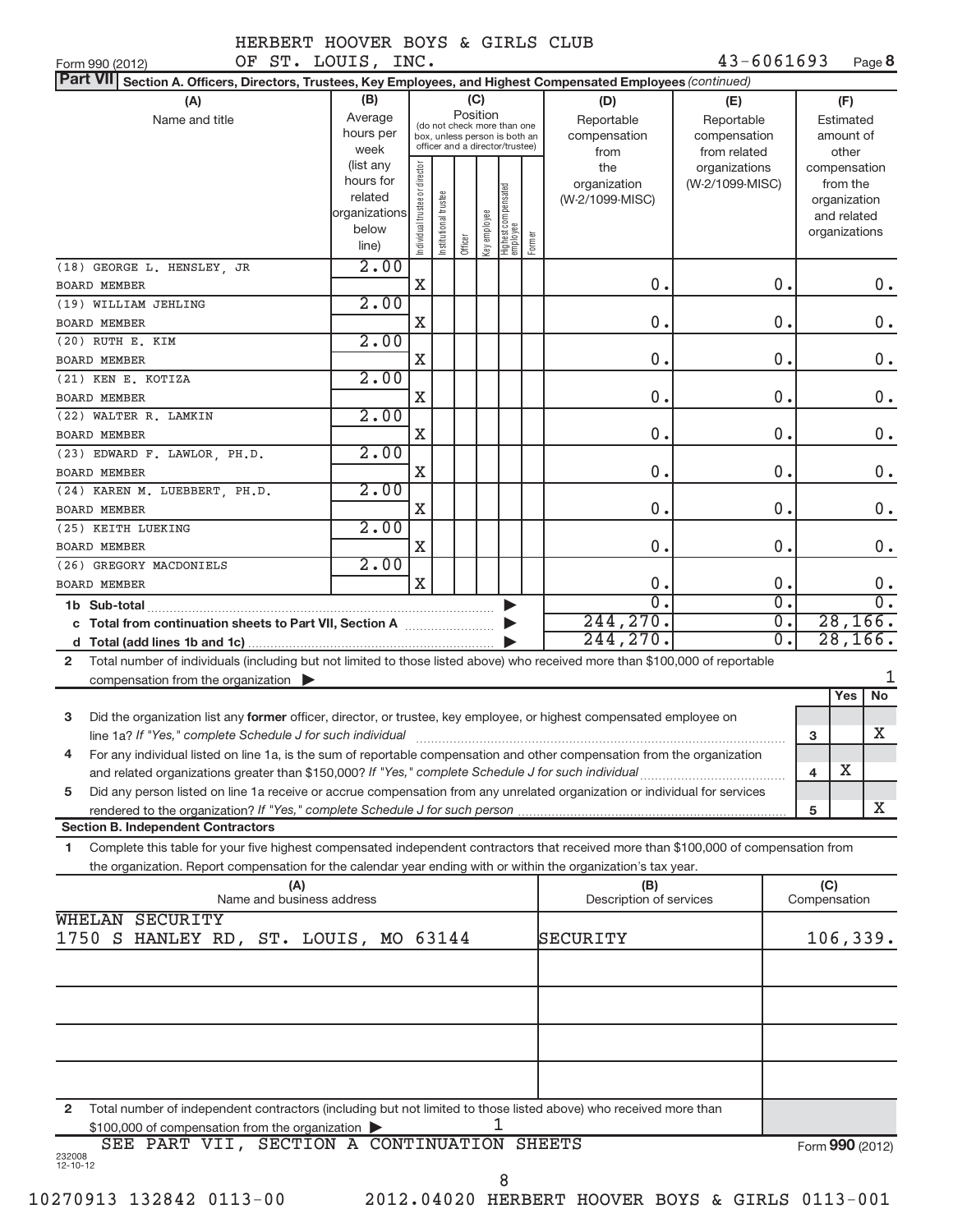OF ST. LOUIS, INC. 43-6061693

| (A)<br>(B)<br>(C)<br>(D)<br>(E)<br>(F)<br>Position<br>Name and title<br>Reportable<br>Reportable<br>Estimated<br>Average<br>(check all that apply)<br>hours<br>compensation<br>compensation<br>amount of<br>from related<br>from<br>other<br>per<br>week<br>Highest compensated employee<br>the<br>organizations<br>compensation<br>Individual trustee or director<br>organization<br>(W-2/1099-MISC)<br>(list any<br>from the<br>(W-2/1099-MISC)<br>hours for<br>organization<br>nstitutional trustee<br>and related<br>related<br>Key employee<br>organizations<br>organizations<br>below<br>Former<br>Officer<br>line)<br>2.00<br>0.<br>$\mathbf X$<br>0.<br>$0$ .<br>2.00<br>(28) LARRY E. PARRES<br>$\mathbf 0$ .<br>0.<br>0.<br>X<br>BOARD MEMBER<br>2.00<br>(29) VERNON J. REMIGER<br>0.<br>$\mathbf 0$ .<br>0.<br>X<br>2.00<br>$\mathbf 0$ .<br>$\mathbf X$<br>0.<br>0.<br>2.00<br>$\boldsymbol{0}$ .<br>0.<br>0.<br>X<br>2.00<br>(32) FRANKLIN SEARS<br>$\mathbf 0$ .<br>0.<br>0.<br>X<br>2.00<br>$(33)$ JOAN E. SILBER, PH.D.<br>0.<br>$\mathbf 0$ .<br>0.<br>X<br>BOARD MEMBER<br>2.00<br>(34) DAVID M. TOUCHETTE<br>0.<br>$\mathbf 0$ .<br>$\mathbf X$<br>0.<br>BOARD MEMBER<br>2.00<br>(35) A. KEITH TURNER<br>$\mathbf 0$ .<br>$\mathbf X$<br>0.<br>0.<br>BOARD MEMBER<br>2.00<br>(36) JAMES E. WILLIAMS<br>0.<br>$\mathbf 0$ .<br>0.<br>X<br>BOARD MEMBER<br>60.00<br>(37) FLINT FOWLER<br>157,943.<br>0.<br>16,587.<br>X<br>EXECUTIVE DIRECTOR<br>40.00<br>(38) LAWRENCE VAN DE RIET<br>86,327.<br>$\mathbf X$<br>$0$ .<br>11,579.<br>VICE PRESIDENT OF FINANCE<br>244,270.<br>28,166. | Part VII Section A. Officers, Directors, Trustees, Key Employees, and Highest Compensated Employees (continued) |  |  |  |  |  |
|--------------------------------------------------------------------------------------------------------------------------------------------------------------------------------------------------------------------------------------------------------------------------------------------------------------------------------------------------------------------------------------------------------------------------------------------------------------------------------------------------------------------------------------------------------------------------------------------------------------------------------------------------------------------------------------------------------------------------------------------------------------------------------------------------------------------------------------------------------------------------------------------------------------------------------------------------------------------------------------------------------------------------------------------------------------------------------------------------------------------------------------------------------------------------------------------------------------------------------------------------------------------------------------------------------------------------------------------------------------------------------------------------------------------------------------------------------------------------------------------------------------------------------------------------------------------------------------------------------|-----------------------------------------------------------------------------------------------------------------|--|--|--|--|--|
|                                                                                                                                                                                                                                                                                                                                                                                                                                                                                                                                                                                                                                                                                                                                                                                                                                                                                                                                                                                                                                                                                                                                                                                                                                                                                                                                                                                                                                                                                                                                                                                                        |                                                                                                                 |  |  |  |  |  |
|                                                                                                                                                                                                                                                                                                                                                                                                                                                                                                                                                                                                                                                                                                                                                                                                                                                                                                                                                                                                                                                                                                                                                                                                                                                                                                                                                                                                                                                                                                                                                                                                        |                                                                                                                 |  |  |  |  |  |
|                                                                                                                                                                                                                                                                                                                                                                                                                                                                                                                                                                                                                                                                                                                                                                                                                                                                                                                                                                                                                                                                                                                                                                                                                                                                                                                                                                                                                                                                                                                                                                                                        |                                                                                                                 |  |  |  |  |  |
|                                                                                                                                                                                                                                                                                                                                                                                                                                                                                                                                                                                                                                                                                                                                                                                                                                                                                                                                                                                                                                                                                                                                                                                                                                                                                                                                                                                                                                                                                                                                                                                                        |                                                                                                                 |  |  |  |  |  |
|                                                                                                                                                                                                                                                                                                                                                                                                                                                                                                                                                                                                                                                                                                                                                                                                                                                                                                                                                                                                                                                                                                                                                                                                                                                                                                                                                                                                                                                                                                                                                                                                        |                                                                                                                 |  |  |  |  |  |
|                                                                                                                                                                                                                                                                                                                                                                                                                                                                                                                                                                                                                                                                                                                                                                                                                                                                                                                                                                                                                                                                                                                                                                                                                                                                                                                                                                                                                                                                                                                                                                                                        | (27) RICHARD H. MILES                                                                                           |  |  |  |  |  |
|                                                                                                                                                                                                                                                                                                                                                                                                                                                                                                                                                                                                                                                                                                                                                                                                                                                                                                                                                                                                                                                                                                                                                                                                                                                                                                                                                                                                                                                                                                                                                                                                        | <b>BOARD MEMBER</b>                                                                                             |  |  |  |  |  |
|                                                                                                                                                                                                                                                                                                                                                                                                                                                                                                                                                                                                                                                                                                                                                                                                                                                                                                                                                                                                                                                                                                                                                                                                                                                                                                                                                                                                                                                                                                                                                                                                        |                                                                                                                 |  |  |  |  |  |
|                                                                                                                                                                                                                                                                                                                                                                                                                                                                                                                                                                                                                                                                                                                                                                                                                                                                                                                                                                                                                                                                                                                                                                                                                                                                                                                                                                                                                                                                                                                                                                                                        |                                                                                                                 |  |  |  |  |  |
|                                                                                                                                                                                                                                                                                                                                                                                                                                                                                                                                                                                                                                                                                                                                                                                                                                                                                                                                                                                                                                                                                                                                                                                                                                                                                                                                                                                                                                                                                                                                                                                                        |                                                                                                                 |  |  |  |  |  |
|                                                                                                                                                                                                                                                                                                                                                                                                                                                                                                                                                                                                                                                                                                                                                                                                                                                                                                                                                                                                                                                                                                                                                                                                                                                                                                                                                                                                                                                                                                                                                                                                        | <b>BOARD MEMBER</b>                                                                                             |  |  |  |  |  |
|                                                                                                                                                                                                                                                                                                                                                                                                                                                                                                                                                                                                                                                                                                                                                                                                                                                                                                                                                                                                                                                                                                                                                                                                                                                                                                                                                                                                                                                                                                                                                                                                        | (30) MEGAN RIDGEWAY                                                                                             |  |  |  |  |  |
|                                                                                                                                                                                                                                                                                                                                                                                                                                                                                                                                                                                                                                                                                                                                                                                                                                                                                                                                                                                                                                                                                                                                                                                                                                                                                                                                                                                                                                                                                                                                                                                                        | BOARD MEMBER                                                                                                    |  |  |  |  |  |
|                                                                                                                                                                                                                                                                                                                                                                                                                                                                                                                                                                                                                                                                                                                                                                                                                                                                                                                                                                                                                                                                                                                                                                                                                                                                                                                                                                                                                                                                                                                                                                                                        | (31) SUSAN D. SCHLICHTER                                                                                        |  |  |  |  |  |
|                                                                                                                                                                                                                                                                                                                                                                                                                                                                                                                                                                                                                                                                                                                                                                                                                                                                                                                                                                                                                                                                                                                                                                                                                                                                                                                                                                                                                                                                                                                                                                                                        | BOARD MEMBER                                                                                                    |  |  |  |  |  |
|                                                                                                                                                                                                                                                                                                                                                                                                                                                                                                                                                                                                                                                                                                                                                                                                                                                                                                                                                                                                                                                                                                                                                                                                                                                                                                                                                                                                                                                                                                                                                                                                        |                                                                                                                 |  |  |  |  |  |
|                                                                                                                                                                                                                                                                                                                                                                                                                                                                                                                                                                                                                                                                                                                                                                                                                                                                                                                                                                                                                                                                                                                                                                                                                                                                                                                                                                                                                                                                                                                                                                                                        | BOARD MEMBER                                                                                                    |  |  |  |  |  |
|                                                                                                                                                                                                                                                                                                                                                                                                                                                                                                                                                                                                                                                                                                                                                                                                                                                                                                                                                                                                                                                                                                                                                                                                                                                                                                                                                                                                                                                                                                                                                                                                        |                                                                                                                 |  |  |  |  |  |
|                                                                                                                                                                                                                                                                                                                                                                                                                                                                                                                                                                                                                                                                                                                                                                                                                                                                                                                                                                                                                                                                                                                                                                                                                                                                                                                                                                                                                                                                                                                                                                                                        |                                                                                                                 |  |  |  |  |  |
|                                                                                                                                                                                                                                                                                                                                                                                                                                                                                                                                                                                                                                                                                                                                                                                                                                                                                                                                                                                                                                                                                                                                                                                                                                                                                                                                                                                                                                                                                                                                                                                                        |                                                                                                                 |  |  |  |  |  |
|                                                                                                                                                                                                                                                                                                                                                                                                                                                                                                                                                                                                                                                                                                                                                                                                                                                                                                                                                                                                                                                                                                                                                                                                                                                                                                                                                                                                                                                                                                                                                                                                        |                                                                                                                 |  |  |  |  |  |
|                                                                                                                                                                                                                                                                                                                                                                                                                                                                                                                                                                                                                                                                                                                                                                                                                                                                                                                                                                                                                                                                                                                                                                                                                                                                                                                                                                                                                                                                                                                                                                                                        |                                                                                                                 |  |  |  |  |  |
|                                                                                                                                                                                                                                                                                                                                                                                                                                                                                                                                                                                                                                                                                                                                                                                                                                                                                                                                                                                                                                                                                                                                                                                                                                                                                                                                                                                                                                                                                                                                                                                                        |                                                                                                                 |  |  |  |  |  |
|                                                                                                                                                                                                                                                                                                                                                                                                                                                                                                                                                                                                                                                                                                                                                                                                                                                                                                                                                                                                                                                                                                                                                                                                                                                                                                                                                                                                                                                                                                                                                                                                        |                                                                                                                 |  |  |  |  |  |
|                                                                                                                                                                                                                                                                                                                                                                                                                                                                                                                                                                                                                                                                                                                                                                                                                                                                                                                                                                                                                                                                                                                                                                                                                                                                                                                                                                                                                                                                                                                                                                                                        |                                                                                                                 |  |  |  |  |  |
|                                                                                                                                                                                                                                                                                                                                                                                                                                                                                                                                                                                                                                                                                                                                                                                                                                                                                                                                                                                                                                                                                                                                                                                                                                                                                                                                                                                                                                                                                                                                                                                                        |                                                                                                                 |  |  |  |  |  |
|                                                                                                                                                                                                                                                                                                                                                                                                                                                                                                                                                                                                                                                                                                                                                                                                                                                                                                                                                                                                                                                                                                                                                                                                                                                                                                                                                                                                                                                                                                                                                                                                        |                                                                                                                 |  |  |  |  |  |
|                                                                                                                                                                                                                                                                                                                                                                                                                                                                                                                                                                                                                                                                                                                                                                                                                                                                                                                                                                                                                                                                                                                                                                                                                                                                                                                                                                                                                                                                                                                                                                                                        |                                                                                                                 |  |  |  |  |  |
|                                                                                                                                                                                                                                                                                                                                                                                                                                                                                                                                                                                                                                                                                                                                                                                                                                                                                                                                                                                                                                                                                                                                                                                                                                                                                                                                                                                                                                                                                                                                                                                                        |                                                                                                                 |  |  |  |  |  |
|                                                                                                                                                                                                                                                                                                                                                                                                                                                                                                                                                                                                                                                                                                                                                                                                                                                                                                                                                                                                                                                                                                                                                                                                                                                                                                                                                                                                                                                                                                                                                                                                        |                                                                                                                 |  |  |  |  |  |
|                                                                                                                                                                                                                                                                                                                                                                                                                                                                                                                                                                                                                                                                                                                                                                                                                                                                                                                                                                                                                                                                                                                                                                                                                                                                                                                                                                                                                                                                                                                                                                                                        |                                                                                                                 |  |  |  |  |  |
|                                                                                                                                                                                                                                                                                                                                                                                                                                                                                                                                                                                                                                                                                                                                                                                                                                                                                                                                                                                                                                                                                                                                                                                                                                                                                                                                                                                                                                                                                                                                                                                                        |                                                                                                                 |  |  |  |  |  |
|                                                                                                                                                                                                                                                                                                                                                                                                                                                                                                                                                                                                                                                                                                                                                                                                                                                                                                                                                                                                                                                                                                                                                                                                                                                                                                                                                                                                                                                                                                                                                                                                        |                                                                                                                 |  |  |  |  |  |
|                                                                                                                                                                                                                                                                                                                                                                                                                                                                                                                                                                                                                                                                                                                                                                                                                                                                                                                                                                                                                                                                                                                                                                                                                                                                                                                                                                                                                                                                                                                                                                                                        |                                                                                                                 |  |  |  |  |  |
|                                                                                                                                                                                                                                                                                                                                                                                                                                                                                                                                                                                                                                                                                                                                                                                                                                                                                                                                                                                                                                                                                                                                                                                                                                                                                                                                                                                                                                                                                                                                                                                                        |                                                                                                                 |  |  |  |  |  |
|                                                                                                                                                                                                                                                                                                                                                                                                                                                                                                                                                                                                                                                                                                                                                                                                                                                                                                                                                                                                                                                                                                                                                                                                                                                                                                                                                                                                                                                                                                                                                                                                        |                                                                                                                 |  |  |  |  |  |
|                                                                                                                                                                                                                                                                                                                                                                                                                                                                                                                                                                                                                                                                                                                                                                                                                                                                                                                                                                                                                                                                                                                                                                                                                                                                                                                                                                                                                                                                                                                                                                                                        |                                                                                                                 |  |  |  |  |  |
|                                                                                                                                                                                                                                                                                                                                                                                                                                                                                                                                                                                                                                                                                                                                                                                                                                                                                                                                                                                                                                                                                                                                                                                                                                                                                                                                                                                                                                                                                                                                                                                                        |                                                                                                                 |  |  |  |  |  |
|                                                                                                                                                                                                                                                                                                                                                                                                                                                                                                                                                                                                                                                                                                                                                                                                                                                                                                                                                                                                                                                                                                                                                                                                                                                                                                                                                                                                                                                                                                                                                                                                        |                                                                                                                 |  |  |  |  |  |
|                                                                                                                                                                                                                                                                                                                                                                                                                                                                                                                                                                                                                                                                                                                                                                                                                                                                                                                                                                                                                                                                                                                                                                                                                                                                                                                                                                                                                                                                                                                                                                                                        |                                                                                                                 |  |  |  |  |  |
|                                                                                                                                                                                                                                                                                                                                                                                                                                                                                                                                                                                                                                                                                                                                                                                                                                                                                                                                                                                                                                                                                                                                                                                                                                                                                                                                                                                                                                                                                                                                                                                                        |                                                                                                                 |  |  |  |  |  |
|                                                                                                                                                                                                                                                                                                                                                                                                                                                                                                                                                                                                                                                                                                                                                                                                                                                                                                                                                                                                                                                                                                                                                                                                                                                                                                                                                                                                                                                                                                                                                                                                        |                                                                                                                 |  |  |  |  |  |
|                                                                                                                                                                                                                                                                                                                                                                                                                                                                                                                                                                                                                                                                                                                                                                                                                                                                                                                                                                                                                                                                                                                                                                                                                                                                                                                                                                                                                                                                                                                                                                                                        |                                                                                                                 |  |  |  |  |  |
|                                                                                                                                                                                                                                                                                                                                                                                                                                                                                                                                                                                                                                                                                                                                                                                                                                                                                                                                                                                                                                                                                                                                                                                                                                                                                                                                                                                                                                                                                                                                                                                                        |                                                                                                                 |  |  |  |  |  |
|                                                                                                                                                                                                                                                                                                                                                                                                                                                                                                                                                                                                                                                                                                                                                                                                                                                                                                                                                                                                                                                                                                                                                                                                                                                                                                                                                                                                                                                                                                                                                                                                        |                                                                                                                 |  |  |  |  |  |
|                                                                                                                                                                                                                                                                                                                                                                                                                                                                                                                                                                                                                                                                                                                                                                                                                                                                                                                                                                                                                                                                                                                                                                                                                                                                                                                                                                                                                                                                                                                                                                                                        |                                                                                                                 |  |  |  |  |  |

232201 07-25-12

Form 990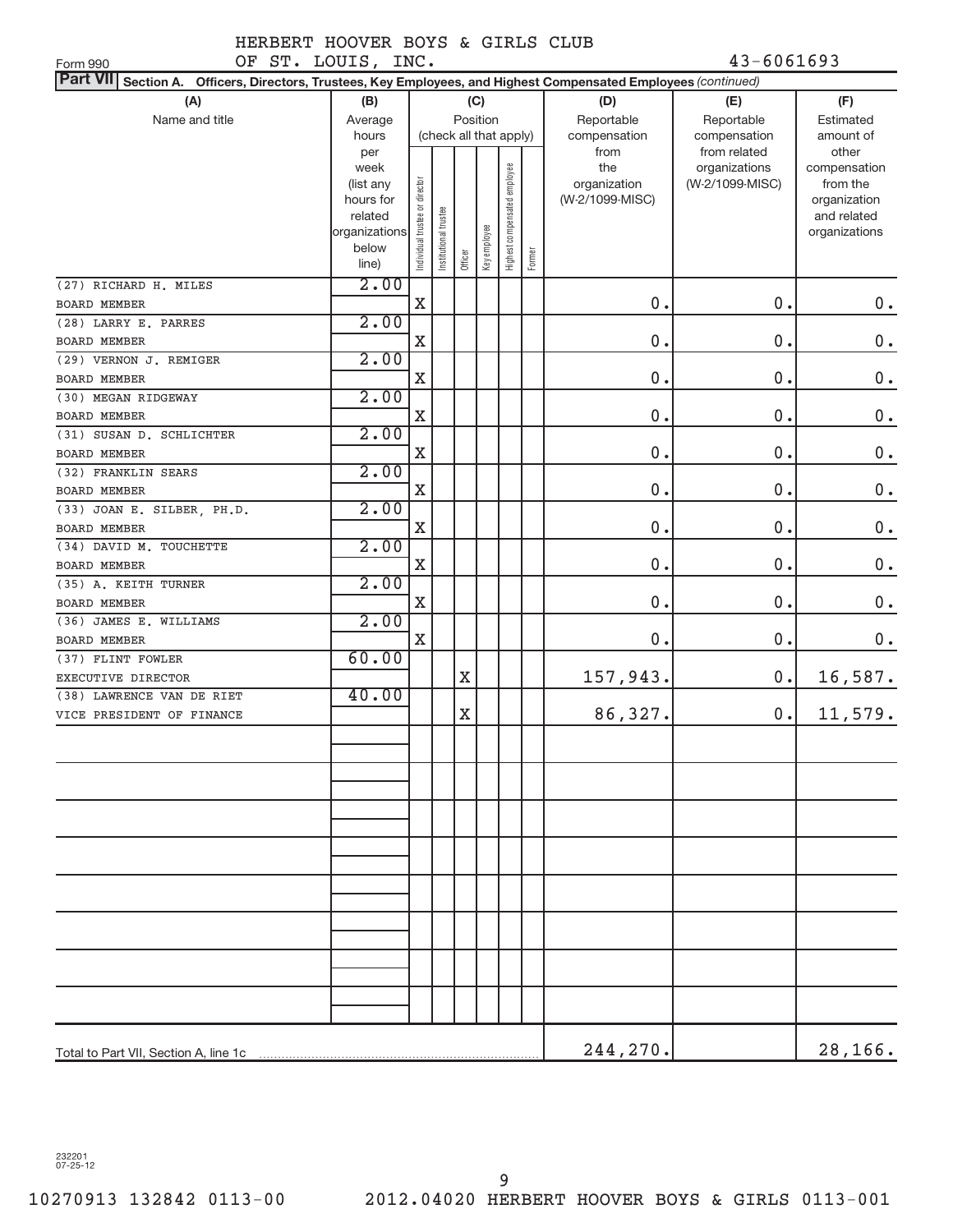Form 990 (2012) OP'S'I'。LOUIS,INC。 43-6 0 6 1 6 93 Page **9** OF ST. LOUIS, INC. 43-6061693

|                                                           | <b>Part VIII</b> | <b>Statement of Revenue</b>                                                                    |                     |                       |                      |                                                 |                                         |                                                                           |
|-----------------------------------------------------------|------------------|------------------------------------------------------------------------------------------------|---------------------|-----------------------|----------------------|-------------------------------------------------|-----------------------------------------|---------------------------------------------------------------------------|
|                                                           |                  |                                                                                                |                     |                       |                      |                                                 |                                         |                                                                           |
|                                                           |                  |                                                                                                |                     |                       | (A)<br>Total revenue | (B)<br>Related or<br>exempt function<br>revenue | (C)<br>Unrelated<br>business<br>revenue | (D)<br>Revenue excluded<br>from tax under<br>sections 512,<br>513, or 514 |
|                                                           |                  | 1 a Federated campaigns                                                                        | 1a                  | 604,047.              |                      |                                                 |                                         |                                                                           |
| Contributions, Gifts, Grants<br>and Other Similar Amounts |                  | <b>b</b> Membership dues                                                                       | 1 <sub>b</sub>      | 37,527.               |                      |                                                 |                                         |                                                                           |
|                                                           |                  | c Fundraising events                                                                           | 1 <sub>c</sub>      | 379,064.              |                      |                                                 |                                         |                                                                           |
|                                                           |                  | d Related organizations                                                                        | 1 <sub>d</sub><br>. |                       |                      |                                                 |                                         |                                                                           |
|                                                           |                  | e Government grants (contributions)                                                            | 1e                  | 621,239.              |                      |                                                 |                                         |                                                                           |
|                                                           |                  | f All other contributions, gifts, grants, and                                                  |                     |                       |                      |                                                 |                                         |                                                                           |
|                                                           |                  | similar amounts not included above                                                             | 1f                  | 2,607,116.            |                      |                                                 |                                         |                                                                           |
|                                                           | g                | Noncash contributions included in lines 1a-1f: \$                                              |                     | 189,719.              |                      |                                                 |                                         |                                                                           |
|                                                           |                  |                                                                                                |                     | ь                     | 4, 248, 993.         |                                                 |                                         |                                                                           |
|                                                           |                  |                                                                                                |                     | <b>Business Code</b>  |                      |                                                 |                                         |                                                                           |
|                                                           | 2a               | PROGRAM REVENUE                                                                                |                     | 900099                | 119,959.             | 119,959.                                        |                                         |                                                                           |
|                                                           | b                |                                                                                                |                     |                       |                      |                                                 |                                         |                                                                           |
|                                                           | с                |                                                                                                |                     |                       |                      |                                                 |                                         |                                                                           |
|                                                           | d                |                                                                                                |                     |                       |                      |                                                 |                                         |                                                                           |
| Program Service<br>Revenue                                | е                |                                                                                                |                     |                       |                      |                                                 |                                         |                                                                           |
|                                                           |                  | f All other program service revenue                                                            |                     |                       |                      |                                                 |                                         |                                                                           |
|                                                           |                  |                                                                                                |                     | ь                     | 119,959.             |                                                 |                                         |                                                                           |
|                                                           | 3                | Investment income (including dividends, interest, and                                          |                     |                       | 65,838.              |                                                 |                                         | 65,838.                                                                   |
|                                                           | 4                | Income from investment of tax-exempt bond proceeds                                             |                     |                       |                      |                                                 |                                         |                                                                           |
|                                                           | 5                |                                                                                                |                     |                       |                      |                                                 |                                         |                                                                           |
|                                                           |                  |                                                                                                | (i) Real            | (ii) Personal         |                      |                                                 |                                         |                                                                           |
|                                                           |                  | 6 a Gross rents                                                                                | 5,850.              |                       |                      |                                                 |                                         |                                                                           |
|                                                           | b                | Less: rental expenses                                                                          | 0.                  |                       |                      |                                                 |                                         |                                                                           |
|                                                           |                  | c Rental income or (loss)                                                                      | 5,850.              |                       |                      |                                                 |                                         |                                                                           |
|                                                           |                  | d Net rental income or (loss)                                                                  |                     | ▶                     | 5,850.               |                                                 |                                         | 5,850.                                                                    |
|                                                           |                  | 7 a Gross amount from sales of                                                                 | (i) Securities      | (ii) Other            |                      |                                                 |                                         |                                                                           |
|                                                           |                  | assets other than inventory                                                                    | 2,077,524.          |                       |                      |                                                 |                                         |                                                                           |
|                                                           |                  | <b>b</b> Less: cost or other basis                                                             |                     |                       |                      |                                                 |                                         |                                                                           |
|                                                           |                  | and sales expenses                                                                             | 1,967,109.          |                       |                      |                                                 |                                         |                                                                           |
|                                                           |                  | c Gain or (loss) 200 110, 415.                                                                 |                     |                       |                      |                                                 |                                         |                                                                           |
|                                                           |                  |                                                                                                |                     | ▶                     | 110,415.             |                                                 |                                         | 110,415.                                                                  |
|                                                           |                  | 8 a Gross income from fundraising events (not                                                  |                     |                       |                      |                                                 |                                         |                                                                           |
|                                                           |                  | $\frac{379}{1064}$ , 064. of<br>including $$$                                                  |                     |                       |                      |                                                 |                                         |                                                                           |
|                                                           |                  | contributions reported on line 1c). See                                                        |                     |                       |                      |                                                 |                                         |                                                                           |
| <b>Other Revenue</b>                                      |                  |                                                                                                | a                   | 121,991.              |                      |                                                 |                                         |                                                                           |
|                                                           |                  |                                                                                                | $\mathbf b$         | 159,940.<br>▶         | $-37,949.$           |                                                 |                                         | $-37,949.$                                                                |
|                                                           |                  | c Net income or (loss) from fundraising events<br>9 a Gross income from gaming activities. See |                     | .                     |                      |                                                 |                                         |                                                                           |
|                                                           |                  |                                                                                                |                     | 9,850.                |                      |                                                 |                                         |                                                                           |
|                                                           |                  |                                                                                                | b                   | 4,925.                |                      |                                                 |                                         |                                                                           |
|                                                           |                  | c Net income or (loss) from gaming activities                                                  |                     | $\blacktriangleright$ | 4,925.               |                                                 |                                         | 4,925.                                                                    |
|                                                           |                  | 10 a Gross sales of inventory, less returns                                                    |                     |                       |                      |                                                 |                                         |                                                                           |
|                                                           |                  |                                                                                                |                     |                       |                      |                                                 |                                         |                                                                           |
|                                                           |                  |                                                                                                | $\mathbf b$         |                       |                      |                                                 |                                         |                                                                           |
|                                                           |                  | c Net income or (loss) from sales of inventory                                                 |                     | ь                     |                      |                                                 |                                         |                                                                           |
|                                                           |                  | Miscellaneous Revenue                                                                          |                     | <b>Business Code</b>  |                      |                                                 |                                         |                                                                           |
|                                                           |                  | 11 a MISCELLANEOUS                                                                             |                     | 900099                | 2,921.               |                                                 |                                         | 2,921.                                                                    |
|                                                           | b                |                                                                                                |                     |                       |                      |                                                 |                                         |                                                                           |
|                                                           | с                |                                                                                                |                     |                       |                      |                                                 |                                         |                                                                           |
|                                                           | d                |                                                                                                |                     |                       |                      |                                                 |                                         |                                                                           |
|                                                           |                  |                                                                                                |                     | $\blacktriangleright$ | 2,921.               |                                                 |                                         |                                                                           |
| 232009<br>12-10-12                                        | 12               |                                                                                                |                     |                       | 4,520,952.           | 119,959.                                        | $0$ .                                   | 152,000.                                                                  |
|                                                           |                  |                                                                                                |                     |                       |                      |                                                 |                                         | Form 990 (2012)                                                           |

10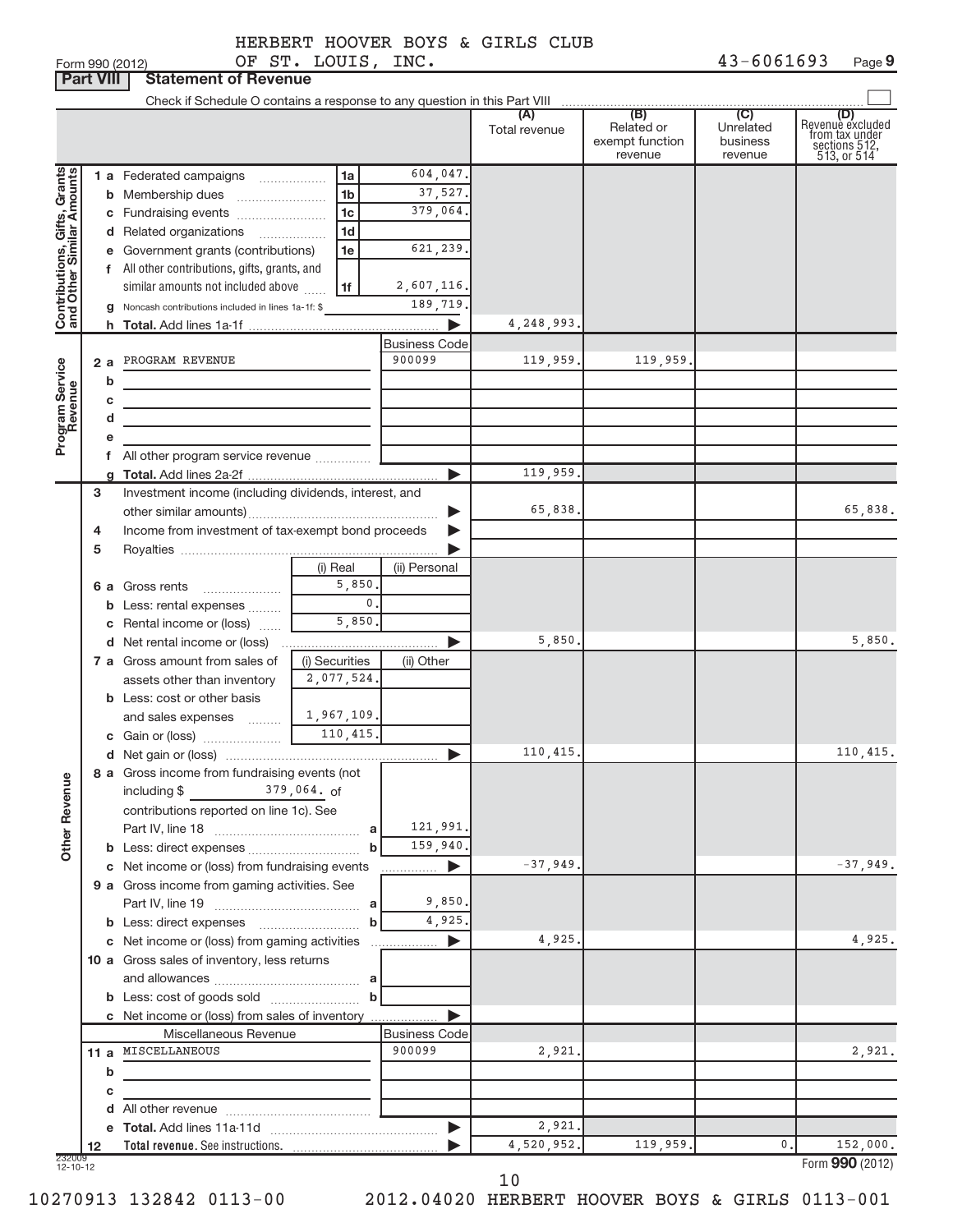|              | OF ST. LOUIS, INC.<br>Form 990 (2012)                                                                                                                       |                |                                    |                                           | $43 - 6061693$<br>Page 10      |
|--------------|-------------------------------------------------------------------------------------------------------------------------------------------------------------|----------------|------------------------------------|-------------------------------------------|--------------------------------|
|              | <b>Part IX   Statement of Functional Expenses</b>                                                                                                           |                |                                    |                                           |                                |
|              | Section 501(c)(3) and 501(c)(4) organizations must complete all columns. All other organizations must complete column (A).                                  |                |                                    |                                           |                                |
|              | Check if Schedule O contains a response to any question in this Part IX                                                                                     |                |                                    |                                           |                                |
|              | Do not include amounts reported on lines 6b,<br>7b, 8b, 9b, and 10b of Part VIII.                                                                           | Total expenses | (B)<br>Program service<br>expenses | (C)<br>Management and<br>general expenses | (D)<br>Fundraising<br>expenses |
| 1.           | Grants and other assistance to governments and                                                                                                              |                |                                    |                                           |                                |
|              | organizations in the United States. See Part IV, line 21                                                                                                    |                |                                    |                                           |                                |
| $\mathbf{2}$ | Grants and other assistance to individuals in                                                                                                               |                |                                    |                                           |                                |
|              | the United States. See Part IV, line 22                                                                                                                     |                |                                    |                                           |                                |
| 3            | Grants and other assistance to governments,                                                                                                                 |                |                                    |                                           |                                |
|              | organizations, and individuals outside the                                                                                                                  |                |                                    |                                           |                                |
|              | United States. See Part IV, lines 15 and 16                                                                                                                 |                |                                    |                                           |                                |
| 4            | Benefits paid to or for members                                                                                                                             |                |                                    |                                           |                                |
| 5            | Compensation of current officers, directors,                                                                                                                | 272,435.       | 34,905.                            | 202,625.                                  | 34,905.                        |
|              | trustees, and key employees                                                                                                                                 |                |                                    |                                           |                                |
| 6            | Compensation not included above, to disqualified<br>persons (as defined under section 4958(f)(1)) and                                                       |                |                                    |                                           |                                |
|              | persons described in section 4958(c)(3)(B)                                                                                                                  |                |                                    |                                           |                                |
| 7            |                                                                                                                                                             | 1,693,408.     | 1,286,673.                         | 262,043.                                  | 144,692.                       |
| 8            | Pension plan accruals and contributions (include                                                                                                            |                |                                    |                                           |                                |
|              | section 401(k) and 403(b) employer contributions)                                                                                                           |                |                                    |                                           |                                |
| 9            |                                                                                                                                                             | 143,599.       | 113,540.                           | 17,750.                                   | 12,309.                        |
| 10           |                                                                                                                                                             | 165,831.       | 112,820.                           | 37,925.                                   | 15,086.                        |
| 11           | Fees for services (non-employees):                                                                                                                          |                |                                    |                                           |                                |
|              |                                                                                                                                                             | 24,983.        |                                    | 24,983.                                   |                                |
| b            |                                                                                                                                                             |                |                                    |                                           |                                |
|              |                                                                                                                                                             | 35,743.        |                                    | 35,743.                                   |                                |
| d            | Lobbying                                                                                                                                                    |                |                                    |                                           |                                |
|              | e Professional fundraising services. See Part IV, line 17                                                                                                   | 34,766.        |                                    |                                           | 34,766.                        |
|              | Investment management fees                                                                                                                                  | 19,551.        |                                    | 19,551.                                   |                                |
|              | g Other. (If line 11g amount exceeds 10% of line 25,                                                                                                        |                |                                    |                                           |                                |
|              | column (A) amount, list line 11g expenses on Sch O.)                                                                                                        | 41,166.        | 15,560.                            | 25,494.                                   | 112.                           |
| 12           |                                                                                                                                                             | 48,654.        | 1,060.                             | 30,820.                                   | 16,774.                        |
| 13           |                                                                                                                                                             | 138,240.       | 68, 159.                           | 56,625.                                   | 13,456.                        |
| 14           |                                                                                                                                                             | 39,051.        | 16,705.                            | 22, 346.                                  |                                |
| 15           |                                                                                                                                                             |                |                                    |                                           |                                |
| 16           |                                                                                                                                                             | 306,770.       | 306, 385.                          | 385.                                      |                                |
| 17           | Travel                                                                                                                                                      | 9,120.         | 2,146.                             | 5,884.                                    | 1,090.                         |
| 18           | Payments of travel or entertainment expenses                                                                                                                |                |                                    |                                           |                                |
|              | for any federal, state, or local public officials                                                                                                           | 23,612.        | 6,935.                             |                                           | 410.                           |
| 19           | Conferences, conventions, and meetings                                                                                                                      | 82,111.        | 73,900.                            | 16, 267.<br>8,211.                        |                                |
| 20           | Interest                                                                                                                                                    |                |                                    |                                           |                                |
| 21           | Depreciation, depletion, and amortization                                                                                                                   | 304, 202.      | 273,782.                           | 30,420.                                   |                                |
| 22           | Insurance                                                                                                                                                   | 83,575.        | 69,469.                            | 14, 106.                                  |                                |
| 23<br>24     | Other expenses. Itemize expenses not covered                                                                                                                |                |                                    |                                           |                                |
|              | above. (List miscellaneous expenses in line 24e. If line<br>24e amount exceeds 10% of line 25, column (A)<br>amount, list line 24e expenses on Schedule O.) |                |                                    |                                           |                                |
|              | CONTRACTED SERVS & SPLY                                                                                                                                     | 188,606.       | 164, 613.                          | 23,889.                                   | 104.                           |
|              | EQUIP RENTAL & MAINT                                                                                                                                        | 45,586.        | 35,880.                            | 9,706.                                    |                                |
|              | DONATED ITEMS TO MBRS                                                                                                                                       | 32,028.        |                                    | 32,028.                                   |                                |
| d            | <b>MEMBERSHIP</b>                                                                                                                                           | 31,618.        | 3,030.                             | 26,590.                                   | 1,998.                         |
|              | e All other expenses                                                                                                                                        |                |                                    |                                           |                                |
| 25           | Total functional expenses. Add lines 1 through 24e                                                                                                          | 3,764,655.     | 2,585,562.                         | 903, 391.                                 | 275, 702.                      |
| 26           | Joint costs. Complete this line only if the organization                                                                                                    |                |                                    |                                           |                                |
|              | reported in column (B) joint costs from a combined                                                                                                          |                |                                    |                                           |                                |
|              | educational campaign and fundraising solicitation.                                                                                                          |                |                                    |                                           |                                |

232010 12-10-12

Form **990** (2012)

Check here if following SOP 98-2 (ASC 958-720)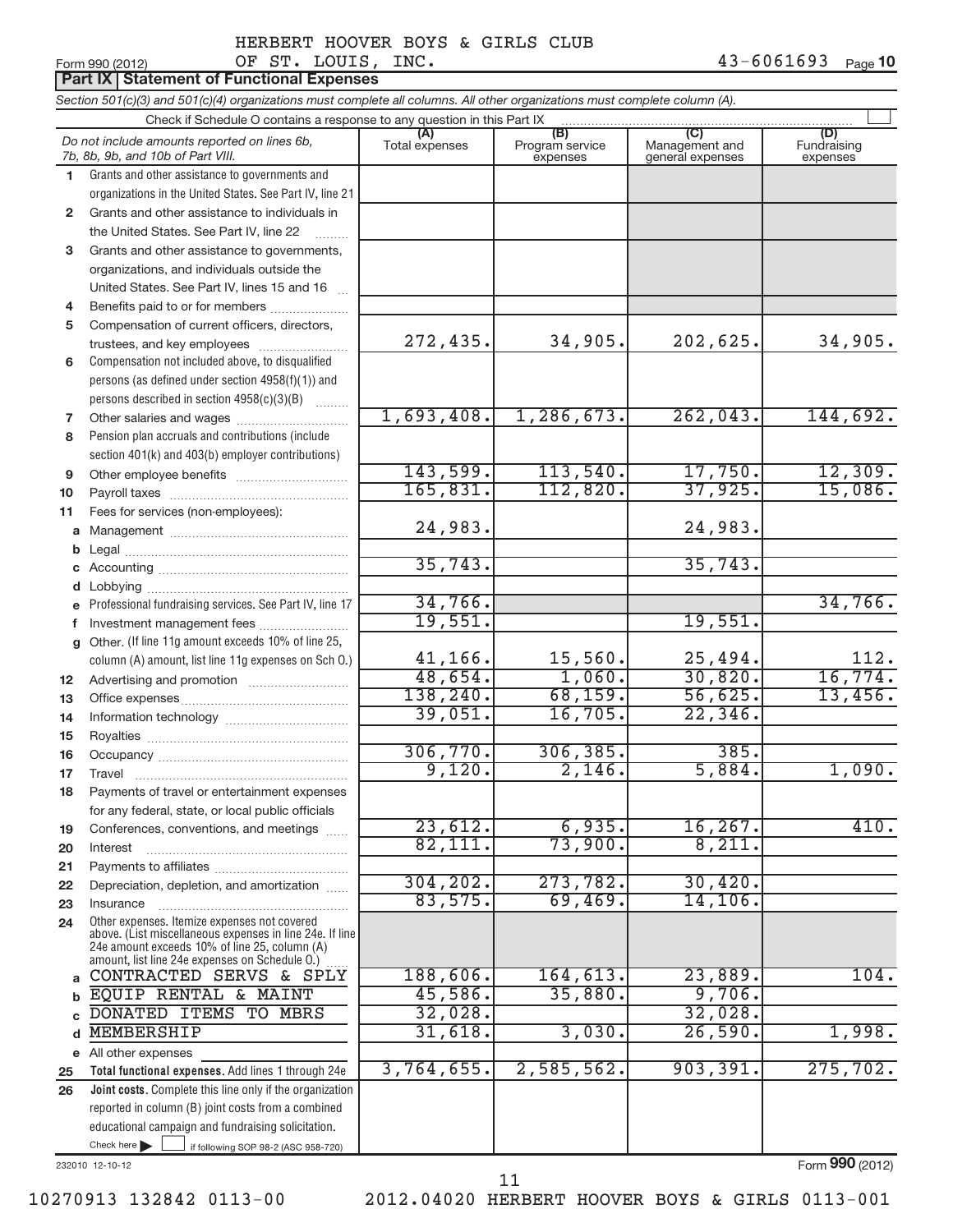**11**

### Form 990 (2012)  $OF ST. LOUIS, INC.$   $43-6061693$  Page

|                             |    |                                                                                                                         | (A)<br>Beginning of year |                 | (B)<br>End of year |
|-----------------------------|----|-------------------------------------------------------------------------------------------------------------------------|--------------------------|-----------------|--------------------|
|                             | 1  |                                                                                                                         | 97,659.                  | $\mathbf{1}$    | 15,786.            |
|                             | 2  |                                                                                                                         | 686,304.                 | $\overline{2}$  | 217,981.           |
|                             | 3  |                                                                                                                         | 1,466,038.               | $\overline{3}$  | 2, 294, 743.       |
|                             | 4  |                                                                                                                         |                          | 4               |                    |
|                             | 5  | Loans and other receivables from current and former officers, directors,                                                |                          |                 |                    |
|                             |    | trustees, key employees, and highest compensated employees. Complete                                                    |                          |                 |                    |
|                             |    | Part II of Schedule L                                                                                                   |                          | 5               |                    |
|                             | 6  | Loans and other receivables from other disqualified persons (as defined under                                           |                          |                 |                    |
|                             |    | section 4958(f)(1)), persons described in section 4958(c)(3)(B), and contributing                                       |                          |                 |                    |
|                             |    | employers and sponsoring organizations of section 501(c)(9) voluntary                                                   |                          |                 |                    |
|                             |    | employees' beneficiary organizations (see instr). Complete Part II of Sch L                                             |                          | 6               |                    |
| Assets                      | 7  |                                                                                                                         |                          | $\overline{7}$  |                    |
|                             | 8  |                                                                                                                         |                          | 8               |                    |
|                             | 9  | Prepaid expenses and deferred charges                                                                                   | 3,025.                   | 9               | 0.                 |
|                             |    | 10a Land, buildings, and equipment: cost or other                                                                       |                          |                 |                    |
|                             |    | basis. Complete Part VI of Schedule D  10a 12, 131, 213.                                                                |                          |                 |                    |
|                             | b  |                                                                                                                         | 7,230,360.               | 10 <sub>c</sub> | 7,036,461.         |
|                             | 11 |                                                                                                                         | 1,754,551.               | 11              | 2,408,568.         |
|                             | 12 |                                                                                                                         |                          | 12              |                    |
|                             | 13 |                                                                                                                         |                          | 13              |                    |
|                             | 14 | Intangible assets www.communication.com/www.communication.com/www.communication.com/www.communication.com/www.          |                          | 14              |                    |
|                             | 15 |                                                                                                                         | 0.                       | 15              | 55,011.            |
|                             | 16 |                                                                                                                         | 11, 237, 937.            | 16              | 12,028,550.        |
|                             | 17 |                                                                                                                         | 97, 164.                 | 17              | 232,695.           |
|                             | 18 |                                                                                                                         |                          | 18              |                    |
|                             | 19 |                                                                                                                         |                          | 19              |                    |
|                             | 20 |                                                                                                                         |                          | 20              |                    |
|                             | 21 | Escrow or custodial account liability. Complete Part IV of Schedule D                                                   |                          | 21              |                    |
| Liabilities                 | 22 | Loans and other payables to current and former officers, directors, trustees,                                           |                          |                 |                    |
|                             |    | key employees, highest compensated employees, and disqualified persons.                                                 |                          |                 |                    |
|                             |    |                                                                                                                         |                          | 22              |                    |
|                             | 23 | Secured mortgages and notes payable to unrelated third parties <i>manufacture</i>                                       | 1,494,918.               | 23              | 1,401,433.         |
|                             | 24 | Unsecured notes and loans payable to unrelated third parties                                                            |                          | 24              |                    |
|                             | 25 | Other liabilities (including federal income tax, payables to related third                                              |                          |                 |                    |
|                             |    | parties, and other liabilities not included on lines 17-24). Complete Part X of                                         | 37,680.                  |                 | $0$ .              |
|                             |    | Schedule D                                                                                                              | 1,629,762.               | 25              | 1,634,128.         |
|                             | 26 | Organizations that follow SFAS 117 (ASC 958), check here $\blacktriangleright \begin{array}{c} \perp X \end{array}$ and |                          | 26              |                    |
|                             |    | complete lines 27 through 29, and lines 33 and 34.                                                                      |                          |                 |                    |
|                             | 27 |                                                                                                                         | 6,664,187.               | 27              | 6, 250, 032.       |
|                             | 28 | Temporarily restricted net assets                                                                                       | 714,841.                 | 28              | 1,752,186.         |
|                             | 29 | Permanently restricted net assets                                                                                       | 2, 229, 147.             | 29              | 2,392,204.         |
|                             |    | Organizations that do not follow SFAS 117 (ASC 958), check here $\blacktriangleright$                                   |                          |                 |                    |
|                             |    | and complete lines 30 through 34.                                                                                       |                          |                 |                    |
| Net Assets or Fund Balances | 30 |                                                                                                                         |                          | 30              |                    |
|                             | 31 | Paid-in or capital surplus, or land, building, or equipment fund                                                        |                          | 31              |                    |
|                             | 32 | Retained earnings, endowment, accumulated income, or other funds                                                        |                          | 32              |                    |
|                             | 33 |                                                                                                                         | 9,608,175.               | 33              | 10, 394, 422.      |
|                             | 34 |                                                                                                                         | 11, 237, 937.            | 34              | 12,028,550.        |
|                             |    |                                                                                                                         |                          |                 |                    |

Form **990** (2012)

232011 12-10-12

**Part X** | Balance Sheet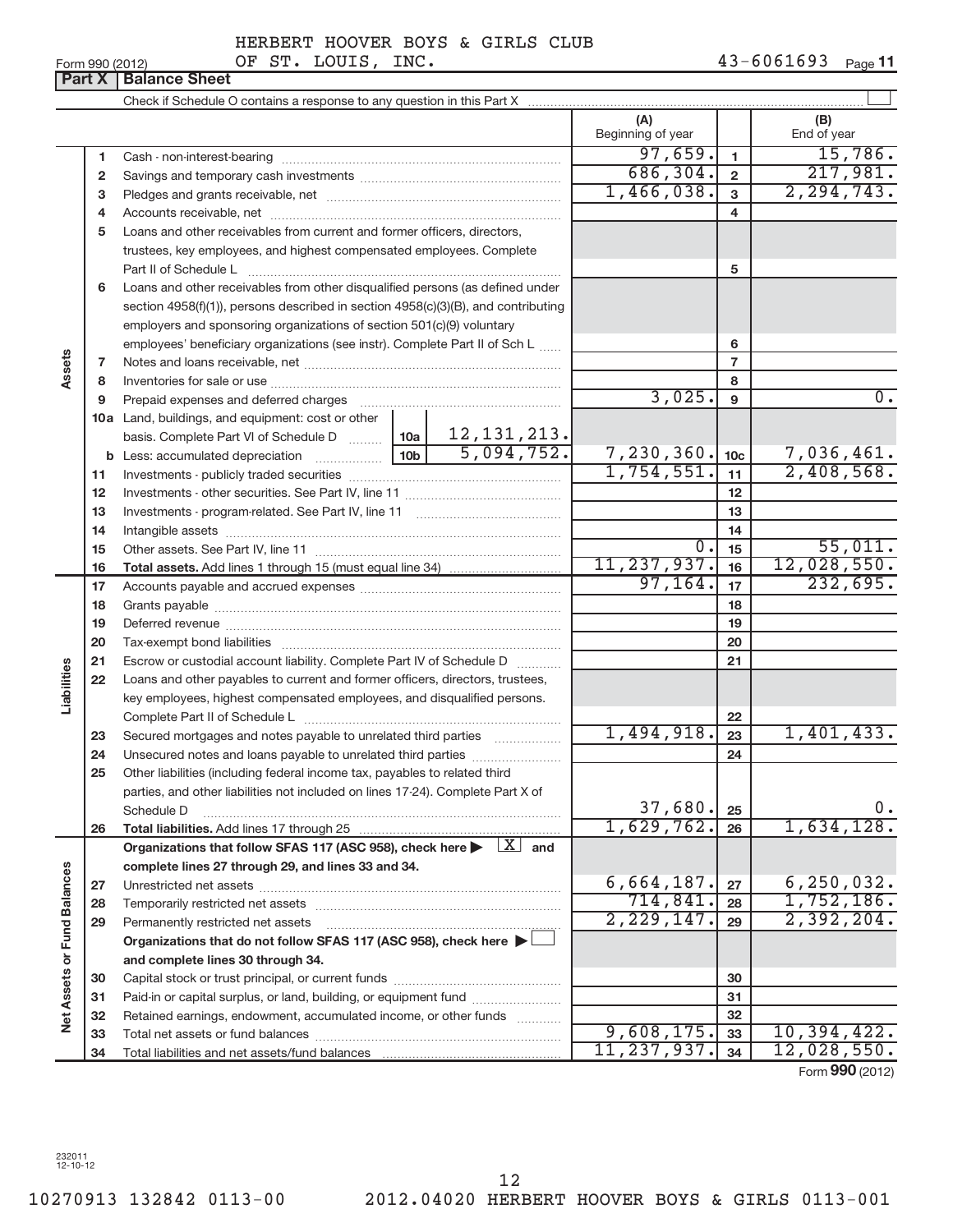| HERBERT HOOVER BOYS & GIRLS CLUB |  |  |  |  |
|----------------------------------|--|--|--|--|
|----------------------------------|--|--|--|--|

| <b>Part XI Reconciliation of Net Assets</b><br>4,520,952.<br>$\mathbf{1}$<br>1<br>3,764,655.<br>$\overline{2}$<br>2<br>756, 297.<br>$\mathbf{3}$<br>Revenue less expenses. Subtract line 2 from line 1<br>3<br>9,608,175.<br>$\overline{4}$<br>4<br>23,857.<br>5<br>5<br>$6\phantom{a}$<br>Donated services and use of facilities<br>6<br>6,093.<br>$\overline{7}$<br>Investment expenses<br>7<br>8<br>Prior period adjustments<br>8<br>$\overline{0}$ .<br>Other changes in net assets or fund balances (explain in Schedule O) [11] content changes in net assets or fund balances (explain in Schedule O) [11] content changes in net assets or fund balances (explain in Schedule O) [<br>9<br>9<br>Net assets or fund balances at end of year. Combine lines 3 through 9 (must equal Part X, line 33,<br>10<br>10,394,422.<br>10<br>column (B)) | OF ST. LOUIS, INC.<br>Form 990 (2012) | $43 - 6061693$ | Page 12 |
|------------------------------------------------------------------------------------------------------------------------------------------------------------------------------------------------------------------------------------------------------------------------------------------------------------------------------------------------------------------------------------------------------------------------------------------------------------------------------------------------------------------------------------------------------------------------------------------------------------------------------------------------------------------------------------------------------------------------------------------------------------------------------------------------------------------------------------------------------|---------------------------------------|----------------|---------|
|                                                                                                                                                                                                                                                                                                                                                                                                                                                                                                                                                                                                                                                                                                                                                                                                                                                      |                                       |                |         |
|                                                                                                                                                                                                                                                                                                                                                                                                                                                                                                                                                                                                                                                                                                                                                                                                                                                      |                                       |                |         |
|                                                                                                                                                                                                                                                                                                                                                                                                                                                                                                                                                                                                                                                                                                                                                                                                                                                      |                                       |                |         |
|                                                                                                                                                                                                                                                                                                                                                                                                                                                                                                                                                                                                                                                                                                                                                                                                                                                      |                                       |                |         |
|                                                                                                                                                                                                                                                                                                                                                                                                                                                                                                                                                                                                                                                                                                                                                                                                                                                      |                                       |                |         |
|                                                                                                                                                                                                                                                                                                                                                                                                                                                                                                                                                                                                                                                                                                                                                                                                                                                      |                                       |                |         |
|                                                                                                                                                                                                                                                                                                                                                                                                                                                                                                                                                                                                                                                                                                                                                                                                                                                      |                                       |                |         |
|                                                                                                                                                                                                                                                                                                                                                                                                                                                                                                                                                                                                                                                                                                                                                                                                                                                      |                                       |                |         |
|                                                                                                                                                                                                                                                                                                                                                                                                                                                                                                                                                                                                                                                                                                                                                                                                                                                      |                                       |                |         |
|                                                                                                                                                                                                                                                                                                                                                                                                                                                                                                                                                                                                                                                                                                                                                                                                                                                      |                                       |                |         |
|                                                                                                                                                                                                                                                                                                                                                                                                                                                                                                                                                                                                                                                                                                                                                                                                                                                      |                                       |                |         |
|                                                                                                                                                                                                                                                                                                                                                                                                                                                                                                                                                                                                                                                                                                                                                                                                                                                      |                                       |                |         |
|                                                                                                                                                                                                                                                                                                                                                                                                                                                                                                                                                                                                                                                                                                                                                                                                                                                      |                                       |                |         |
|                                                                                                                                                                                                                                                                                                                                                                                                                                                                                                                                                                                                                                                                                                                                                                                                                                                      |                                       |                |         |
| Part XII Financial Statements and Reporting                                                                                                                                                                                                                                                                                                                                                                                                                                                                                                                                                                                                                                                                                                                                                                                                          |                                       |                |         |
|                                                                                                                                                                                                                                                                                                                                                                                                                                                                                                                                                                                                                                                                                                                                                                                                                                                      |                                       |                |         |
| <b>No</b><br><b>Yes</b>                                                                                                                                                                                                                                                                                                                                                                                                                                                                                                                                                                                                                                                                                                                                                                                                                              |                                       |                |         |
| Accounting method used to prepare the Form 990: $\Box$ Cash $\Box$ Accrual $\Box$ Other<br>1                                                                                                                                                                                                                                                                                                                                                                                                                                                                                                                                                                                                                                                                                                                                                         |                                       |                |         |
| If the organization changed its method of accounting from a prior year or checked "Other," explain in Schedule O.                                                                                                                                                                                                                                                                                                                                                                                                                                                                                                                                                                                                                                                                                                                                    |                                       |                |         |
| X<br>2a                                                                                                                                                                                                                                                                                                                                                                                                                                                                                                                                                                                                                                                                                                                                                                                                                                              |                                       |                |         |
| If "Yes," check a box below to indicate whether the financial statements for the year were compiled or reviewed on a                                                                                                                                                                                                                                                                                                                                                                                                                                                                                                                                                                                                                                                                                                                                 |                                       |                |         |
| separate basis, consolidated basis, or both:                                                                                                                                                                                                                                                                                                                                                                                                                                                                                                                                                                                                                                                                                                                                                                                                         |                                       |                |         |
| Both consolidated and separate basis<br><b>Consolidated basis</b><br>Separate basis                                                                                                                                                                                                                                                                                                                                                                                                                                                                                                                                                                                                                                                                                                                                                                  |                                       |                |         |
| Χ<br>2 <sub>b</sub>                                                                                                                                                                                                                                                                                                                                                                                                                                                                                                                                                                                                                                                                                                                                                                                                                                  |                                       |                |         |
| If "Yes," check a box below to indicate whether the financial statements for the year were audited on a separate basis,                                                                                                                                                                                                                                                                                                                                                                                                                                                                                                                                                                                                                                                                                                                              |                                       |                |         |
| consolidated basis, or both:                                                                                                                                                                                                                                                                                                                                                                                                                                                                                                                                                                                                                                                                                                                                                                                                                         |                                       |                |         |
| $\boxed{\text{X}}$ Consolidated basis<br>Separate basis<br>Both consolidated and separate basis                                                                                                                                                                                                                                                                                                                                                                                                                                                                                                                                                                                                                                                                                                                                                      |                                       |                |         |
| c If "Yes" to line 2a or 2b, does the organization have a committee that assumes responsibility for oversight of the audit,                                                                                                                                                                                                                                                                                                                                                                                                                                                                                                                                                                                                                                                                                                                          |                                       |                |         |
| Χ<br>2 <sub>c</sub>                                                                                                                                                                                                                                                                                                                                                                                                                                                                                                                                                                                                                                                                                                                                                                                                                                  |                                       |                |         |
| If the organization changed either its oversight process or selection process during the tax year, explain in Schedule O.                                                                                                                                                                                                                                                                                                                                                                                                                                                                                                                                                                                                                                                                                                                            |                                       |                |         |
| 3a As a result of a federal award, was the organization required to undergo an audit or audits as set forth in the Single Audit                                                                                                                                                                                                                                                                                                                                                                                                                                                                                                                                                                                                                                                                                                                      |                                       |                |         |
| X<br>Act and OMB Circular A-133?<br>За                                                                                                                                                                                                                                                                                                                                                                                                                                                                                                                                                                                                                                                                                                                                                                                                               |                                       |                |         |
| b If "Yes," did the organization undergo the required audit or audits? If the organization did not undergo the required audit                                                                                                                                                                                                                                                                                                                                                                                                                                                                                                                                                                                                                                                                                                                        |                                       |                |         |
| 3 <sub>b</sub><br>$000 \text{ m}$                                                                                                                                                                                                                                                                                                                                                                                                                                                                                                                                                                                                                                                                                                                                                                                                                    |                                       |                |         |

Form (2012) **990**

232012 12-10-12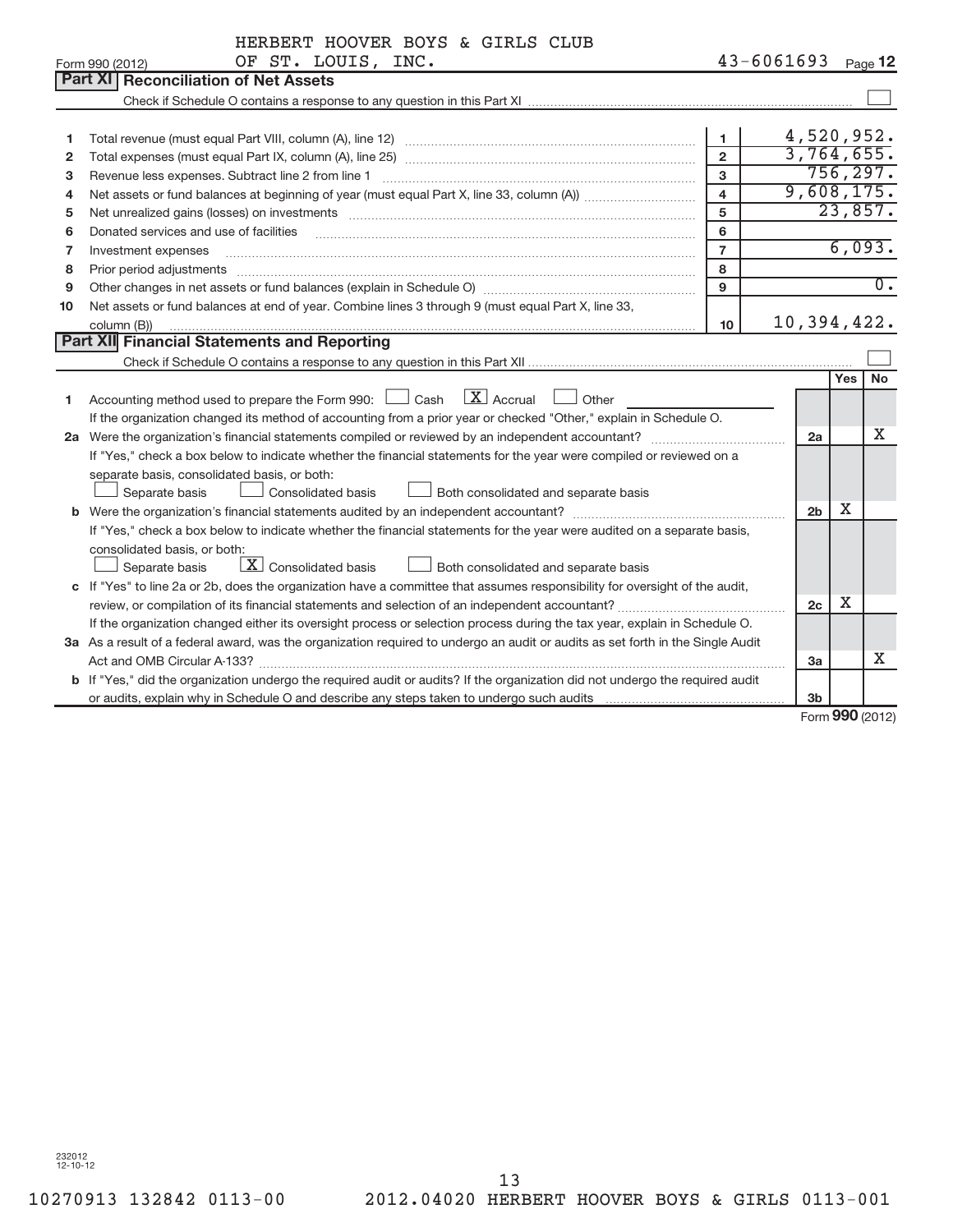| <b>SCHEDULE A</b><br><b>Public Charity Status and Public Support</b><br>(Form 990 or 990-EZ)<br>Complete if the organization is a section 501(c)(3) organization or a section<br>4947(a)(1) nonexempt charitable trust.<br>Department of the Treasury<br>Internal Revenue Service<br>Attach to Form 990 or Form 990-EZ. See separate instructions.<br>HERBERT HOOVER BOYS & GIRLS CLUB<br>Name of the organization |                                                                                                                                                           |                                               |                                                                                                                                               |                            |                     |                                                        | OMB No. 1545-0047<br><b>Open to Public</b>   | <b>Inspection</b>                  |                                      |                                                         |         |    |
|--------------------------------------------------------------------------------------------------------------------------------------------------------------------------------------------------------------------------------------------------------------------------------------------------------------------------------------------------------------------------------------------------------------------|-----------------------------------------------------------------------------------------------------------------------------------------------------------|-----------------------------------------------|-----------------------------------------------------------------------------------------------------------------------------------------------|----------------------------|---------------------|--------------------------------------------------------|----------------------------------------------|------------------------------------|--------------------------------------|---------------------------------------------------------|---------|----|
|                                                                                                                                                                                                                                                                                                                                                                                                                    |                                                                                                                                                           |                                               | OF ST. LOUIS, INC.                                                                                                                            |                            |                     |                                                        |                                              |                                    |                                      | <b>Employer identification number</b><br>$43 - 6061693$ |         |    |
| Part I                                                                                                                                                                                                                                                                                                                                                                                                             |                                                                                                                                                           |                                               | Reason for Public Charity Status (All organizations must complete this part.) See instructions.                                               |                            |                     |                                                        |                                              |                                    |                                      |                                                         |         |    |
|                                                                                                                                                                                                                                                                                                                                                                                                                    |                                                                                                                                                           |                                               | The organization is not a private foundation because it is: (For lines 1 through 11, check only one box.)                                     |                            |                     |                                                        |                                              |                                    |                                      |                                                         |         |    |
| 1                                                                                                                                                                                                                                                                                                                                                                                                                  |                                                                                                                                                           |                                               | A church, convention of churches, or association of churches described in section 170(b)(1)(A)(i).                                            |                            |                     |                                                        |                                              |                                    |                                      |                                                         |         |    |
| 2                                                                                                                                                                                                                                                                                                                                                                                                                  |                                                                                                                                                           |                                               | A school described in section 170(b)(1)(A)(ii). (Attach Schedule E.)                                                                          |                            |                     |                                                        |                                              |                                    |                                      |                                                         |         |    |
| 3                                                                                                                                                                                                                                                                                                                                                                                                                  |                                                                                                                                                           |                                               | A hospital or a cooperative hospital service organization described in section 170(b)(1)(A)(iii).                                             |                            |                     |                                                        |                                              |                                    |                                      |                                                         |         |    |
| 4                                                                                                                                                                                                                                                                                                                                                                                                                  |                                                                                                                                                           |                                               | A medical research organization operated in conjunction with a hospital described in section 170(b)(1)(A)(iii). Enter the hospital's name,    |                            |                     |                                                        |                                              |                                    |                                      |                                                         |         |    |
|                                                                                                                                                                                                                                                                                                                                                                                                                    | city, and state:                                                                                                                                          |                                               |                                                                                                                                               |                            |                     |                                                        |                                              |                                    |                                      |                                                         |         |    |
| 5                                                                                                                                                                                                                                                                                                                                                                                                                  |                                                                                                                                                           |                                               | An organization operated for the benefit of a college or university owned or operated by a governmental unit described in                     |                            |                     |                                                        |                                              |                                    |                                      |                                                         |         |    |
| section 170(b)(1)(A)(iv). (Complete Part II.)                                                                                                                                                                                                                                                                                                                                                                      |                                                                                                                                                           |                                               |                                                                                                                                               |                            |                     |                                                        |                                              |                                    |                                      |                                                         |         |    |
| 6                                                                                                                                                                                                                                                                                                                                                                                                                  |                                                                                                                                                           |                                               | A federal, state, or local government or governmental unit described in section 170(b)(1)(A)(v).                                              |                            |                     |                                                        |                                              |                                    |                                      |                                                         |         |    |
| $\overline{7}$                                                                                                                                                                                                                                                                                                                                                                                                     | $\mathbf{X}$<br>An organization that normally receives a substantial part of its support from a governmental unit or from the general public described in |                                               |                                                                                                                                               |                            |                     |                                                        |                                              |                                    |                                      |                                                         |         |    |
|                                                                                                                                                                                                                                                                                                                                                                                                                    |                                                                                                                                                           | section 170(b)(1)(A)(vi). (Complete Part II.) |                                                                                                                                               |                            |                     |                                                        |                                              |                                    |                                      |                                                         |         |    |
| 8                                                                                                                                                                                                                                                                                                                                                                                                                  | A community trust described in section 170(b)(1)(A)(vi). (Complete Part II.)                                                                              |                                               |                                                                                                                                               |                            |                     |                                                        |                                              |                                    |                                      |                                                         |         |    |
| 9                                                                                                                                                                                                                                                                                                                                                                                                                  |                                                                                                                                                           |                                               | An organization that normally receives: (1) more than 33 1/3% of its support from contributions, membership fees, and gross receipts from     |                            |                     |                                                        |                                              |                                    |                                      |                                                         |         |    |
|                                                                                                                                                                                                                                                                                                                                                                                                                    |                                                                                                                                                           |                                               | activities related to its exempt functions - subject to certain exceptions, and (2) no more than 33 1/3% of its support from gross investment |                            |                     |                                                        |                                              |                                    |                                      |                                                         |         |    |
|                                                                                                                                                                                                                                                                                                                                                                                                                    |                                                                                                                                                           |                                               | income and unrelated business taxable income (less section 511 tax) from businesses acquired by the organization after June 30, 1975.         |                            |                     |                                                        |                                              |                                    |                                      |                                                         |         |    |
|                                                                                                                                                                                                                                                                                                                                                                                                                    |                                                                                                                                                           | See section 509(a)(2). (Complete Part III.)   |                                                                                                                                               |                            |                     |                                                        |                                              |                                    |                                      |                                                         |         |    |
| 10                                                                                                                                                                                                                                                                                                                                                                                                                 |                                                                                                                                                           |                                               | An organization organized and operated exclusively to test for public safety. See section 509(a)(4).                                          |                            |                     |                                                        |                                              |                                    |                                      |                                                         |         |    |
| 11                                                                                                                                                                                                                                                                                                                                                                                                                 |                                                                                                                                                           |                                               | An organization organized and operated exclusively for the benefit of, to perform the functions of, or to carry out the purposes of one or    |                            |                     |                                                        |                                              |                                    |                                      |                                                         |         |    |
|                                                                                                                                                                                                                                                                                                                                                                                                                    |                                                                                                                                                           |                                               | more publicly supported organizations described in section 509(a)(1) or section 509(a)(2). See section 509(a)(3). Check the box that          |                            |                     |                                                        |                                              |                                    |                                      |                                                         |         |    |
|                                                                                                                                                                                                                                                                                                                                                                                                                    |                                                                                                                                                           |                                               | describes the type of supporting organization and complete lines 11e through 11h.                                                             |                            |                     |                                                        |                                              |                                    |                                      |                                                         |         |    |
|                                                                                                                                                                                                                                                                                                                                                                                                                    | $a \Box$ Type I                                                                                                                                           | $b$ $\Box$                                    | Type II                                                                                                                                       |                            |                     | $\mathbf{c}$ $\Box$ Type III - Functionally integrated |                                              | d l                                |                                      | Type III - Non-functionally integrated                  |         |    |
| e L                                                                                                                                                                                                                                                                                                                                                                                                                |                                                                                                                                                           |                                               | By checking this box, I certify that the organization is not controlled directly or indirectly by one or more disqualified persons other than |                            |                     |                                                        |                                              |                                    |                                      |                                                         |         |    |
|                                                                                                                                                                                                                                                                                                                                                                                                                    |                                                                                                                                                           |                                               | foundation managers and other than one or more publicly supported organizations described in section 509(a)(1) or section 509(a)(2).          |                            |                     |                                                        |                                              |                                    |                                      |                                                         |         |    |
| f                                                                                                                                                                                                                                                                                                                                                                                                                  |                                                                                                                                                           |                                               | If the organization received a written determination from the IRS that it is a Type I, Type II, or Type III                                   |                            |                     |                                                        |                                              |                                    |                                      |                                                         |         |    |
|                                                                                                                                                                                                                                                                                                                                                                                                                    |                                                                                                                                                           | supporting organization, check this box       |                                                                                                                                               |                            |                     |                                                        |                                              |                                    |                                      |                                                         |         |    |
| g                                                                                                                                                                                                                                                                                                                                                                                                                  |                                                                                                                                                           |                                               | Since August 17, 2006, has the organization accepted any gift or contribution from any of the following persons?                              |                            |                     |                                                        |                                              |                                    |                                      |                                                         |         |    |
|                                                                                                                                                                                                                                                                                                                                                                                                                    | (i)                                                                                                                                                       |                                               | A person who directly or indirectly controls, either alone or together with persons described in (ii) and (iii) below,                        |                            |                     |                                                        |                                              |                                    |                                      |                                                         | Yes     | No |
|                                                                                                                                                                                                                                                                                                                                                                                                                    |                                                                                                                                                           |                                               | the governing body of the supported organization?                                                                                             |                            |                     |                                                        |                                              |                                    |                                      | 11g(i)                                                  |         |    |
|                                                                                                                                                                                                                                                                                                                                                                                                                    |                                                                                                                                                           |                                               | (ii) A family member of a person described in (i) above?                                                                                      |                            |                     |                                                        |                                              |                                    |                                      | 11g(ii)                                                 |         |    |
|                                                                                                                                                                                                                                                                                                                                                                                                                    |                                                                                                                                                           |                                               | (iii) A 35% controlled entity of a person described in (i) or (ii) above?                                                                     |                            |                     |                                                        |                                              |                                    |                                      | 11g(iii)                                                |         |    |
| h                                                                                                                                                                                                                                                                                                                                                                                                                  |                                                                                                                                                           |                                               | Provide the following information about the supported organization(s).                                                                        |                            |                     |                                                        |                                              |                                    |                                      |                                                         |         |    |
|                                                                                                                                                                                                                                                                                                                                                                                                                    |                                                                                                                                                           |                                               |                                                                                                                                               |                            |                     |                                                        |                                              |                                    |                                      |                                                         |         |    |
|                                                                                                                                                                                                                                                                                                                                                                                                                    | (i) Name of supported<br>organization                                                                                                                     | (ii) EIN                                      | (iii) Type of organization<br>(described on lines 1-9<br>above or IRC section<br>(see instructions))                                          | in col. (i) listed in your | governing document? | (iv) is the organization $(v)$ Did you notify the      | organization in col.<br>(i) of your support? | $(vi)$ Is the organization in col. | (i) organized in the<br><b>U.S.?</b> | (vii) Amount of monetary                                | support |    |
|                                                                                                                                                                                                                                                                                                                                                                                                                    |                                                                                                                                                           |                                               |                                                                                                                                               | Yes                        | <b>No</b>           | Yes                                                    | No                                           | Yes                                | <b>No</b>                            |                                                         |         |    |
|                                                                                                                                                                                                                                                                                                                                                                                                                    |                                                                                                                                                           |                                               |                                                                                                                                               |                            |                     |                                                        |                                              |                                    |                                      |                                                         |         |    |
|                                                                                                                                                                                                                                                                                                                                                                                                                    |                                                                                                                                                           |                                               |                                                                                                                                               |                            |                     |                                                        |                                              |                                    |                                      |                                                         |         |    |

**Schedule A (Form 990 or 990-EZ) 2012**

**Total**

**For Paperwork Reduction Act Notice, see the Instructions for** LHA **Form 990 or 990-EZ.**

232021 12-04-12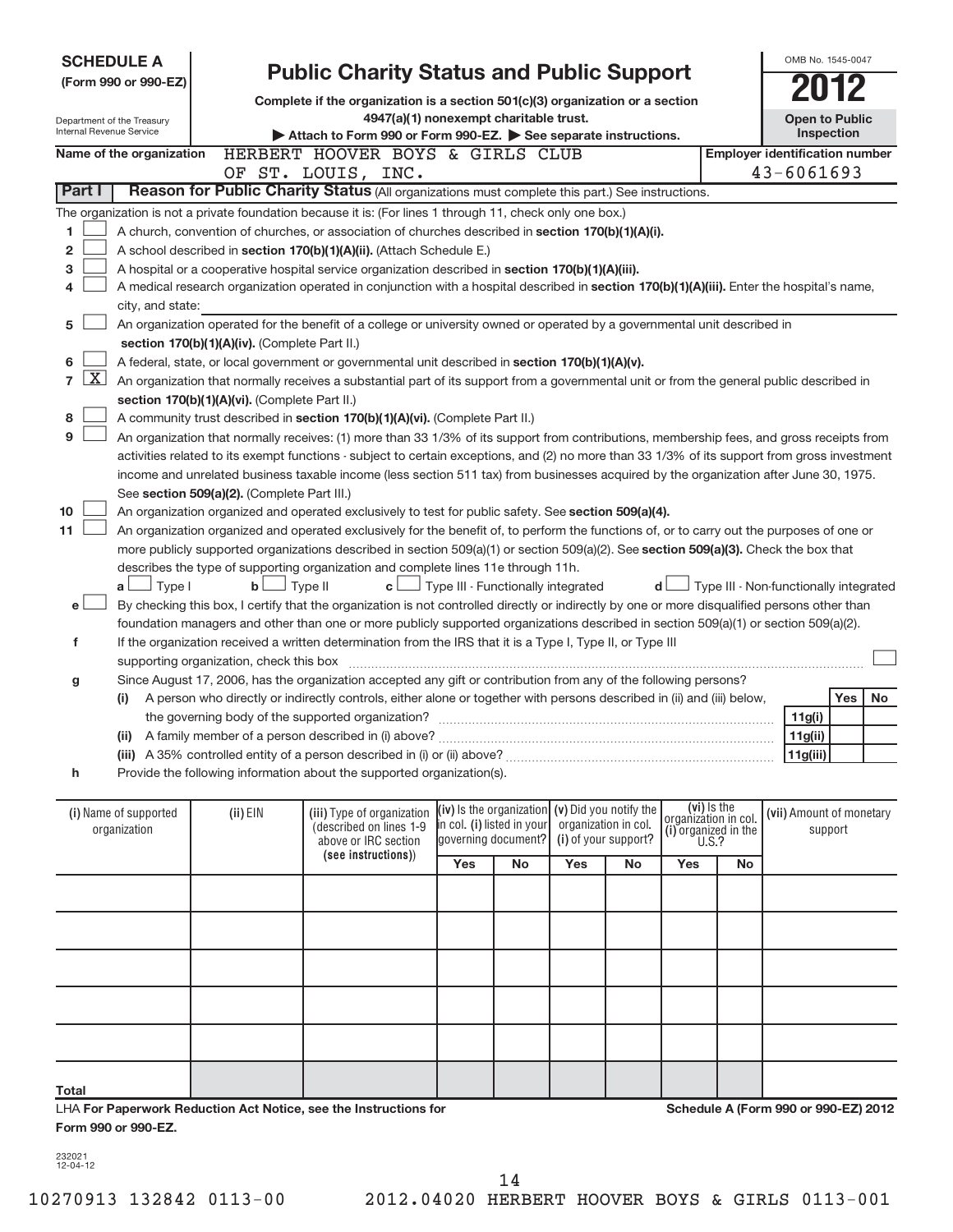**Schedule A (Form 990 or 990-EZ) 2012**

232022 12-04-12

# T. LOUIS, INC.

| Schedule A (Form 990 or 990-EZ) 2012 OF ST. LOUIS, |  |  | INC. |                 | $43 - 6061693$ | Page 2 |
|----------------------------------------------------|--|--|------|-----------------|----------------|--------|
|                                                    |  |  |      | _______________ |                |        |

(Complete only if you checked the box on line 5, 7, or 8 of Part I or if the organization failed to qualify under Part III. If the organization fails to qualify under the tests listed below, please complete Part III.) **Part II** Support Schedule for Organizations Described in Sections 170(b)(1)(A)(iv) and 170(b)(1)(A)(vi)

|                                                                                                                                  | <b>Section A. Public Support</b>                                                                                                                                                                                               |            |            |                                                   |              |            |                                    |  |  |  |  |  |  |
|----------------------------------------------------------------------------------------------------------------------------------|--------------------------------------------------------------------------------------------------------------------------------------------------------------------------------------------------------------------------------|------------|------------|---------------------------------------------------|--------------|------------|------------------------------------|--|--|--|--|--|--|
|                                                                                                                                  | Calendar year (or fiscal year beginning in)                                                                                                                                                                                    | (a) 2008   | (b) 2009   | (c) 2010                                          | $(d)$ 2011   | (e) 2012   | (f) Total                          |  |  |  |  |  |  |
|                                                                                                                                  | 1 Gifts, grants, contributions, and                                                                                                                                                                                            |            |            |                                                   |              |            |                                    |  |  |  |  |  |  |
|                                                                                                                                  | membership fees received. (Do not                                                                                                                                                                                              |            |            |                                                   |              |            |                                    |  |  |  |  |  |  |
|                                                                                                                                  | include any "unusual grants.")                                                                                                                                                                                                 | 2,166,872. | 2,703,500. | 3, 343, 068.                                      | 4, 171, 102. | 4,248,993. | 16,633,535.                        |  |  |  |  |  |  |
|                                                                                                                                  | 2 Tax revenues levied for the organ-                                                                                                                                                                                           |            |            |                                                   |              |            |                                    |  |  |  |  |  |  |
|                                                                                                                                  | ization's benefit and either paid to                                                                                                                                                                                           |            |            |                                                   |              |            |                                    |  |  |  |  |  |  |
|                                                                                                                                  | or expended on its behalf                                                                                                                                                                                                      |            |            |                                                   |              |            |                                    |  |  |  |  |  |  |
|                                                                                                                                  | 3 The value of services or facilities                                                                                                                                                                                          |            |            |                                                   |              |            |                                    |  |  |  |  |  |  |
|                                                                                                                                  | furnished by a governmental unit to                                                                                                                                                                                            |            |            |                                                   |              |            |                                    |  |  |  |  |  |  |
|                                                                                                                                  | the organization without charge                                                                                                                                                                                                |            |            |                                                   |              |            |                                    |  |  |  |  |  |  |
|                                                                                                                                  | Total. Add lines 1 through 3                                                                                                                                                                                                   | 2,166,872. | 2,703,500. | 3, 343, 068.                                      | 4, 171, 102. | 4,248,993. | 16,633,535.                        |  |  |  |  |  |  |
|                                                                                                                                  | The portion of total contributions                                                                                                                                                                                             |            |            |                                                   |              |            |                                    |  |  |  |  |  |  |
|                                                                                                                                  | by each person (other than a                                                                                                                                                                                                   |            |            |                                                   |              |            |                                    |  |  |  |  |  |  |
|                                                                                                                                  | governmental unit or publicly                                                                                                                                                                                                  |            |            |                                                   |              |            |                                    |  |  |  |  |  |  |
|                                                                                                                                  | supported organization) included                                                                                                                                                                                               |            |            |                                                   |              |            |                                    |  |  |  |  |  |  |
|                                                                                                                                  | on line 1 that exceeds 2% of the                                                                                                                                                                                               |            |            |                                                   |              |            |                                    |  |  |  |  |  |  |
|                                                                                                                                  | amount shown on line 11,                                                                                                                                                                                                       |            |            |                                                   |              |            |                                    |  |  |  |  |  |  |
|                                                                                                                                  | column (f)                                                                                                                                                                                                                     |            |            |                                                   |              |            | 1,345,099.                         |  |  |  |  |  |  |
|                                                                                                                                  | 6 Public support. Subtract line 5 from line 4.                                                                                                                                                                                 |            |            |                                                   |              |            | 15,288,436.                        |  |  |  |  |  |  |
|                                                                                                                                  | <b>Section B. Total Support</b>                                                                                                                                                                                                |            |            |                                                   |              |            |                                    |  |  |  |  |  |  |
|                                                                                                                                  | Calendar year (or fiscal year beginning in)                                                                                                                                                                                    | (a) 2008   | (b) 2009   | (c) 2010                                          | $(d)$ 2011   | (e) 2012   | (f) Total                          |  |  |  |  |  |  |
|                                                                                                                                  | <b>7</b> Amounts from line 4                                                                                                                                                                                                   | 2,166,872. | 2,703,500. | 3, 343, 068.                                      | 4, 171, 102. | 4,248,993. | 16,633,535.                        |  |  |  |  |  |  |
| 8                                                                                                                                | Gross income from interest,                                                                                                                                                                                                    |            |            |                                                   |              |            |                                    |  |  |  |  |  |  |
|                                                                                                                                  | dividends, payments received on                                                                                                                                                                                                |            |            |                                                   |              |            |                                    |  |  |  |  |  |  |
|                                                                                                                                  | securities loans, rents, royalties                                                                                                                                                                                             |            |            |                                                   |              |            |                                    |  |  |  |  |  |  |
|                                                                                                                                  | and income from similar sources                                                                                                                                                                                                | 62,578.    | 47,739.    | 24,409.                                           | 53,126.      | 65,838.    | 253,690.                           |  |  |  |  |  |  |
|                                                                                                                                  | 9 Net income from unrelated business                                                                                                                                                                                           |            |            |                                                   |              |            |                                    |  |  |  |  |  |  |
|                                                                                                                                  | activities, whether or not the                                                                                                                                                                                                 |            |            |                                                   |              |            |                                    |  |  |  |  |  |  |
|                                                                                                                                  | business is regularly carried on                                                                                                                                                                                               |            |            |                                                   |              |            |                                    |  |  |  |  |  |  |
|                                                                                                                                  | 10 Other income. Do not include gain                                                                                                                                                                                           |            |            |                                                   |              |            |                                    |  |  |  |  |  |  |
|                                                                                                                                  | or loss from the sale of capital                                                                                                                                                                                               |            |            |                                                   |              |            |                                    |  |  |  |  |  |  |
|                                                                                                                                  | assets (Explain in Part IV.)                                                                                                                                                                                                   |            |            | 528, 103. 364, 036. 123, 990. 199, 140. 140, 612. |              |            | 1,355,881.                         |  |  |  |  |  |  |
|                                                                                                                                  | 11 Total support. Add lines 7 through 10                                                                                                                                                                                       |            |            |                                                   |              |            | 18, 243, 106.                      |  |  |  |  |  |  |
| 12                                                                                                                               | Gross receipts from related activities, etc. (see instructions)                                                                                                                                                                |            |            |                                                   |              | 12         | 750,488.                           |  |  |  |  |  |  |
|                                                                                                                                  | 13 First five years. If the Form 990 is for the organization's first, second, third, fourth, or fifth tax year as a section 501(c)(3)                                                                                          |            |            |                                                   |              |            |                                    |  |  |  |  |  |  |
|                                                                                                                                  | organization, check this box and stop here                                                                                                                                                                                     |            |            |                                                   |              |            |                                    |  |  |  |  |  |  |
|                                                                                                                                  | <b>Section C. Computation of Public Support Percentage</b>                                                                                                                                                                     |            |            |                                                   |              |            |                                    |  |  |  |  |  |  |
|                                                                                                                                  |                                                                                                                                                                                                                                |            |            |                                                   |              | 14         | 83.80<br>%                         |  |  |  |  |  |  |
|                                                                                                                                  |                                                                                                                                                                                                                                |            |            |                                                   |              | 15         | 86.23<br>$\%$                      |  |  |  |  |  |  |
|                                                                                                                                  | 16a 33 1/3% support test - 2012. If the organization did not check the box on line 13, and line 14 is 33 1/3% or more, check this box and                                                                                      |            |            |                                                   |              |            |                                    |  |  |  |  |  |  |
|                                                                                                                                  | stop here. The organization qualifies as a publicly supported organization manufactured content and the support of the state of the state of the state of the state of the state of the state of the state of the state of the |            |            |                                                   |              |            | $\blacktriangleright$ $\mathbf{X}$ |  |  |  |  |  |  |
|                                                                                                                                  | b 33 1/3% support test - 2011. If the organization did not check a box on line 13 or 16a, and line 15 is 33 1/3% or more, check this box                                                                                       |            |            |                                                   |              |            |                                    |  |  |  |  |  |  |
|                                                                                                                                  | and stop here. The organization qualifies as a publicly supported organization [11] manuscription manuscription manuscription manuscription manuscription manuscription manuscription manuscription manuscription manuscriptio |            |            |                                                   |              |            |                                    |  |  |  |  |  |  |
|                                                                                                                                  | 17a 10% -facts-and-circumstances test - 2012. If the organization did not check a box on line 13, 16a, or 16b, and line 14 is 10% or more,                                                                                     |            |            |                                                   |              |            |                                    |  |  |  |  |  |  |
|                                                                                                                                  | and if the organization meets the "facts-and-circumstances" test, check this box and stop here. Explain in Part IV how the organization                                                                                        |            |            |                                                   |              |            |                                    |  |  |  |  |  |  |
|                                                                                                                                  |                                                                                                                                                                                                                                |            |            |                                                   |              |            |                                    |  |  |  |  |  |  |
|                                                                                                                                  | b 10% -facts-and-circumstances test - 2011. If the organization did not check a box on line 13, 16a, 16b, or 17a, and line 15 is 10% or                                                                                        |            |            |                                                   |              |            |                                    |  |  |  |  |  |  |
| more, and if the organization meets the "facts-and-circumstances" test, check this box and stop here. Explain in Part IV how the |                                                                                                                                                                                                                                |            |            |                                                   |              |            |                                    |  |  |  |  |  |  |
|                                                                                                                                  | organization meets the "facts-and-circumstances" test. The organization qualifies as a publicly supported organization                                                                                                         |            |            |                                                   |              |            |                                    |  |  |  |  |  |  |
| 18                                                                                                                               | Private foundation. If the organization did not check a box on line 13, 16a, 16b, 17a, or 17b, check this box and see instructions                                                                                             |            |            |                                                   |              |            |                                    |  |  |  |  |  |  |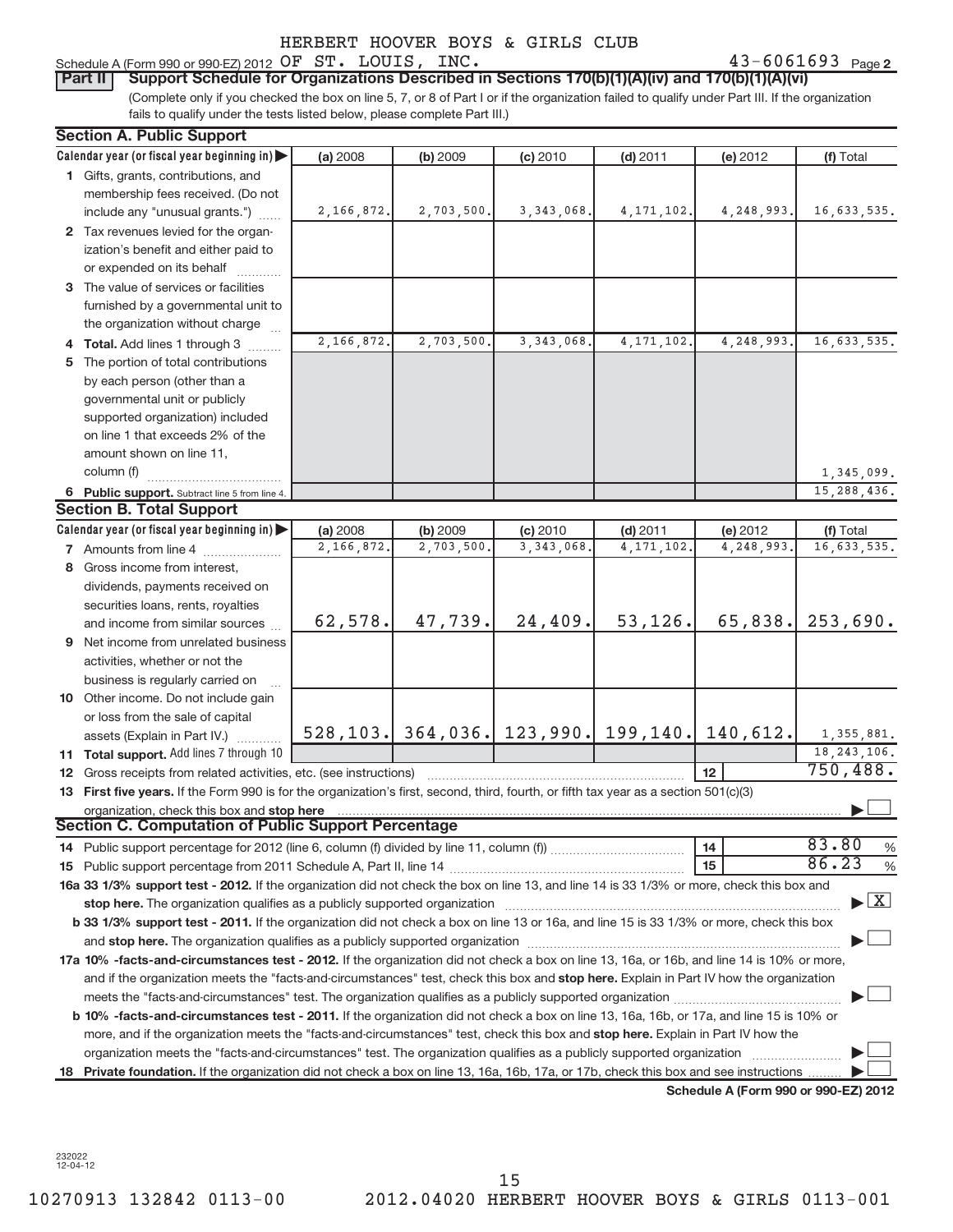**Part III | Support Schedule for Organizations Described in Section 509(a)(2)** 

(Complete only if you checked the box on line 9 of Part I or if the organization failed to qualify under Part II. If the organization fails to qualify under the tests listed below, please complete Part II.)

| <b>Section A. Public Support</b>                                                                                                                                                         |          |          |          |            |          |                                      |
|------------------------------------------------------------------------------------------------------------------------------------------------------------------------------------------|----------|----------|----------|------------|----------|--------------------------------------|
| Calendar year (or fiscal year beginning in)                                                                                                                                              | (a) 2008 | (b) 2009 | (c) 2010 | $(d)$ 2011 | (e) 2012 | (f) Total                            |
| 1 Gifts, grants, contributions, and                                                                                                                                                      |          |          |          |            |          |                                      |
| membership fees received. (Do not                                                                                                                                                        |          |          |          |            |          |                                      |
| include any "unusual grants.")                                                                                                                                                           |          |          |          |            |          |                                      |
| 2 Gross receipts from admissions,<br>merchandise sold or services per-<br>formed, or facilities furnished in<br>any activity that is related to the<br>organization's tax-exempt purpose |          |          |          |            |          |                                      |
| <b>3</b> Gross receipts from activities that                                                                                                                                             |          |          |          |            |          |                                      |
| are not an unrelated trade or bus-                                                                                                                                                       |          |          |          |            |          |                                      |
| iness under section 513                                                                                                                                                                  |          |          |          |            |          |                                      |
| 4 Tax revenues levied for the organ-                                                                                                                                                     |          |          |          |            |          |                                      |
| ization's benefit and either paid to<br>or expended on its behalf<br>.                                                                                                                   |          |          |          |            |          |                                      |
| 5 The value of services or facilities                                                                                                                                                    |          |          |          |            |          |                                      |
| furnished by a governmental unit to                                                                                                                                                      |          |          |          |            |          |                                      |
| the organization without charge                                                                                                                                                          |          |          |          |            |          |                                      |
| 6 Total. Add lines 1 through 5                                                                                                                                                           |          |          |          |            |          |                                      |
| 7a Amounts included on lines 1, 2, and                                                                                                                                                   |          |          |          |            |          |                                      |
| 3 received from disqualified persons                                                                                                                                                     |          |          |          |            |          |                                      |
| <b>b</b> Amounts included on lines 2 and 3 received<br>from other than disqualified persons that<br>exceed the greater of \$5,000 or 1% of the<br>amount on line 13 for the year         |          |          |          |            |          |                                      |
| c Add lines 7a and 7b                                                                                                                                                                    |          |          |          |            |          |                                      |
| 8 Public support (Subtract line 7c from line 6.)<br><b>Section B. Total Support</b>                                                                                                      |          |          |          |            |          |                                      |
| Calendar year (or fiscal year beginning in)                                                                                                                                              | (a) 2008 | (b) 2009 | (c) 2010 | $(d)$ 2011 | (e) 2012 | (f) Total                            |
| 9 Amounts from line 6                                                                                                                                                                    |          |          |          |            |          |                                      |
| <b>10a</b> Gross income from interest,<br>dividends, payments received on<br>securities loans, rents, royalties<br>and income from similar sources                                       |          |          |          |            |          |                                      |
| <b>b</b> Unrelated business taxable income                                                                                                                                               |          |          |          |            |          |                                      |
| (less section 511 taxes) from businesses                                                                                                                                                 |          |          |          |            |          |                                      |
| acquired after June 30, 1975                                                                                                                                                             |          |          |          |            |          |                                      |
| c Add lines 10a and 10b                                                                                                                                                                  |          |          |          |            |          |                                      |
| <b>11</b> Net income from unrelated business<br>activities not included in line 10b,<br>whether or not the business is<br>regularly carried on                                           |          |          |          |            |          |                                      |
| 12 Other income. Do not include gain<br>or loss from the sale of capital                                                                                                                 |          |          |          |            |          |                                      |
| assets (Explain in Part IV.) $\cdots$<br><b>13</b> Total support. (Add lines 9, 10c, 11, and 12.)                                                                                        |          |          |          |            |          |                                      |
| 14 First five years. If the Form 990 is for the organization's first, second, third, fourth, or fifth tax year as a section 501(c)(3) organization,                                      |          |          |          |            |          |                                      |
| check this box and stop here                                                                                                                                                             |          |          |          |            |          |                                      |
| <b>Section C. Computation of Public Support Percentage</b>                                                                                                                               |          |          |          |            |          |                                      |
|                                                                                                                                                                                          |          |          |          |            | 15       | %                                    |
| 16 Public support percentage from 2011 Schedule A, Part III, line 15                                                                                                                     |          |          |          |            | 16       | %                                    |
| Section D. Computation of Investment Income Percentage                                                                                                                                   |          |          |          |            |          |                                      |
|                                                                                                                                                                                          |          |          |          |            | 17       | %                                    |
| 18 Investment income percentage from 2011 Schedule A, Part III, line 17                                                                                                                  |          |          |          |            | 18       | %                                    |
| 19a 33 1/3% support tests - 2012. If the organization did not check the box on line 14, and line 15 is more than 33 1/3%, and line 17 is not                                             |          |          |          |            |          |                                      |
| more than 33 1/3%, check this box and stop here. The organization qualifies as a publicly supported organization                                                                         |          |          |          |            |          |                                      |
| <b>b 33 1/3% support tests - 2011.</b> If the organization did not check a box on line 14 or line 19a, and line 16 is more than 33 1/3%, and                                             |          |          |          |            |          |                                      |
| line 18 is not more than 33 1/3%, check this box and stop here. The organization qualifies as a publicly supported organization                                                          |          |          |          |            |          |                                      |
|                                                                                                                                                                                          |          |          |          |            |          |                                      |
| 232023 12-04-12                                                                                                                                                                          |          |          | 16       |            |          | Schedule A (Form 990 or 990-EZ) 2012 |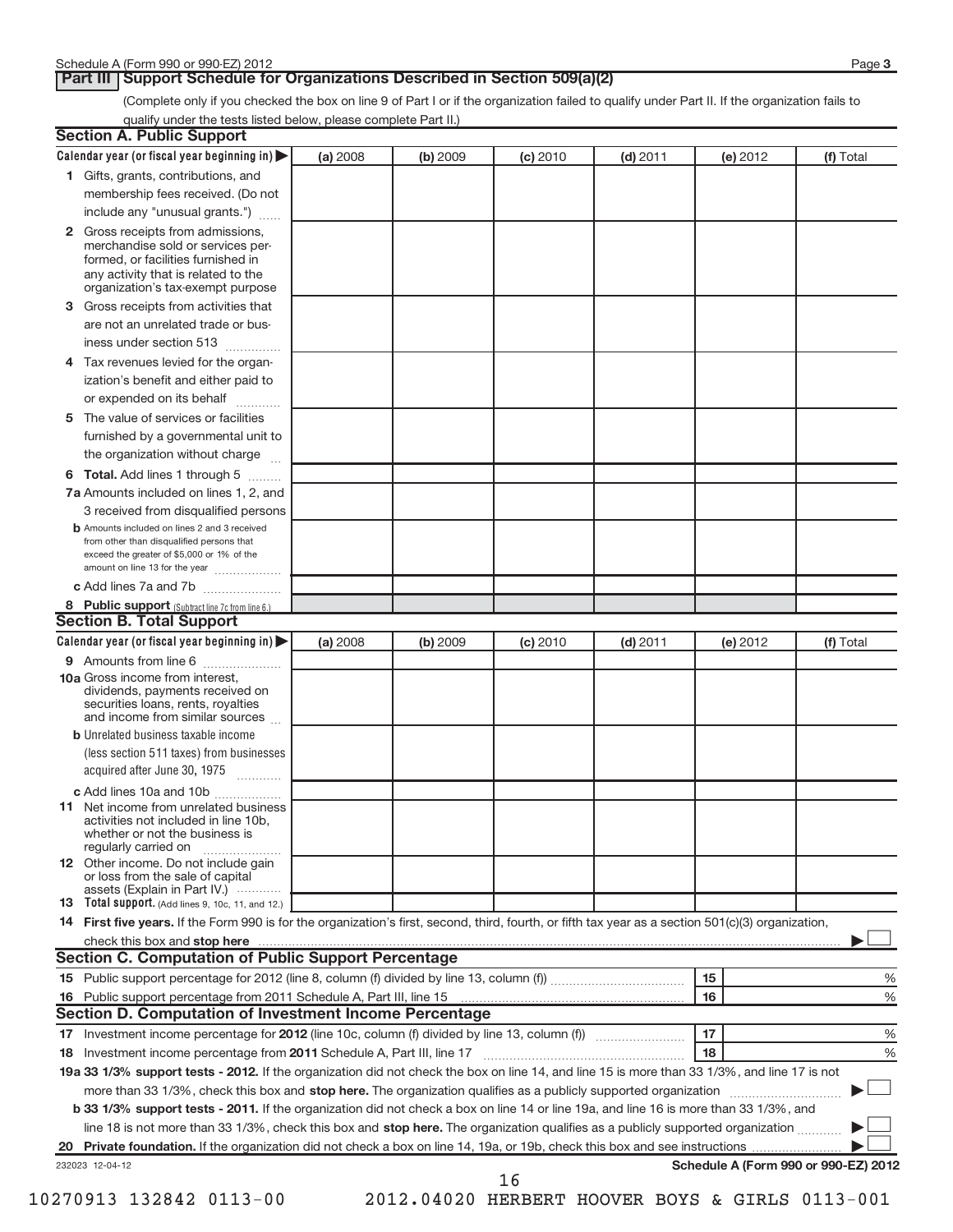|                                                                           |                                                                                                                                  | HERBERT HOOVER BOYS & GIRLS CLUB |  |                                      |  |
|---------------------------------------------------------------------------|----------------------------------------------------------------------------------------------------------------------------------|----------------------------------|--|--------------------------------------|--|
| Schedule A (Form 990 or 990-EZ) 2012 OF ST. LOUIS, INC.<br><b>Part IV</b> | Supplemental Information. Complete this part to provide the explanations required by Part II, line 10; Part II, line 17a or 17b; |                                  |  | $43 - 6061693$ Page 4                |  |
|                                                                           | and Part III, line 12. Also complete this part for any additional information. (See instructions).                               |                                  |  |                                      |  |
| SCHEDULE A, PART II, LINE 10, EXPLANATION FOR OTHER INCOME:               |                                                                                                                                  |                                  |  |                                      |  |
| MISCELLANEOUS INCOME                                                      |                                                                                                                                  |                                  |  |                                      |  |
|                                                                           |                                                                                                                                  |                                  |  |                                      |  |
| 2008 AMOUNT:<br>\$                                                        | 50,626.                                                                                                                          |                                  |  |                                      |  |
| 2009 AMOUNT:<br>\$                                                        | 41,937.                                                                                                                          |                                  |  |                                      |  |
| 2010 AMOUNT:<br>\$                                                        | 53,819.                                                                                                                          |                                  |  |                                      |  |
| 2011 AMOUNT:<br>\$                                                        | 22,366.                                                                                                                          |                                  |  |                                      |  |
| 2012 AMOUNT: \$                                                           | 2,921.                                                                                                                           |                                  |  |                                      |  |
| SPECIAL EVENTS                                                            |                                                                                                                                  |                                  |  |                                      |  |
| 2008 AMOUNT:<br>\$                                                        | 477,477.                                                                                                                         |                                  |  |                                      |  |
| 2009 AMOUNT:<br>\$                                                        | 322,099.                                                                                                                         |                                  |  |                                      |  |
| 2010 AMOUNT:<br>\$                                                        | 66,471.                                                                                                                          |                                  |  |                                      |  |
| 2011 AMOUNT:<br>\$                                                        | 173,454.                                                                                                                         |                                  |  |                                      |  |
| 2012 AMOUNT: \$                                                           | 131,841.                                                                                                                         |                                  |  |                                      |  |
| RENTAL INCOME                                                             |                                                                                                                                  |                                  |  |                                      |  |
| 2010 AMOUNT: \$                                                           | 3,700.                                                                                                                           |                                  |  |                                      |  |
| 2011 AMOUNT:<br>\$                                                        | 3,320.                                                                                                                           |                                  |  |                                      |  |
| 2012 AMOUNT:<br>\$                                                        | 5,850.                                                                                                                           |                                  |  |                                      |  |
|                                                                           |                                                                                                                                  |                                  |  |                                      |  |
|                                                                           |                                                                                                                                  |                                  |  |                                      |  |
|                                                                           |                                                                                                                                  |                                  |  |                                      |  |
|                                                                           |                                                                                                                                  |                                  |  |                                      |  |
|                                                                           |                                                                                                                                  |                                  |  |                                      |  |
|                                                                           |                                                                                                                                  |                                  |  |                                      |  |
|                                                                           |                                                                                                                                  |                                  |  |                                      |  |
|                                                                           |                                                                                                                                  |                                  |  |                                      |  |
| 232024 12-04-12                                                           |                                                                                                                                  | 17                               |  | Schedule A (Form 990 or 990-EZ) 2012 |  |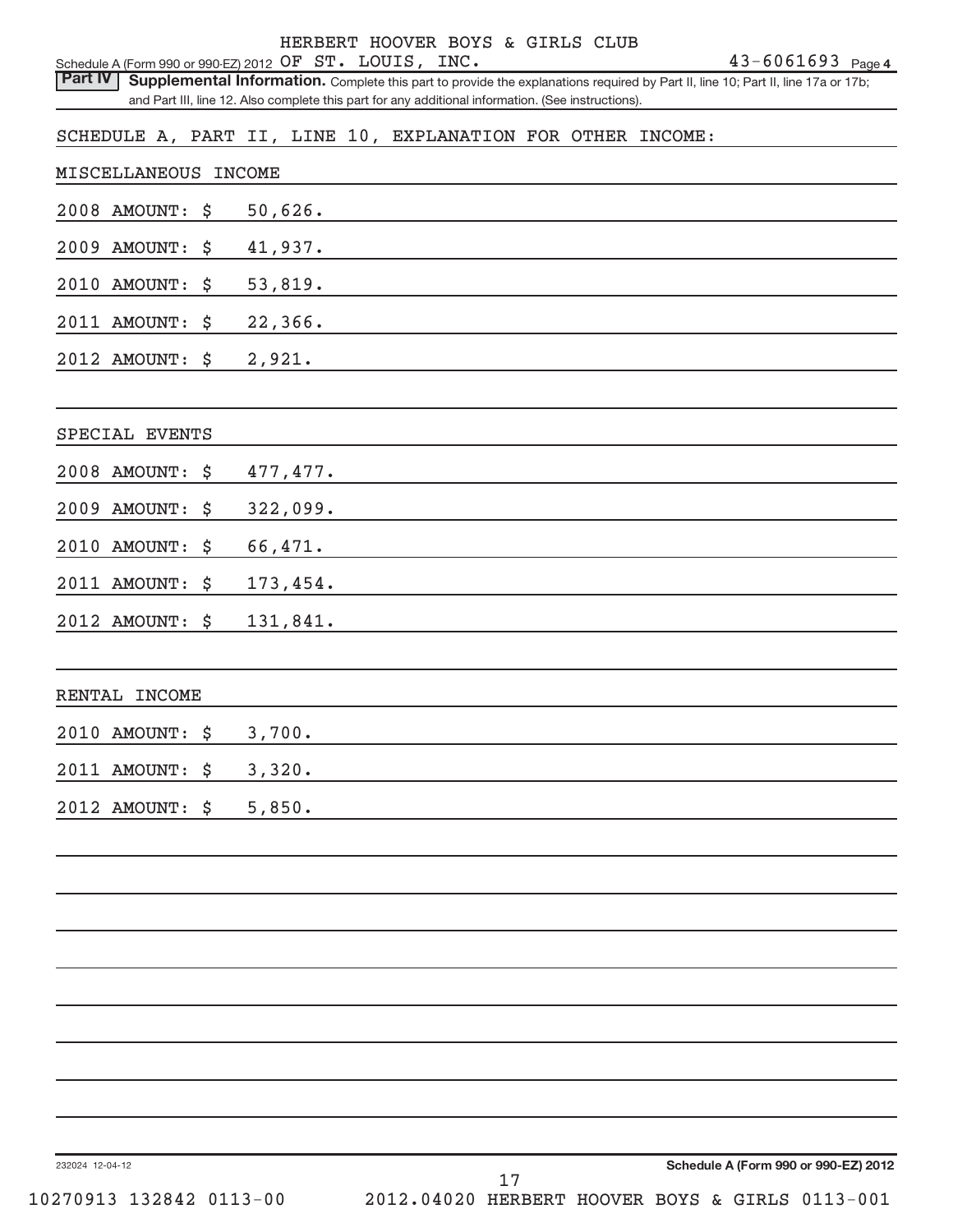### **Identification of Excess ContributionsIncluded on Part II, Line 5 Schedule A 2012**

**\*\* Do Not File \*\*\*\*\* Not Open to Public Inspection \*\*\***

| <b>Contributor's Name</b>                                 | <b>Total</b><br><b>Contributions</b> | <b>Excess</b><br><b>Contributions</b> |
|-----------------------------------------------------------|--------------------------------------|---------------------------------------|
| EXCESS CONTRIBUTIONS                                      | 1,709,961.                           | 1,345,099.                            |
|                                                           |                                      |                                       |
|                                                           |                                      |                                       |
|                                                           |                                      |                                       |
|                                                           |                                      |                                       |
|                                                           |                                      |                                       |
|                                                           |                                      |                                       |
|                                                           |                                      |                                       |
|                                                           |                                      |                                       |
|                                                           |                                      |                                       |
|                                                           |                                      |                                       |
|                                                           |                                      |                                       |
|                                                           |                                      |                                       |
|                                                           |                                      |                                       |
|                                                           |                                      |                                       |
|                                                           |                                      |                                       |
|                                                           |                                      |                                       |
|                                                           |                                      |                                       |
|                                                           |                                      |                                       |
|                                                           |                                      |                                       |
|                                                           |                                      |                                       |
|                                                           |                                      |                                       |
|                                                           |                                      |                                       |
| Total Excess Contributions to Schedule A, Part II, Line 5 |                                      | 1,345,099.                            |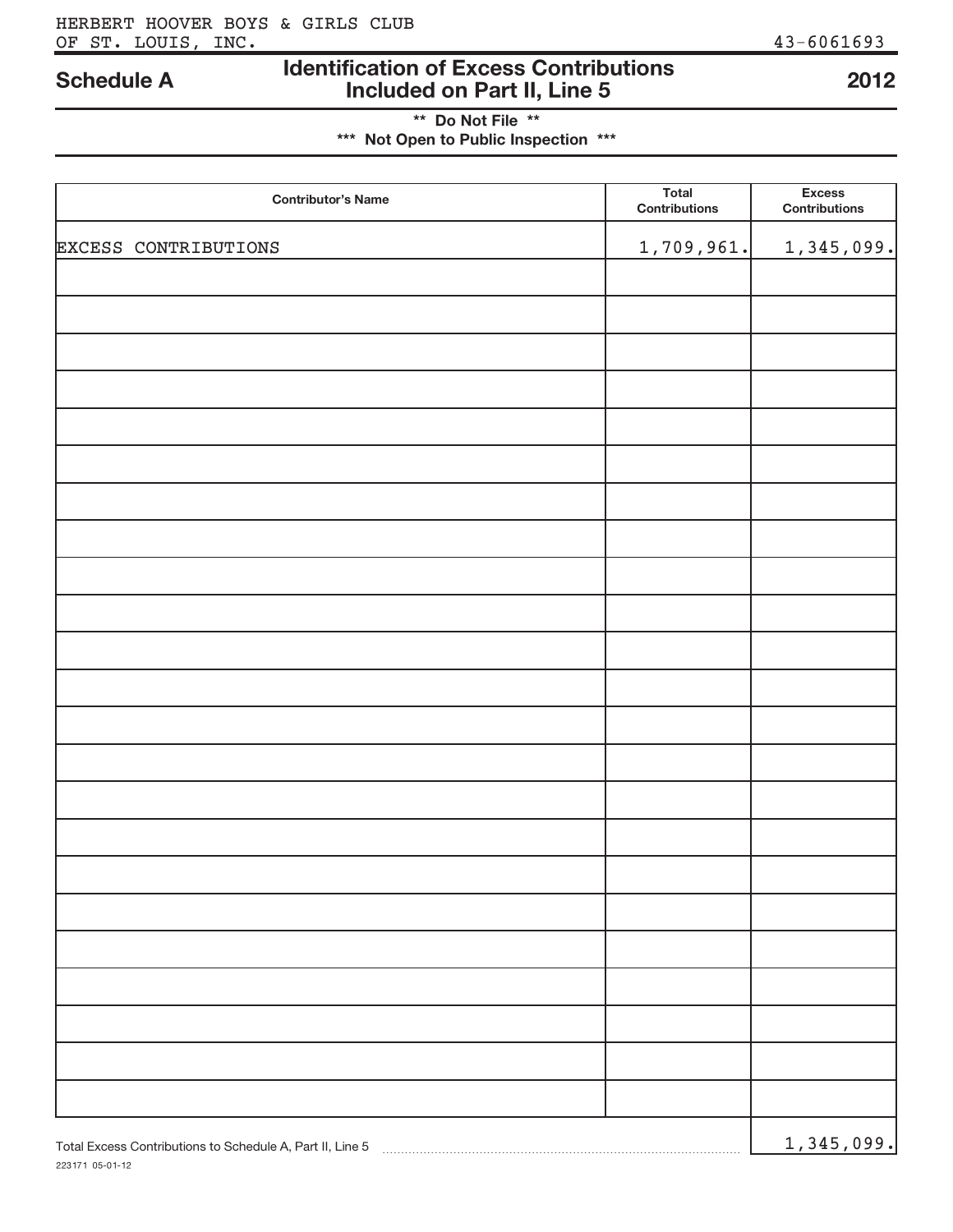# **(Form 990, 990-EZ,**

Department of the Treasury Internal Revenue Service **or 990-PF)**

## **Schedule B The Schedule of Contributors**

**| Attach to Form 990, Form 990-EZ, or Form 990-PF.**

OMB No. 1545-0047

**2012**

**Employer identification number**

|  | Name of the organization |     |
|--|--------------------------|-----|
|  |                          | HER |

| . |                                  |  |  |  | <b>LUPPORT INCHINIVAN</b> |  |
|---|----------------------------------|--|--|--|---------------------------|--|
|   | HERBERT HOOVER BOYS & GIRLS CLUB |  |  |  |                           |  |
|   | OF ST. LOUIS, INC.               |  |  |  | $43 - 6061693$            |  |

| <b>Organization type (check one):</b> |
|---------------------------------------|
|                                       |

| Filers of:         | Section:                                                                    |
|--------------------|-----------------------------------------------------------------------------|
| Form 990 or 990-EZ | $\boxed{\textbf{X}}$ 501(c)( 3) (enter number) organization                 |
|                    | $4947(a)(1)$ nonexempt charitable trust not treated as a private foundation |
|                    | 527 political organization                                                  |
| Form 990-PF        | 501(c)(3) exempt private foundation                                         |
|                    | 4947(a)(1) nonexempt charitable trust treated as a private foundation       |
|                    | 501(c)(3) taxable private foundation                                        |

Check if your organization is covered by the General Rule or a Special Rule.

**Note.**  Only a section 501(c)(7), (8), or (10) organization can check boxes for both the General Rule and a Special Rule. See instructions.

### **General Rule**

-

-

For an organization filing Form 990, 990-EZ, or 990-PF that received, during the year, \$5,000 or more (in money or property) from any one contributor. Complete Parts I and II.

### **Special Rules**

509(a)(1) and 170(b)(1)(A)(vi) and received from any one contributor, during the year, a contribution of the greater of **(1)** \$5,000 or **(2)** 2%  $\boxed{\textbf{X}}$  For a section 501(c)(3) organization filing Form 990 or 990-EZ that met the 33 1/3% support test of the regulations under sections of the amount on (i) Form 990, Part VIII, line 1h, or (ii) Form 990-EZ, line 1. Complete Parts I and II.

total contributions of more than \$1,000 for use ex*clusively* for religious, charitable, scientific, literary, or educational purposes, or For a section 501(c)(7), (8), or (10) organization filing Form 990 or 990-EZ that received from any one contributor, during the year, the prevention of cruelty to children or animals. Complete Parts I, II, and III.

purpose. Do not complete any of the parts unless the General Rule applies to this organization because it received nonexclusively contributions for use exclusively for religious, charitable, etc., purposes, but these contributions did not total to more than \$1,000. If this box is checked, enter here the total contributions that were received during the year for an exclusively religious, charitable, etc., For a section 501(c)(7), (8), or (10) organization filing Form 990 or 990-EZ that received from any one contributor, during the year, religious, charitable, etc., contributions of \$5,000 or more during the year  $\sim$   $\sim$   $\sim$   $\sim$  \$ -

**Caution.**An organization that is not covered by the General Rule and/or the Special Rules does not file Schedule B (Form 990, 990-EZ, or 990-PF), but it **must** answer "No" on Part IV, line 2, of its Form 990; or check the box on line H of its Form 990-EZ or on Part I, line 2 of its Form 990-PF, to certify that it does not meet the filing requirements of Schedule B (Form 990, 990-EZ, or 990-PF).

LHA For Paperwork Reduction Act Notice, see the Instructions for Form 990, 990-EZ, or 990-PF. Schedule B (Form 990, 990-EZ, or 990-PF) (2012)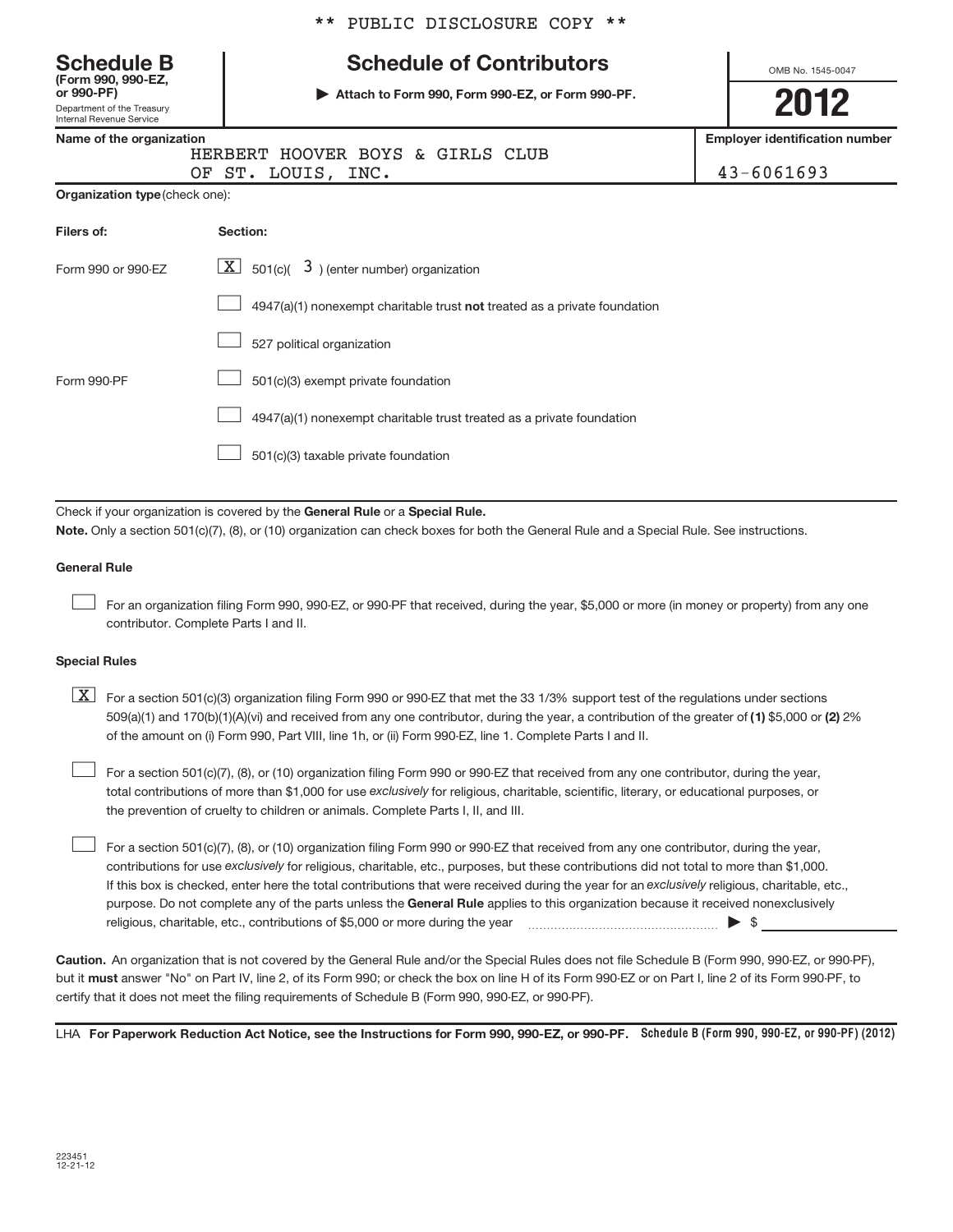| Schedule B (Form 990, 990-EZ, or 990-PF) (2012)                                                                 |  |     | Page 2                                                  |
|-----------------------------------------------------------------------------------------------------------------|--|-----|---------------------------------------------------------|
| Name of organization<br>HERBERT HOOVER BOYS & GIRLS CLUB<br>OF ST. LOUIS, INC.                                  |  |     | <b>Employer identification number</b><br>$43 - 6061693$ |
| Part I<br><b>Contributors</b> (see instructions). Use duplicate copies of Part I if additional space is needed. |  |     |                                                         |
| (a)<br>(b)                                                                                                      |  | (c) | (d)                                                     |

| (a)<br>No.           | (b)<br>Name, address, and ZIP + 4 | (c)<br><b>Total contributions</b> | (d)<br>Type of contribution                                                                                                                                           |
|----------------------|-----------------------------------|-----------------------------------|-----------------------------------------------------------------------------------------------------------------------------------------------------------------------|
| 1                    |                                   | 665,824.<br>\$                    | $\overline{\mathbf{X}}$<br>Person<br>Payroll<br><b>Noncash</b><br>(Complete Part II if there<br>is a noncash contribution.)                                           |
| (a)<br>No.           | (b)<br>Name, address, and ZIP + 4 | (c)<br><b>Total contributions</b> | (d)<br>Type of contribution                                                                                                                                           |
| 2                    |                                   | $604,047$ .<br>\$                 | $\overline{\mathbf{X}}$<br>Person<br>Payroll<br><b>Noncash</b><br>(Complete Part II if there<br>is a noncash contribution.)                                           |
| (a)<br>No.           | (b)<br>Name, address, and ZIP + 4 | (c)<br><b>Total contributions</b> | (d)<br>Type of contribution                                                                                                                                           |
| 3                    |                                   | 45,128.<br>\$                     | $\overline{\mathbf{X}}$<br>Person<br>Payroll<br>$\overline{\text{X}}$<br>Noncash<br>(Complete Part II if there<br>is a noncash contribution.)                         |
| (a)<br>No.           | (b)<br>Name, address, and ZIP + 4 | (c)<br><b>Total contributions</b> | (d)<br>Type of contribution                                                                                                                                           |
| 4                    |                                   | 86,687.<br>\$                     | $\overline{\mathbf{X}}$<br>Person<br>Payroll<br>Noncash<br>(Complete Part II if there<br>is a noncash contribution.)                                                  |
| (a)<br>No.           | (b)<br>Name, address, and ZIP + 4 | (c)<br><b>Total contributions</b> | (d)<br>Type of contribution                                                                                                                                           |
| 5                    |                                   | 132,279.<br>\$                    | $\overline{\text{X}}$<br>Person<br>Payroll<br>Noncash<br>(Complete Part II if there<br>is a noncash contribution.)                                                    |
| (a)<br>No.           | (b)<br>Name, address, and ZIP + 4 | (c)<br><b>Total contributions</b> | (d)<br>Type of contribution                                                                                                                                           |
| 6<br>223452 12-21-12 |                                   | 37,527.<br>\$                     | $\overline{\text{X}}$<br>Person<br>Payroll<br>Noncash<br>(Complete Part II if there<br>is a noncash contribution.)<br>Schedule B (Form 990, 990-EZ, or 990-PF) (2012) |
|                      | 19                                |                                   |                                                                                                                                                                       |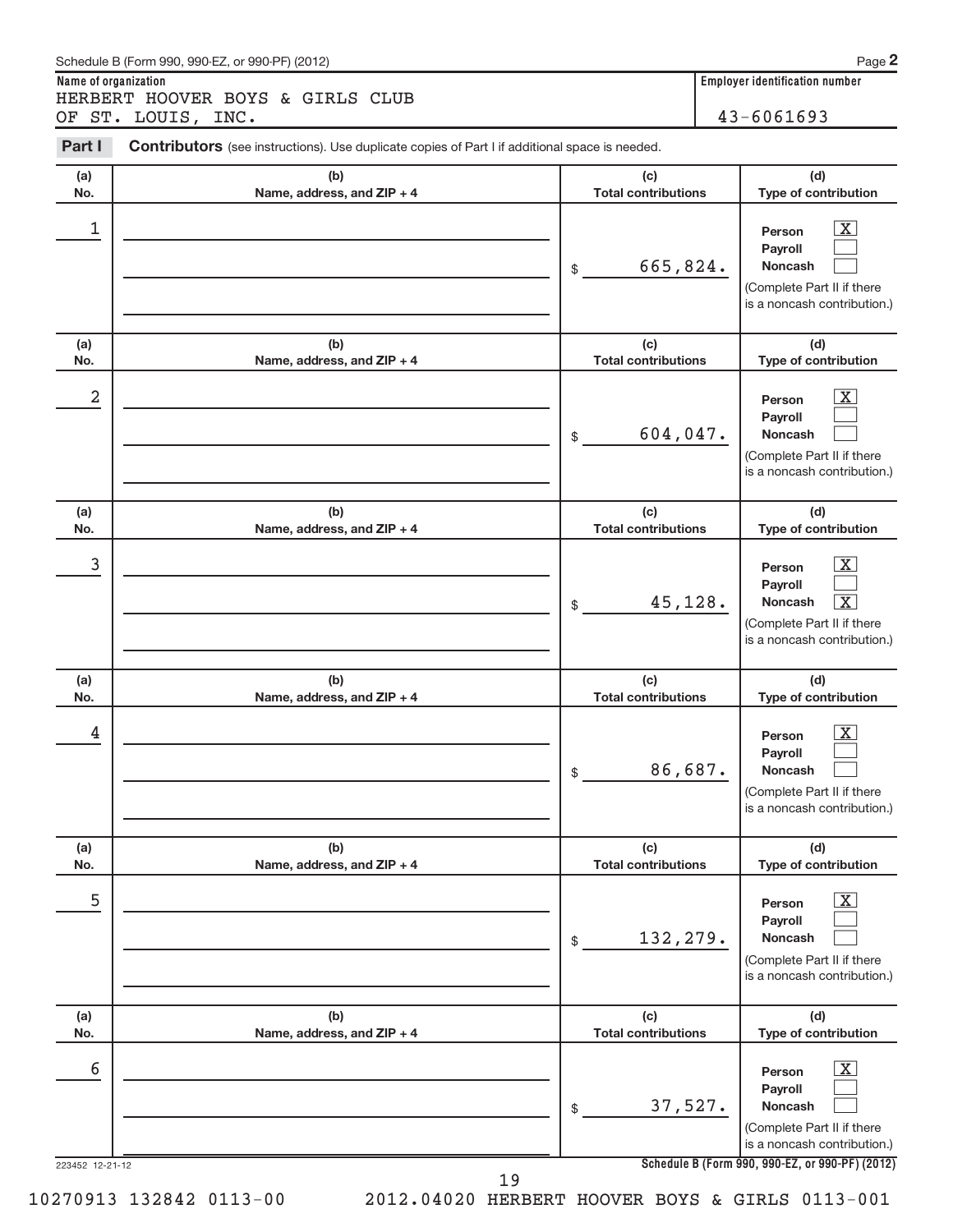| Schedule B (Form 990, 990-EZ, or 990-PF) (2012)                                                                 | Page 2                                |
|-----------------------------------------------------------------------------------------------------------------|---------------------------------------|
| Name of organization                                                                                            | <b>Employer identification number</b> |
| HERBERT HOOVER BOYS & GIRLS CLUB                                                                                |                                       |
| OF ST. LOUIS, INC.                                                                                              | $43 - 6061693$                        |
| Part I<br><b>Contributors</b> (see instructions). Use duplicate copies of Part I if additional space is needed. |                                       |
|                                                                                                                 |                                       |

| (a)        | (b)                               | (c)                               | (d)                                                                                                                                   |
|------------|-----------------------------------|-----------------------------------|---------------------------------------------------------------------------------------------------------------------------------------|
| No.        | Name, address, and ZIP + 4        | <b>Total contributions</b>        | Type of contribution                                                                                                                  |
| 7          |                                   | 100,000.<br>\$                    | $\overline{\mathbf{X}}$<br>Person<br>Payroll<br>Noncash<br>(Complete Part II if there<br>is a noncash contribution.)                  |
| (a)<br>No. | (b)<br>Name, address, and ZIP + 4 | (c)<br><b>Total contributions</b> | (d)<br>Type of contribution                                                                                                           |
| 8          |                                   | 315,000.<br>\$                    | $\mathbf{X}$<br>Person<br>Payroll<br>Noncash<br>(Complete Part II if there<br>is a noncash contribution.)                             |
| (a)        | (b)                               | (c)                               | (d)                                                                                                                                   |
| No.        | Name, address, and ZIP + 4        | <b>Total contributions</b>        | Type of contribution                                                                                                                  |
| 9          |                                   | 113,014.<br>\$                    | $\overline{\mathbf{X}}$<br>Person<br>Payroll<br><b>Noncash</b><br>(Complete Part II if there<br>is a noncash contribution.)           |
| (a)        | (b)                               | (c)                               | (d)                                                                                                                                   |
| No.        | Name, address, and ZIP + 4        | <b>Total contributions</b>        | Type of contribution                                                                                                                  |
| 10         |                                   | 135, 277.<br>\$                   | X<br>Person<br>Payroll<br><b>Noncash</b><br>(Complete Part II if there<br>is a noncash contribution.)                                 |
| (a)        | (b)                               | (c)                               | (d)                                                                                                                                   |
| NO.        | Name, address, and ZIP + 4        | Total contributions               | Type of contribution                                                                                                                  |
| 11         |                                   | 73,669.<br>\$                     | $\boxed{\text{X}}$<br>Person<br>Payroll<br>$\boxed{\text{X}}$<br>Noncash<br>(Complete Part II if there<br>is a noncash contribution.) |
| (a)        | (b)                               | (c)                               | (d)                                                                                                                                   |
| No.        | Name, address, and ZIP + 4        | <b>Total contributions</b>        | Type of contribution                                                                                                                  |
| 12         |                                   | 308,142.<br>\$                    | $\boxed{\text{X}}$<br>Person<br>Payroll<br>Noncash<br>(Complete Part II if there<br>is a noncash contribution.)                       |
|            | 223452 12-21-12                   |                                   | Schedule B (Form 990, 990-EZ, or 990-PF) (2012)                                                                                       |

20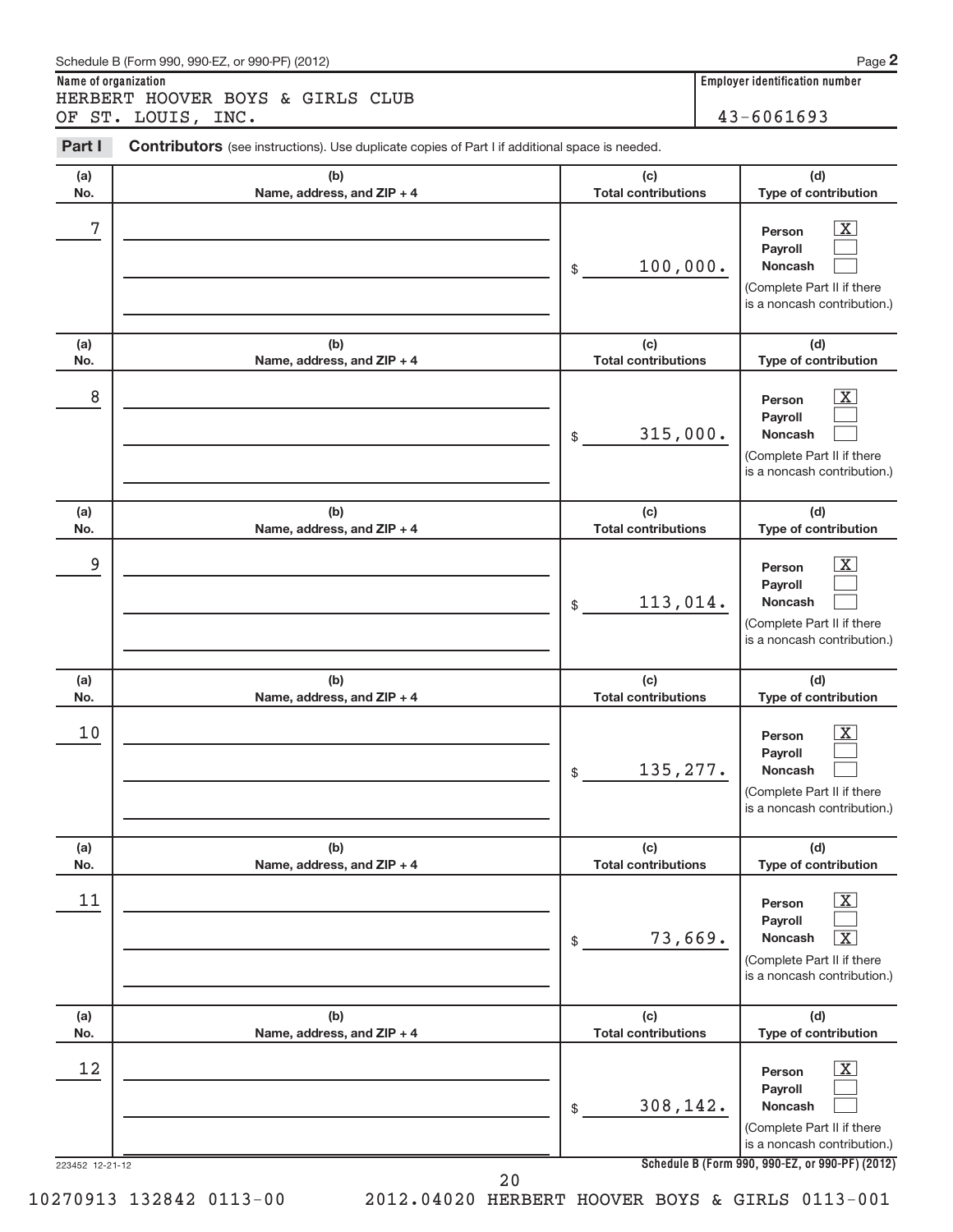| Schedule B (Form 990, 990-EZ, or 990-PF) (2012)                                                                 | Page                                  |
|-----------------------------------------------------------------------------------------------------------------|---------------------------------------|
| Name of organization                                                                                            | <b>Employer identification number</b> |
| HERBERT HOOVER BOYS & GIRLS CLUB                                                                                |                                       |
| OF ST. LOUIS, INC.                                                                                              | $43 - 6061693$                        |
| Part I<br><b>Contributors</b> (see instructions). Use duplicate copies of Part I if additional space is needed. |                                       |

| (a)<br>No.      | (b)<br>Name, address, and ZIP + 4 | (d)<br>(c)<br><b>Total contributions</b><br>Type of contribution                                                                                                                    |
|-----------------|-----------------------------------|-------------------------------------------------------------------------------------------------------------------------------------------------------------------------------------|
| 13              |                                   | $\overline{\mathbf{X}}$<br>Person<br>Payroll<br>70,922.<br>$\overline{\textbf{X}}$<br><b>Noncash</b><br>$\$$<br>(Complete Part II if there<br>is a noncash contribution.)           |
| (a)<br>No.      | (b)<br>Name, address, and ZIP + 4 | (d)<br>(c)<br><b>Total contributions</b><br>Type of contribution                                                                                                                    |
| 14              |                                   | $\overline{\text{X}}$<br>Person<br>Payroll<br>106,538.<br><b>Noncash</b><br>$\$$<br>(Complete Part II if there<br>is a noncash contribution.)                                       |
| (a)<br>No.      | (b)<br>Name, address, and ZIP + 4 | (c)<br>(d)<br><b>Total contributions</b><br>Type of contribution                                                                                                                    |
| 15              |                                   | $\overline{\text{X}}$<br>Person<br>Payroll<br>263,719.<br><b>Noncash</b><br>$\$$<br>(Complete Part II if there<br>is a noncash contribution.)                                       |
| (a)<br>No.      | (b)<br>Name, address, and ZIP + 4 | (c)<br>(d)<br><b>Total contributions</b><br>Type of contribution                                                                                                                    |
| 16              |                                   | $\overline{\text{X}}$<br>Person<br>Payroll<br>991,220.<br><b>Noncash</b><br>\$<br>(Complete Part II if there<br>is a noncash contribution.)                                         |
| (a)<br>No.      | (b)<br>Name, address, and ZIP + 4 | (c)<br>(d)<br><b>Total contributions</b><br>Type of contribution                                                                                                                    |
| 17              |                                   |                                                                                                                                                                                     |
|                 |                                   | $\overline{\text{X}}$<br>Person<br>Payroll<br>200,000.<br>Noncash<br>$\, \, \raisebox{-1.5pt}{\text{\circle*{1.5}}}\,$<br>(Complete Part II if there<br>is a noncash contribution.) |
| (a)<br>No.      | (b)<br>Name, address, and ZIP + 4 | (c)<br>(d)<br><b>Total contributions</b><br>Type of contribution                                                                                                                    |
| 223452 12-21-12 |                                   | Person<br>Payroll<br>Noncash<br>\$<br>(Complete Part II if there<br>is a noncash contribution.)<br>Schedule B (Form 990, 990-EZ, or 990-PF) (2012)                                  |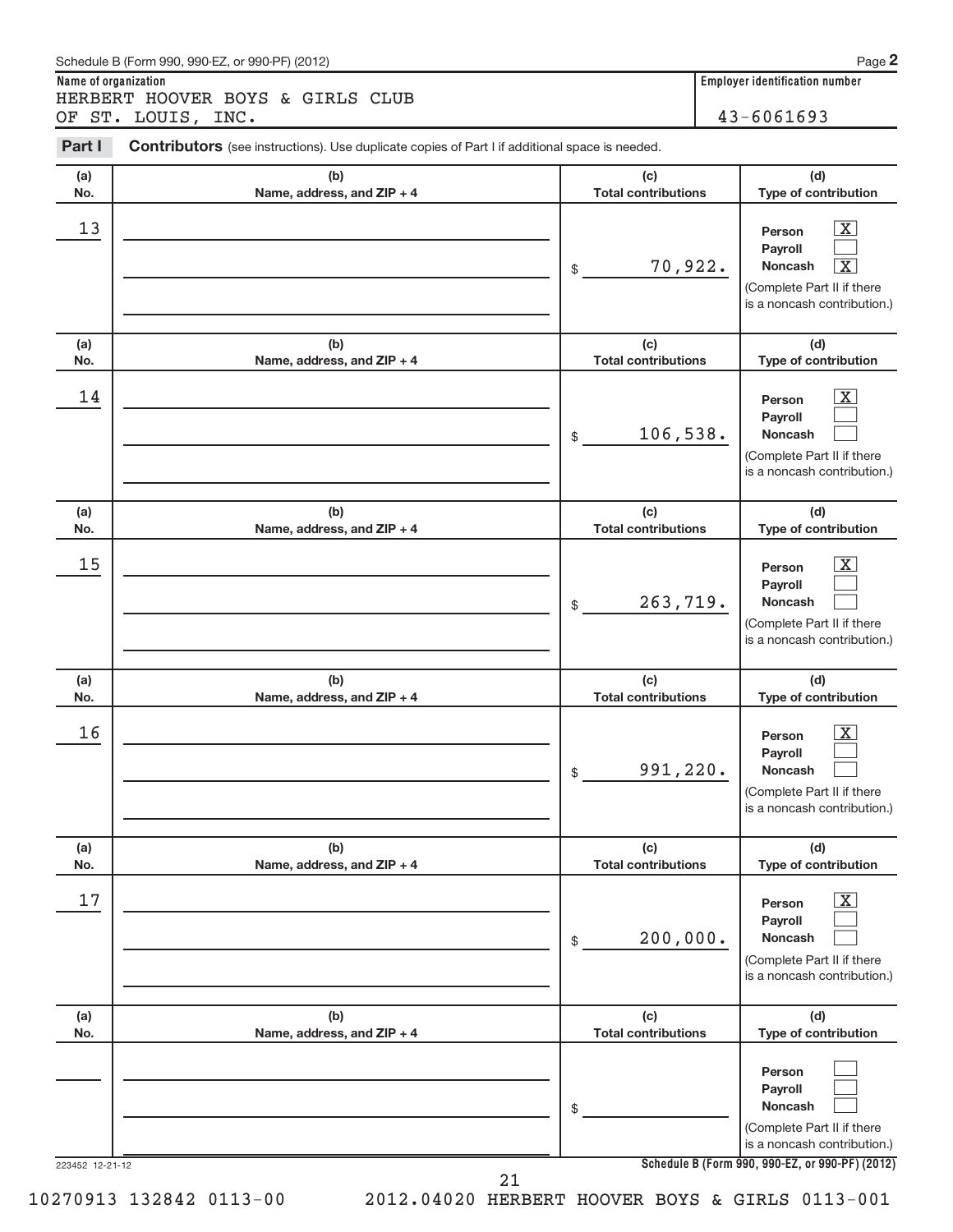|                              | Schedule B (Form 990, 990-EZ, or 990-PF) (2012)                                                         |                                                | Page 3<br><b>Employer identification number</b> |
|------------------------------|---------------------------------------------------------------------------------------------------------|------------------------------------------------|-------------------------------------------------|
| Name of organization         | HERBERT HOOVER BOYS & GIRLS CLUB                                                                        |                                                |                                                 |
|                              | OF ST. LOUIS, INC.                                                                                      |                                                | 43-6061693                                      |
| Part II                      | Noncash Property (see instructions). Use duplicate copies of Part II if additional space is needed.     |                                                |                                                 |
| (a)<br>No.<br>from<br>Part I | (b)<br>Description of noncash property given                                                            | (c)<br>FMV (or estimate)<br>(see instructions) | (d)<br>Date received                            |
| 3                            | VARIOUS NON-CASH CONTRIBUTIONS<br>INCLUDING SPORTS TICKETS, GIFT<br>CERTIFICATES AND VARIOUS EQUIPMENT. | 45,128.<br>\$                                  | 12/31/12                                        |
| (a)<br>No.<br>from<br>Part I | (b)<br>Description of noncash property given                                                            | (c)<br>FMV (or estimate)<br>(see instructions) | (d)<br>Date received                            |
| 11                           | PUBLICLY TRADED STOCK                                                                                   | 73,669.<br>\$                                  | 12/31/12                                        |
| (a)<br>No.<br>from<br>Part I | (b)<br>Description of noncash property given                                                            | (c)<br>FMV (or estimate)<br>(see instructions) | (d)<br>Date received                            |
| 13                           | VARIOUS AUCTION ITEMS                                                                                   | 70,922.<br>\$                                  | 12/31/12                                        |
| (a)<br>No.<br>from<br>Part I | (b)<br>Description of noncash property given                                                            | (c)<br>FMV (or estimate)<br>(see instructions) | (d)<br>Date received                            |
|                              |                                                                                                         | \$                                             |                                                 |
| (a)<br>No.<br>from<br>Part I | (b)<br>Description of noncash property given                                                            | (c)<br>FMV (or estimate)<br>(see instructions) | (d)<br>Date received                            |
|                              |                                                                                                         | \$                                             |                                                 |
| (a)<br>No.<br>from<br>Part I | (b)<br>Description of noncash property given                                                            | (c)<br>FMV (or estimate)<br>(see instructions) | (d)<br>Date received                            |
| 223453 12-21-12              |                                                                                                         | \$                                             | Schedule B (Form 990, 990-EZ, or 990-PF) (2012) |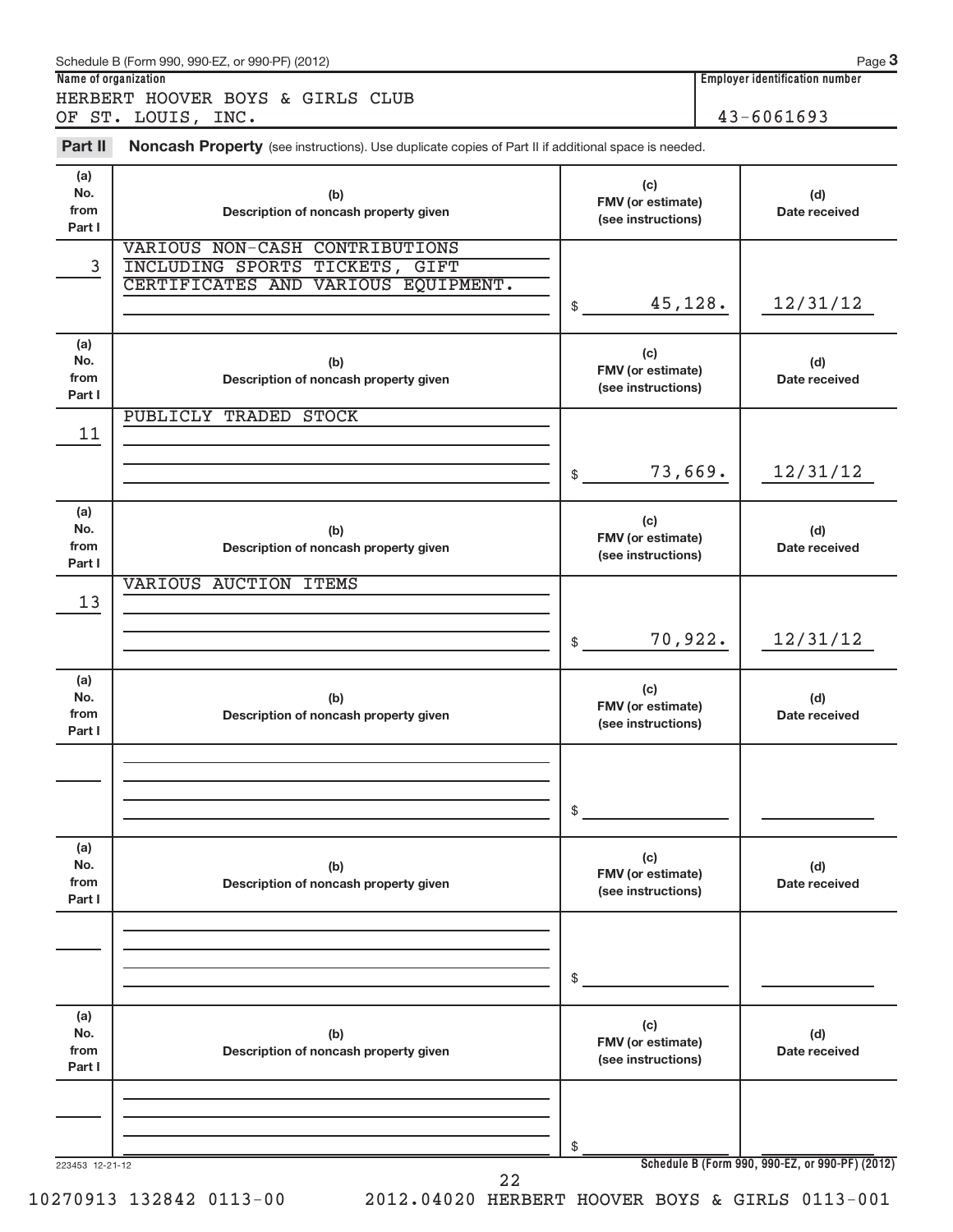|                           | Schedule B (Form 990, 990-EZ, or 990-PF) (2012)                                                                                                                                                                            |                      | Page 4                                                                                                                                                                                                                                 |
|---------------------------|----------------------------------------------------------------------------------------------------------------------------------------------------------------------------------------------------------------------------|----------------------|----------------------------------------------------------------------------------------------------------------------------------------------------------------------------------------------------------------------------------------|
| Name of organization      | HERBERT HOOVER BOYS & GIRLS CLUB                                                                                                                                                                                           |                      | <b>Employer identification number</b>                                                                                                                                                                                                  |
|                           | OF ST. LOUIS, INC.                                                                                                                                                                                                         |                      | 43-6061693                                                                                                                                                                                                                             |
| <b>Part III</b>           | the total of exclusively religious, charitable, etc., contributions of \$1,000 or less for the year. (Enter this information once.) $\triangleright$ \$<br>Use duplicate copies of Part III if additional space is needed. |                      | <i>Exclusively</i> religious, charitable, etc., individual contributions to section 501(c)(7), (8), or (10) organizations that total more than \$1,000 for the<br>year. Complete columns (a) through (e) and the following line entry. |
| (a) No.<br>from           | (b) Purpose of gift                                                                                                                                                                                                        | (c) Use of gift      | (d) Description of how gift is held                                                                                                                                                                                                    |
| Part I                    |                                                                                                                                                                                                                            |                      |                                                                                                                                                                                                                                        |
|                           |                                                                                                                                                                                                                            | (e) Transfer of gift |                                                                                                                                                                                                                                        |
|                           | Transferee's name, address, and ZIP + 4                                                                                                                                                                                    |                      | Relationship of transferor to transferee                                                                                                                                                                                               |
| (a) No.                   |                                                                                                                                                                                                                            |                      |                                                                                                                                                                                                                                        |
| from<br>Part I            | (b) Purpose of gift                                                                                                                                                                                                        | (c) Use of gift      | (d) Description of how gift is held                                                                                                                                                                                                    |
|                           |                                                                                                                                                                                                                            | (e) Transfer of gift |                                                                                                                                                                                                                                        |
|                           | Transferee's name, address, and ZIP + 4                                                                                                                                                                                    |                      | Relationship of transferor to transferee                                                                                                                                                                                               |
|                           |                                                                                                                                                                                                                            |                      |                                                                                                                                                                                                                                        |
| (a) No.<br>from<br>Part I | (b) Purpose of gift                                                                                                                                                                                                        | (c) Use of gift      | (d) Description of how gift is held                                                                                                                                                                                                    |
|                           |                                                                                                                                                                                                                            |                      |                                                                                                                                                                                                                                        |
|                           |                                                                                                                                                                                                                            | (e) Transfer of gift |                                                                                                                                                                                                                                        |
|                           | Transferee's name, address, and ZIP + 4                                                                                                                                                                                    |                      | Relationship of transferor to transferee                                                                                                                                                                                               |
|                           |                                                                                                                                                                                                                            |                      |                                                                                                                                                                                                                                        |
| (a) No.<br>from<br>Part I | (b) Purpose of gift                                                                                                                                                                                                        | (c) Use of gift      | (d) Description of how gift is held                                                                                                                                                                                                    |
|                           |                                                                                                                                                                                                                            |                      |                                                                                                                                                                                                                                        |
|                           | Transferee's name, address, and ZIP + 4                                                                                                                                                                                    | (e) Transfer of gift | Relationship of transferor to transferee                                                                                                                                                                                               |
|                           |                                                                                                                                                                                                                            |                      |                                                                                                                                                                                                                                        |
| 223454 12-21-12           |                                                                                                                                                                                                                            |                      | Schedule B (Form 990, 990-EZ, or 990-PF) (2012)                                                                                                                                                                                        |
|                           |                                                                                                                                                                                                                            | 23                   |                                                                                                                                                                                                                                        |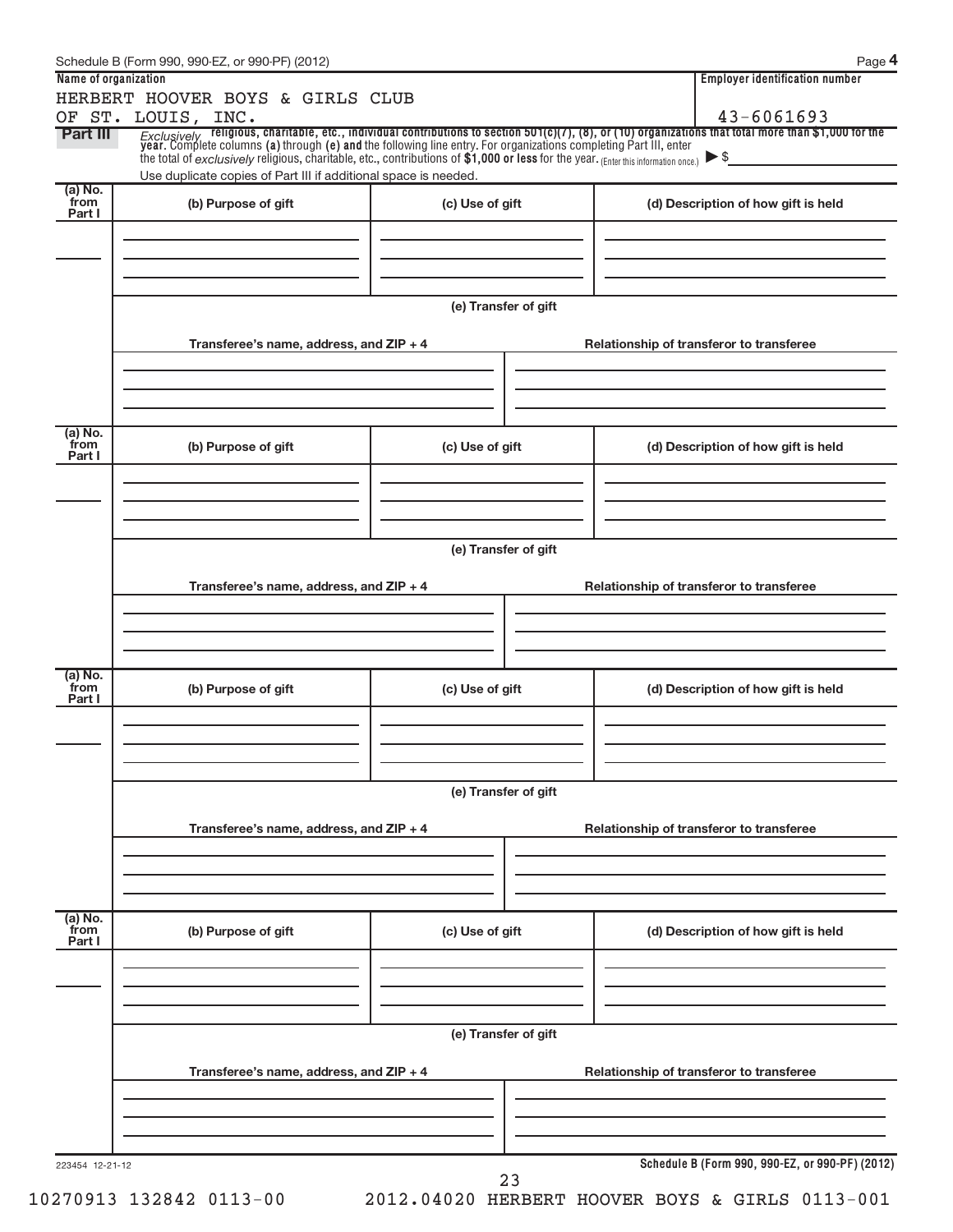|                | OMB No. 1545-0047<br><b>SCHEDULE D</b><br><b>Supplemental Financial Statements</b> |                                                                                                                                                                                                                                               |                          |                                       |  |  |
|----------------|------------------------------------------------------------------------------------|-----------------------------------------------------------------------------------------------------------------------------------------------------------------------------------------------------------------------------------------------|--------------------------|---------------------------------------|--|--|
|                | (Form 990)                                                                         | Complete if the organization answered "Yes," to Form 990,                                                                                                                                                                                     |                          |                                       |  |  |
|                | Department of the Treasury<br>Internal Revenue Service                             | Part IV, line 6, 7, 8, 9, 10, 11a, 11b, 11c, 11d, 11e, 11f, 12a, or 12b.<br>Attach to Form 990. See separate instructions.                                                                                                                    |                          | <b>Open to Public</b><br>Inspection   |  |  |
|                | Name of the organization                                                           | HERBERT HOOVER BOYS & GIRLS CLUB                                                                                                                                                                                                              |                          | <b>Employer identification number</b> |  |  |
|                |                                                                                    | OF ST. LOUIS, INC.                                                                                                                                                                                                                            |                          | 43-6061693                            |  |  |
| Part I         |                                                                                    | Organizations Maintaining Donor Advised Funds or Other Similar Funds or Accounts. Complete if the                                                                                                                                             |                          |                                       |  |  |
|                |                                                                                    | organization answered "Yes" to Form 990, Part IV, line 6.                                                                                                                                                                                     |                          |                                       |  |  |
|                |                                                                                    | (a) Donor advised funds                                                                                                                                                                                                                       |                          | (b) Funds and other accounts          |  |  |
| 1              |                                                                                    |                                                                                                                                                                                                                                               |                          |                                       |  |  |
| 2              |                                                                                    |                                                                                                                                                                                                                                               |                          |                                       |  |  |
| З              |                                                                                    |                                                                                                                                                                                                                                               |                          |                                       |  |  |
| 4              |                                                                                    |                                                                                                                                                                                                                                               |                          |                                       |  |  |
| 5              |                                                                                    | Did the organization inform all donors and donor advisors in writing that the assets held in donor advised funds                                                                                                                              |                          | <b>No</b>                             |  |  |
| 6              |                                                                                    | Did the organization inform all grantees, donors, and donor advisors in writing that grant funds can be used only                                                                                                                             |                          | Yes                                   |  |  |
|                |                                                                                    | for charitable purposes and not for the benefit of the donor or donor advisor, or for any other purpose conferring                                                                                                                            |                          |                                       |  |  |
|                | impermissible private benefit?                                                     |                                                                                                                                                                                                                                               |                          | Yes<br>No                             |  |  |
|                | Part II                                                                            | Conservation Easements. Complete if the organization answered "Yes" to Form 990, Part IV, line 7.                                                                                                                                             |                          |                                       |  |  |
| 1              |                                                                                    | Purpose(s) of conservation easements held by the organization (check all that apply).                                                                                                                                                         |                          |                                       |  |  |
|                |                                                                                    | Preservation of land for public use (e.g., recreation or education)<br>Preservation of an historically important land area                                                                                                                    |                          |                                       |  |  |
|                |                                                                                    | Protection of natural habitat<br>Preservation of a certified historic structure                                                                                                                                                               |                          |                                       |  |  |
|                |                                                                                    | Preservation of open space                                                                                                                                                                                                                    |                          |                                       |  |  |
| 2              |                                                                                    | Complete lines 2a through 2d if the organization held a qualified conservation contribution in the form of a conservation easement on the last                                                                                                |                          |                                       |  |  |
|                | day of the tax year.                                                               |                                                                                                                                                                                                                                               |                          |                                       |  |  |
|                |                                                                                    |                                                                                                                                                                                                                                               |                          | Held at the End of the Tax Year       |  |  |
|                |                                                                                    |                                                                                                                                                                                                                                               | 2a                       |                                       |  |  |
| b              |                                                                                    | Total acreage restricted by conservation easements [11] [11] Total acreage restricted by conservation easements                                                                                                                               | 2 <sub>b</sub>           |                                       |  |  |
|                |                                                                                    |                                                                                                                                                                                                                                               | 2c                       |                                       |  |  |
|                |                                                                                    | d Number of conservation easements included in (c) acquired after 8/17/06, and not on a historic structure                                                                                                                                    |                          |                                       |  |  |
|                |                                                                                    |                                                                                                                                                                                                                                               | 2d                       |                                       |  |  |
| 3              |                                                                                    | Number of conservation easements modified, transferred, released, extinguished, or terminated by the organization during the tax                                                                                                              |                          |                                       |  |  |
| 4              | year                                                                               | Number of states where property subject to conservation easement is located >                                                                                                                                                                 |                          |                                       |  |  |
| 5              |                                                                                    | Does the organization have a written policy regarding the periodic monitoring, inspection, handling of                                                                                                                                        |                          |                                       |  |  |
|                |                                                                                    | violations, and enforcement of the conservation easements it holds?                                                                                                                                                                           |                          | Yes<br><b>No</b>                      |  |  |
|                |                                                                                    | Staff and volunteer hours devoted to monitoring, inspecting, and enforcing conservation easements during the year                                                                                                                             |                          |                                       |  |  |
| 7              |                                                                                    | Amount of expenses incurred in monitoring, inspecting, and enforcing conservation easements during the year $\triangleright$ \$                                                                                                               |                          |                                       |  |  |
| 8              |                                                                                    | Does each conservation easement reported on line 2(d) above satisfy the requirements of section 170(h)(4)(B)(i)                                                                                                                               |                          |                                       |  |  |
|                |                                                                                    |                                                                                                                                                                                                                                               |                          | Yes<br>No                             |  |  |
| 9              |                                                                                    | In Part XIII, describe how the organization reports conservation easements in its revenue and expense statement, and balance sheet, and                                                                                                       |                          |                                       |  |  |
|                |                                                                                    | include, if applicable, the text of the footnote to the organization's financial statements that describes the organization's accounting for                                                                                                  |                          |                                       |  |  |
|                | conservation easements.                                                            |                                                                                                                                                                                                                                               |                          |                                       |  |  |
|                | Part III I                                                                         | Organizations Maintaining Collections of Art, Historical Treasures, or Other Similar Assets.                                                                                                                                                  |                          |                                       |  |  |
|                |                                                                                    | Complete if the organization answered "Yes" to Form 990, Part IV, line 8.                                                                                                                                                                     |                          |                                       |  |  |
|                |                                                                                    | 1a If the organization elected, as permitted under SFAS 116 (ASC 958), not to report in its revenue statement and balance sheet works of art,                                                                                                 |                          |                                       |  |  |
|                |                                                                                    | historical treasures, or other similar assets held for public exhibition, education, or research in furtherance of public service, provide, in Part XIII,<br>the text of the footnote to its financial statements that describes these items. |                          |                                       |  |  |
|                |                                                                                    | b If the organization elected, as permitted under SFAS 116 (ASC 958), to report in its revenue statement and balance sheet works of art, historical                                                                                           |                          |                                       |  |  |
|                |                                                                                    | treasures, or other similar assets held for public exhibition, education, or research in furtherance of public service, provide the following amounts                                                                                         |                          |                                       |  |  |
|                | relating to these items:                                                           |                                                                                                                                                                                                                                               |                          |                                       |  |  |
|                |                                                                                    |                                                                                                                                                                                                                                               |                          |                                       |  |  |
|                |                                                                                    | (ii) Assets included in Form 990, Part X                                                                                                                                                                                                      | $\blacktriangleright$ \$ |                                       |  |  |
| 2              |                                                                                    | If the organization received or held works of art, historical treasures, or other similar assets for financial gain, provide                                                                                                                  |                          |                                       |  |  |
|                |                                                                                    | the following amounts required to be reported under SFAS 116 (ASC 958) relating to these items:                                                                                                                                               |                          |                                       |  |  |
|                |                                                                                    |                                                                                                                                                                                                                                               |                          |                                       |  |  |
|                |                                                                                    | b Assets included in Form 990, Part X <b>Marting and Construction</b> Assets included in Form 990, Part X                                                                                                                                     |                          |                                       |  |  |
|                |                                                                                    |                                                                                                                                                                                                                                               |                          |                                       |  |  |
| 232051         |                                                                                    | LHA For Paperwork Reduction Act Notice, see the Instructions for Form 990.                                                                                                                                                                    |                          | Schedule D (Form 990) 2012            |  |  |
| $12 - 10 - 12$ |                                                                                    |                                                                                                                                                                                                                                               |                          |                                       |  |  |
|                |                                                                                    | 24                                                                                                                                                                                                                                            |                          |                                       |  |  |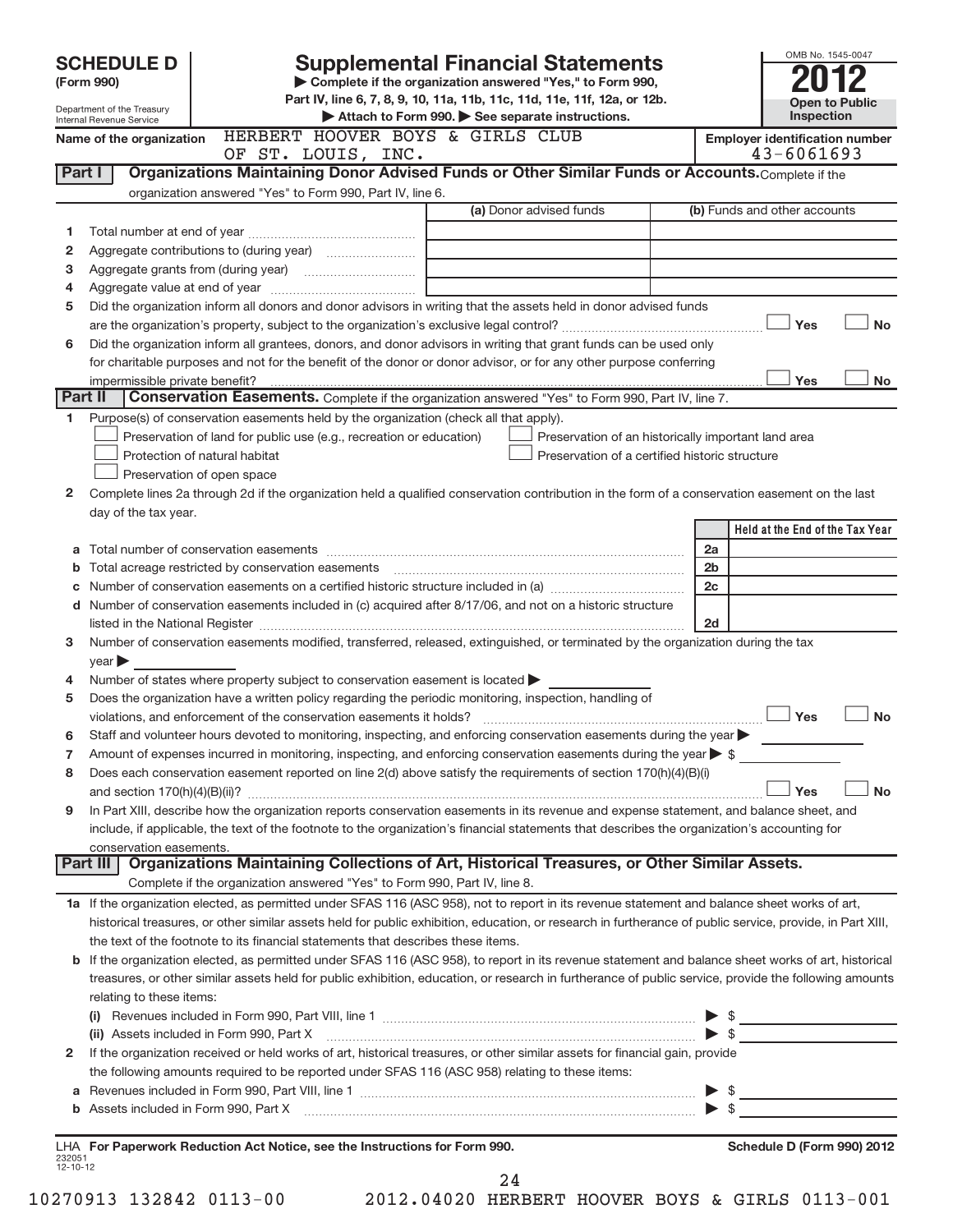|               |                                                                                                                                                                                                                                     | HERBERT HOOVER BOYS & GIRLS CLUB |                   |                           |                 |                                         |                            |                     |
|---------------|-------------------------------------------------------------------------------------------------------------------------------------------------------------------------------------------------------------------------------------|----------------------------------|-------------------|---------------------------|-----------------|-----------------------------------------|----------------------------|---------------------|
|               | Schedule D (Form 990) 2012                                                                                                                                                                                                          | OF ST. LOUIS, INC.               |                   |                           |                 |                                         | $43 - 6061693$ Page 2      |                     |
|               | <b>Part III</b><br>Organizations Maintaining Collections of Art, Historical Treasures, or Other Similar Assets(continued)                                                                                                           |                                  |                   |                           |                 |                                         |                            |                     |
| 3             | Using the organization's acquisition, accession, and other records, check any of the following that are a significant use of its collection items                                                                                   |                                  |                   |                           |                 |                                         |                            |                     |
|               | (check all that apply):                                                                                                                                                                                                             |                                  |                   |                           |                 |                                         |                            |                     |
| a             | Public exhibition                                                                                                                                                                                                                   |                                  |                   | Loan or exchange programs |                 |                                         |                            |                     |
| b             | Scholarly research                                                                                                                                                                                                                  |                                  | Other             |                           |                 |                                         |                            |                     |
| c             | Preservation for future generations                                                                                                                                                                                                 |                                  |                   |                           |                 |                                         |                            |                     |
| 4             | Provide a description of the organization's collections and explain how they further the organization's exempt purpose in Part XIII.                                                                                                |                                  |                   |                           |                 |                                         |                            |                     |
| 5             | During the year, did the organization solicit or receive donations of art, historical treasures, or other similar assets                                                                                                            |                                  |                   |                           |                 |                                         |                            |                     |
|               |                                                                                                                                                                                                                                     |                                  |                   |                           |                 |                                         | Yes                        | No                  |
|               | <b>Part IV</b><br>Escrow and Custodial Arrangements. Complete if the organization answered "Yes" to Form 990, Part IV, line 9, or                                                                                                   |                                  |                   |                           |                 |                                         |                            |                     |
|               | reported an amount on Form 990, Part X, line 21.                                                                                                                                                                                    |                                  |                   |                           |                 |                                         |                            |                     |
|               |                                                                                                                                                                                                                                     |                                  |                   |                           |                 |                                         |                            |                     |
|               | 1a Is the organization an agent, trustee, custodian or other intermediary for contributions or other assets not included                                                                                                            |                                  |                   |                           |                 |                                         |                            |                     |
|               |                                                                                                                                                                                                                                     |                                  |                   |                           |                 |                                         | Yes                        | <b>No</b>           |
|               | b If "Yes," explain the arrangement in Part XIII and complete the following table:                                                                                                                                                  |                                  |                   |                           |                 |                                         |                            |                     |
|               |                                                                                                                                                                                                                                     |                                  |                   |                           |                 |                                         | Amount                     |                     |
|               |                                                                                                                                                                                                                                     |                                  |                   |                           |                 | 1c                                      |                            |                     |
|               | d Additions during the year manufactured and an account of the year manufactured and account of the year manufactured and account of the year manufactured and account of the year manufactured and account of the year manufa      |                                  |                   |                           |                 | 1d                                      |                            |                     |
|               | e Distributions during the year manufactured and a control of the year manufactured and a Distributions during the year                                                                                                             |                                  |                   |                           |                 | 1e                                      |                            |                     |
| f.            | Ending balance <i>www.communicality.communicality.communicality.communicality.communicality.communicality.communicality.com</i>                                                                                                     |                                  |                   |                           |                 | 1f                                      |                            |                     |
|               |                                                                                                                                                                                                                                     |                                  |                   |                           |                 |                                         | Yes                        | No                  |
|               | b If "Yes," explain the arrangement in Part XIII. Check here if the explanation has been provided in Part XIII                                                                                                                      |                                  |                   |                           |                 |                                         |                            |                     |
| <b>Part V</b> | Endowment Funds. Complete if the organization answered "Yes" to Form 990, Part IV, line 10.                                                                                                                                         |                                  |                   |                           |                 |                                         |                            |                     |
|               |                                                                                                                                                                                                                                     | (a) Current year                 | (b) Prior year    |                           |                 | (c) Two years back (d) Three years back |                            | (e) Four years back |
|               | 1a Beginning of year balance                                                                                                                                                                                                        | 827,052.                         | 1,089,507.        | 1, 134, 722.              |                 | 1,246,170                               |                            | 2,095,493.          |
|               |                                                                                                                                                                                                                                     |                                  |                   |                           |                 |                                         |                            |                     |
|               | c Net investment earnings, gains, and losses                                                                                                                                                                                        | 82,922.                          | $-8,504.$         | 114,837.                  |                 | 199,694.                                |                            | $-445,648.$         |
|               |                                                                                                                                                                                                                                     | 199,765.                         | 244,750.          | 149,686.                  |                 | 299,891.                                |                            | 388,175.            |
|               | e Other expenditures for facilities                                                                                                                                                                                                 |                                  |                   |                           |                 |                                         |                            |                     |
|               | and programs                                                                                                                                                                                                                        |                                  |                   |                           |                 |                                         |                            |                     |
|               |                                                                                                                                                                                                                                     | 7,111.                           | 9,201.            |                           | 10,366.         | 11,250.                                 |                            | 15,500.             |
| g             |                                                                                                                                                                                                                                     | 703,098.                         | 827,052.          | 1,089,507.                |                 | 1, 134, 723.                            |                            | 1,246,170.          |
| 2             | Provide the estimated percentage of the current year end balance (line 1g, column (a)) held as:                                                                                                                                     |                                  |                   |                           |                 |                                         |                            |                     |
| a             | Board designated or quasi-endowment                                                                                                                                                                                                 | 100.00                           | %                 |                           |                 |                                         |                            |                     |
| b             | Permanent endowment                                                                                                                                                                                                                 | %                                |                   |                           |                 |                                         |                            |                     |
|               | c Temporarily restricted endowment                                                                                                                                                                                                  | %                                |                   |                           |                 |                                         |                            |                     |
|               | The percentages in lines 2a, 2b, and 2c should equal 100%.                                                                                                                                                                          |                                  |                   |                           |                 |                                         |                            |                     |
|               | 3a Are there endowment funds not in the possession of the organization that are held and administered for the organization                                                                                                          |                                  |                   |                           |                 |                                         |                            |                     |
|               |                                                                                                                                                                                                                                     |                                  |                   |                           |                 |                                         |                            | Yes                 |
|               | by:                                                                                                                                                                                                                                 |                                  |                   |                           |                 |                                         |                            | No<br>Х             |
|               | (i)                                                                                                                                                                                                                                 |                                  |                   |                           |                 |                                         | 3a(i)                      | X                   |
|               | (ii) related organizations <b>contracts</b> and contracts are contracted as a contract of the contract of the contract of the contract of the contract of the contract of the contract of the contract of the contract of the contr |                                  |                   |                           |                 |                                         | 3a(ii)                     |                     |
|               |                                                                                                                                                                                                                                     |                                  |                   |                           |                 |                                         | 3b                         |                     |
| 4             | Describe in Part XIII the intended uses of the organization's endowment funds.                                                                                                                                                      |                                  |                   |                           |                 |                                         |                            |                     |
|               | <b>Part VI</b><br>Land, Buildings, and Equipment. See Form 990, Part X, line 10.                                                                                                                                                    |                                  |                   |                           |                 |                                         |                            |                     |
|               | Description of property                                                                                                                                                                                                             | (a) Cost or other                | (b) Cost or other |                           | (c) Accumulated |                                         | (d) Book value             |                     |
|               |                                                                                                                                                                                                                                     | basis (investment)               | basis (other)     |                           | depreciation    |                                         |                            |                     |
|               |                                                                                                                                                                                                                                     |                                  |                   | 473, 206.                 |                 |                                         |                            | 473,206.            |
|               |                                                                                                                                                                                                                                     |                                  |                   | 10,464,217.               |                 | 4,097,481.                              |                            | 6, 366, 736.        |
|               |                                                                                                                                                                                                                                     |                                  |                   |                           |                 |                                         |                            |                     |
|               |                                                                                                                                                                                                                                     |                                  |                   | 1,056,935.                |                 | 965, 917.                               |                            | 91,018.             |
|               |                                                                                                                                                                                                                                     |                                  |                   | 136,855.                  |                 | 31,354.                                 |                            | 105, 501.           |
|               | Total. Add lines 1a through 1e. (Column (d) must equal Form 990, Part X, column (B), line 10(c).)                                                                                                                                   |                                  |                   |                           |                 |                                         |                            | 7,036,461.          |
|               |                                                                                                                                                                                                                                     |                                  |                   |                           |                 |                                         | Schedule D (Form 990) 2012 |                     |
|               |                                                                                                                                                                                                                                     |                                  |                   |                           |                 |                                         |                            |                     |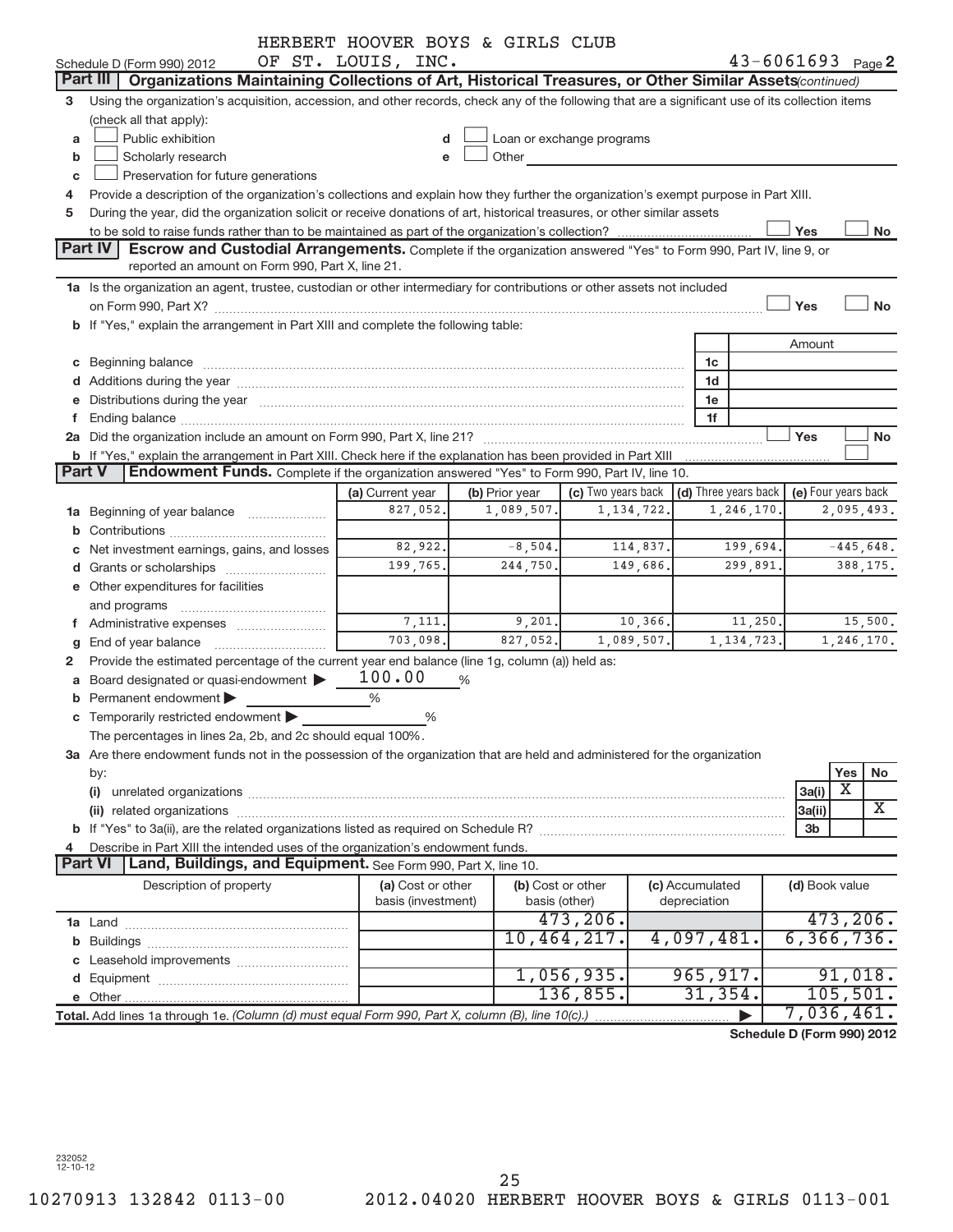| OF ST. LOUIS, INC.<br>Schedule D (Form 990) 2012                                                                                                        |                 |                | 43-6061693 Page 3                                         |
|---------------------------------------------------------------------------------------------------------------------------------------------------------|-----------------|----------------|-----------------------------------------------------------|
| Part VII Investments - Other Securities. See Form 990, Part X, line 12.                                                                                 |                 |                |                                                           |
| (a) Description of security or category (including name of security)                                                                                    | (b) Book value  |                | (c) Method of valuation: Cost or end-of-year market value |
| (1) Financial derivatives                                                                                                                               |                 |                |                                                           |
|                                                                                                                                                         |                 |                |                                                           |
| (3) Other                                                                                                                                               |                 |                |                                                           |
| (A)                                                                                                                                                     |                 |                |                                                           |
| (B)                                                                                                                                                     |                 |                |                                                           |
| (C)                                                                                                                                                     |                 |                |                                                           |
| (D)                                                                                                                                                     |                 |                |                                                           |
| (E)                                                                                                                                                     |                 |                |                                                           |
| (F)                                                                                                                                                     |                 |                |                                                           |
| (G)                                                                                                                                                     |                 |                |                                                           |
| (H)                                                                                                                                                     |                 |                |                                                           |
| (1)                                                                                                                                                     |                 |                |                                                           |
| <b>Total.</b> (Col. (b) must equal Form 990, Part X, col. (B) line $12$ .)                                                                              |                 |                |                                                           |
| Part VIII Investments - Program Related. See Form 990, Part X, line 13.                                                                                 |                 |                |                                                           |
| (a) Description of investment type                                                                                                                      | (b) Book value  |                | (c) Method of valuation: Cost or end-of-year market value |
| (1)                                                                                                                                                     |                 |                |                                                           |
| (2)                                                                                                                                                     |                 |                |                                                           |
| (3)                                                                                                                                                     |                 |                |                                                           |
| (4)                                                                                                                                                     |                 |                |                                                           |
| (5)                                                                                                                                                     |                 |                |                                                           |
| (6)                                                                                                                                                     |                 |                |                                                           |
| (7)                                                                                                                                                     |                 |                |                                                           |
| (8)                                                                                                                                                     |                 |                |                                                           |
| (9)                                                                                                                                                     |                 |                |                                                           |
| (10)                                                                                                                                                    |                 |                |                                                           |
| Total. (Col. (b) must equal Form 990, Part X, col. (B) line 13.)                                                                                        |                 |                |                                                           |
| Part IX   Other Assets. See Form 990, Part X, line 15.                                                                                                  |                 |                |                                                           |
|                                                                                                                                                         | (a) Description |                | (b) Book value                                            |
| (1)                                                                                                                                                     |                 |                |                                                           |
| (2)                                                                                                                                                     |                 |                |                                                           |
| (3)                                                                                                                                                     |                 |                |                                                           |
| (4)                                                                                                                                                     |                 |                |                                                           |
| (5)                                                                                                                                                     |                 |                |                                                           |
| (6)                                                                                                                                                     |                 |                |                                                           |
| (7)                                                                                                                                                     |                 |                |                                                           |
| (8)                                                                                                                                                     |                 |                |                                                           |
| (9)                                                                                                                                                     |                 |                |                                                           |
| (10)                                                                                                                                                    |                 |                |                                                           |
| Total. (Column (b) must equal Form 990, Part X, col. (B) line 15.)<br>Other Liabilities. See Form 990, Part X, line 25.<br>Part X                       |                 |                |                                                           |
| (a) Description of liability<br>1.                                                                                                                      |                 | (b) Book value |                                                           |
| Federal income taxes<br>(1)                                                                                                                             |                 |                |                                                           |
| (2)                                                                                                                                                     |                 |                |                                                           |
| (3)                                                                                                                                                     |                 |                |                                                           |
| (4)                                                                                                                                                     |                 |                |                                                           |
| (5)                                                                                                                                                     |                 |                |                                                           |
| (6)                                                                                                                                                     |                 |                |                                                           |
| (7)                                                                                                                                                     |                 |                |                                                           |
| (8)                                                                                                                                                     |                 |                |                                                           |
| (9)                                                                                                                                                     |                 |                |                                                           |
| (10)                                                                                                                                                    |                 |                |                                                           |
| (11)                                                                                                                                                    |                 |                |                                                           |
| Total. (Column (b) must equal Form 990, Part X, col. (B) line 25.)                                                                                      |                 |                |                                                           |
| 2. FIN 48 (ASC 740) Footnote. In Part XIII, provide the text of the footnote to the organization's financial statements that reports the organization's |                 |                |                                                           |
| liability for uncertain tax positions under FIN 48 (ASC 740). Check here if the text of the footnote has been provided in Part XIII                     |                 |                |                                                           |
|                                                                                                                                                         |                 |                |                                                           |

| ۰2۱.<br>r  |     |
|------------|-----|
| - 1<br>٠٦. | ٠٠) |

**Schedule D (Form 990) 2012**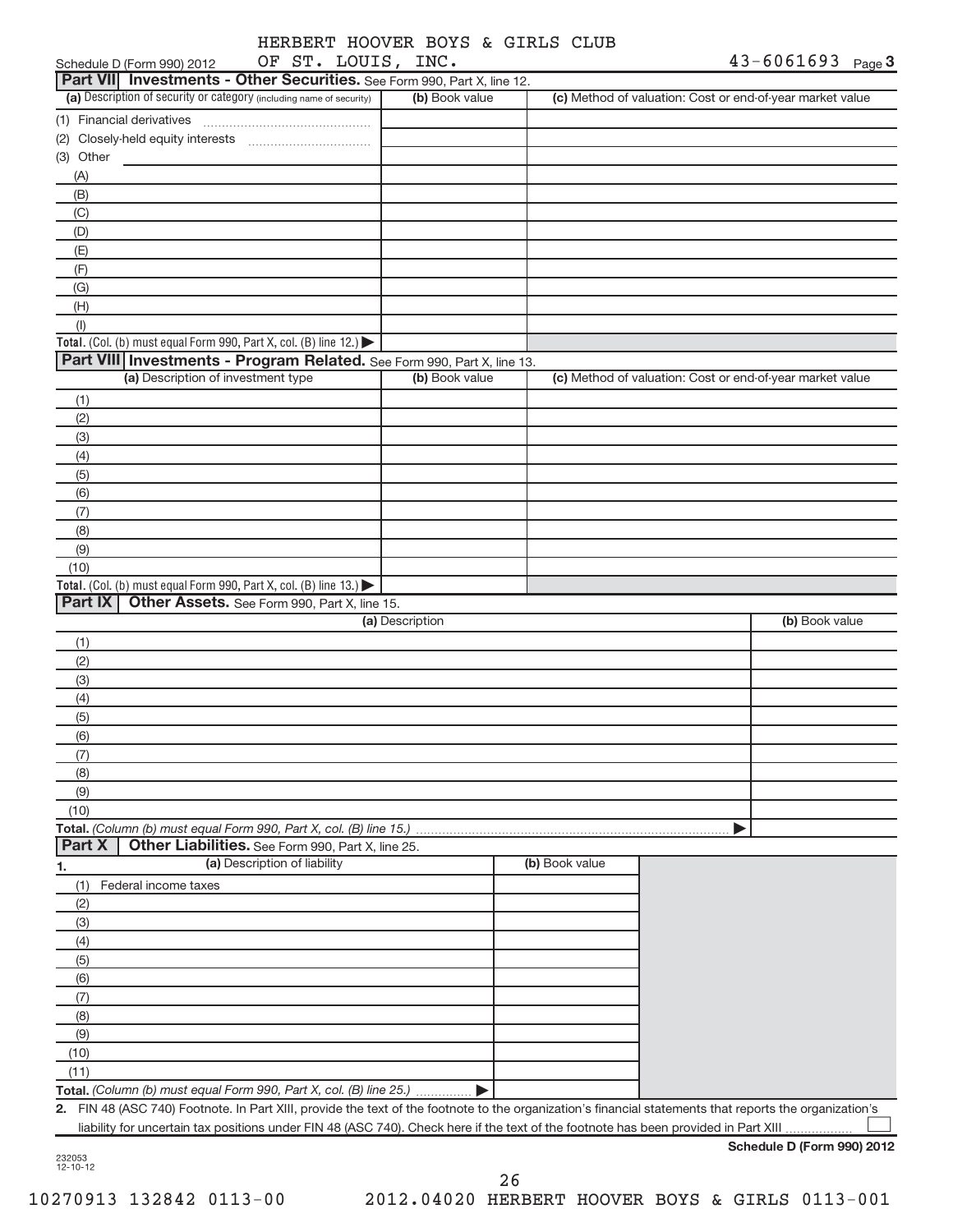| HERBERT HOOVER BOYS & GIRLS CLUB |  |  |  |  |  |
|----------------------------------|--|--|--|--|--|
|----------------------------------|--|--|--|--|--|

|    | OF ST. LOUIS, INC.<br>Schedule D (Form 990) 2012                                                                                                                 |                |         |              | $43 - 6061693$ Page 4      |
|----|------------------------------------------------------------------------------------------------------------------------------------------------------------------|----------------|---------|--------------|----------------------------|
|    | Reconciliation of Revenue per Audited Financial Statements With Revenue per Return<br><b>Part XI</b>                                                             |                |         |              |                            |
| 1  | Total revenue, gains, and other support per audited financial statements                                                                                         |                |         | $\mathbf{1}$ | 4,493,230.                 |
| 2  | Amounts included on line 1 but not on Form 990, Part VIII, line 12:                                                                                              |                |         |              |                            |
| a  |                                                                                                                                                                  | 2a             | 23,857. |              |                            |
| b  |                                                                                                                                                                  | 2 <sub>b</sub> |         |              |                            |
| с  |                                                                                                                                                                  | 2 <sub>c</sub> |         |              |                            |
| d  | Other (Describe in Part XIII.)                                                                                                                                   | 2d             |         |              |                            |
| е  | Add lines 2a through 2d                                                                                                                                          |                |         | 2e           | 23,857.                    |
| з  |                                                                                                                                                                  |                |         | 3            | 4,469,373.                 |
|    | Amounts included on Form 990, Part VIII, line 12, but not on line 1:                                                                                             |                |         |              |                            |
|    |                                                                                                                                                                  | 4a             |         |              |                            |
| b  |                                                                                                                                                                  | 4 <sub>b</sub> | 51,579. |              |                            |
| c  | Add lines 4a and 4b                                                                                                                                              |                |         | 4с           | 51,579.                    |
| 5  |                                                                                                                                                                  |                |         | 5            | 4,520,952.                 |
|    | Part XII   Reconciliation of Expenses per Audited Financial Statements With Expenses per Return                                                                  |                |         |              |                            |
| 1. |                                                                                                                                                                  |                |         | $\mathbf{1}$ | 3,713,076.                 |
| 2  | Amounts included on line 1 but not on Form 990, Part IX, line 25:                                                                                                |                |         |              |                            |
| а  |                                                                                                                                                                  | 2a             |         |              |                            |
| b  |                                                                                                                                                                  | 2 <sub>b</sub> |         |              |                            |
|    | Prior year adjustments information and continuum and continuum and continuum and continuum and continuum and c                                                   | 2c             |         |              |                            |
|    |                                                                                                                                                                  | 2d             |         |              |                            |
|    |                                                                                                                                                                  |                |         |              | $0$ .                      |
| е  | Add lines 2a through 2d                                                                                                                                          |                |         | 2e           | 3,713,076.                 |
| 3  |                                                                                                                                                                  |                |         | 3            |                            |
|    | Amounts included on Form 990, Part IX, line 25, but not on line 1:                                                                                               |                |         |              |                            |
| a  |                                                                                                                                                                  | 4a             |         |              |                            |
| b  |                                                                                                                                                                  | 4 <sub>b</sub> | 51,579. |              |                            |
|    | c Add lines 4a and 4b                                                                                                                                            |                |         | 4c           | 51,579.                    |
|    |                                                                                                                                                                  |                |         | 5            | 3,764,655.                 |
|    | <b>Part XIII Supplemental Information</b>                                                                                                                        |                |         |              |                            |
|    | Complete this part to provide the descriptions required for Part II, lines 3, 5, and 9; Part III, lines 1a and 4; Part IV, lines 1b and 2b; Part V, line 4; Part |                |         |              |                            |
|    | X, line 2; Part XI, lines 2d and 4b; and Part XII, lines 2d and 4b. Also complete this part to provide any additional information.                               |                |         |              |                            |
|    | PART V, LINE 4: THE JAMAL PHILLIPS SCHOLARSHIP FUND IS HELD IN A                                                                                                 |                |         |              |                            |
|    |                                                                                                                                                                  |                |         |              |                            |
|    | CUSTODIAL ACCOUNT. ENDOWMENT FUNDS GO TOWARDS CHARACTER AND LEADERSHIP                                                                                           |                |         |              |                            |
|    |                                                                                                                                                                  |                |         |              |                            |
|    | PROGRAMS, MENTORING PROGRAMS, TECHNOLOGY PROGRAMS AND EDUCATION AND CAREER                                                                                       |                |         |              |                            |
|    |                                                                                                                                                                  |                |         |              |                            |
|    | DEVELOPMENT.                                                                                                                                                     |                |         |              |                            |
|    |                                                                                                                                                                  |                |         |              |                            |
|    |                                                                                                                                                                  |                |         |              |                            |
|    |                                                                                                                                                                  |                |         |              |                            |
|    | PART XI, LINE 4B - OTHER ADJUSTMENTS:                                                                                                                            |                |         |              |                            |
|    |                                                                                                                                                                  |                |         |              |                            |
|    | SPECIAL EVENT NON-CASH CONTRIBUTIONS RECOGNIZED FOR TAX                                                                                                          |                |         |              |                            |
|    |                                                                                                                                                                  |                |         |              |                            |
|    | <b>PURPOSES</b>                                                                                                                                                  |                |         |              | 70,922.                    |
|    |                                                                                                                                                                  |                |         |              | Schedule D (Form 990) 2012 |
|    |                                                                                                                                                                  |                |         |              |                            |
|    |                                                                                                                                                                  |                |         |              |                            |
|    |                                                                                                                                                                  |                |         |              |                            |
|    |                                                                                                                                                                  |                |         |              |                            |
|    |                                                                                                                                                                  |                |         |              |                            |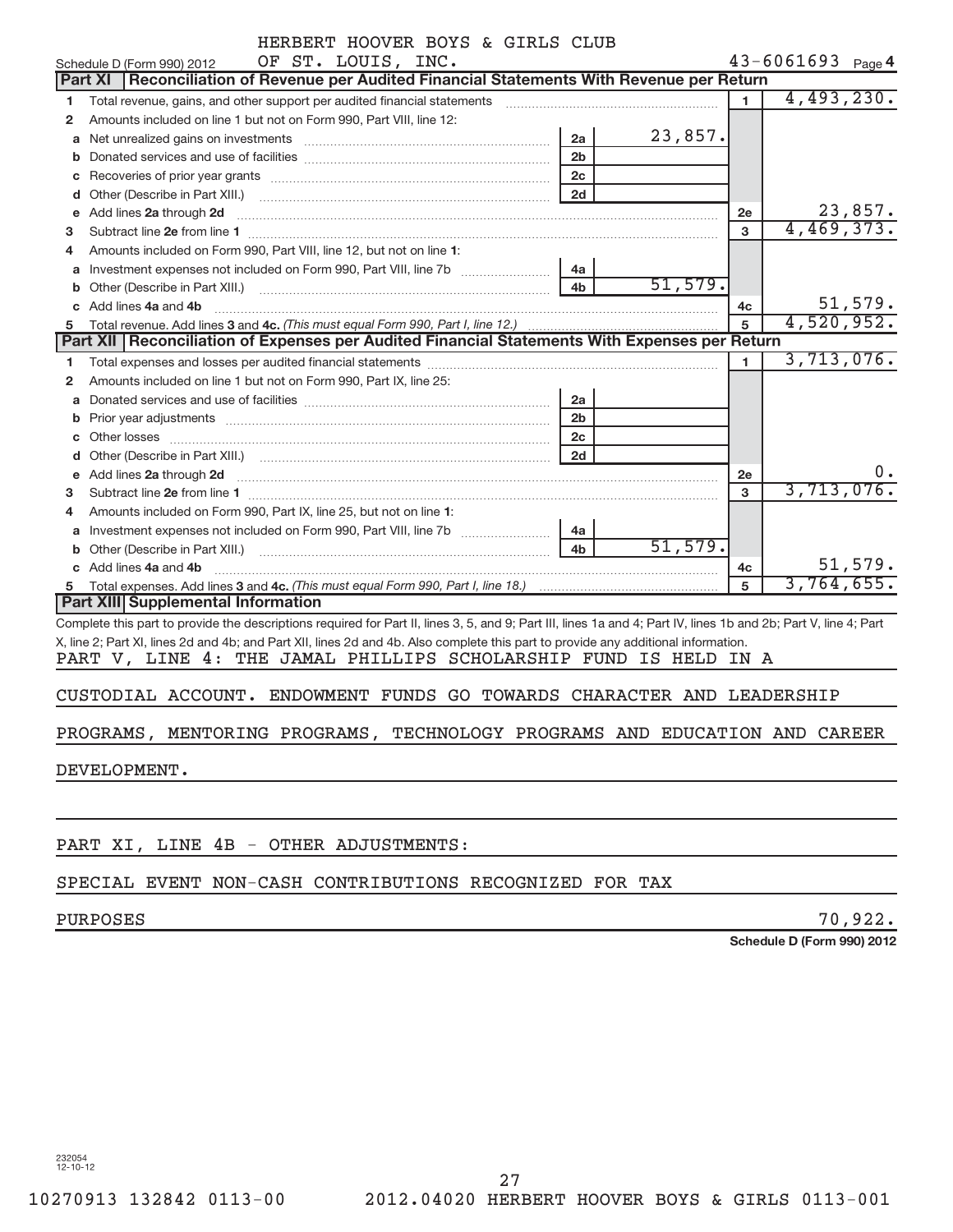| HERBERT HOOVER BOYS & GIRLS CLUB<br>Schedule D (Form 990) 2012 OF ST. LOUIS, INC.<br><b>Part XIII Supplemental Information (continued)</b> | $43 - 6061693$ Page 5      |  |
|--------------------------------------------------------------------------------------------------------------------------------------------|----------------------------|--|
| SPECIAL EVENT NON-CASH EXPENSES RECOGNIZED FOR TAX PURPOSES                                                                                | $-70,922.$                 |  |
| NON-CASH CONTRIBUTIONS RECOGNIZED FOR TAX PURPOSES                                                                                         | 32,028.                    |  |
| INVESTMENT EXPENSE RECLASSIFIED TO EXPENSE                                                                                                 | 19,551.                    |  |
| TOTAL TO SCHEDULE D, PART XI, LINE 4B                                                                                                      | 51,579.                    |  |
| PART XII, LINE 4B - OTHER ADJUSTMENTS:                                                                                                     |                            |  |
| NON-CASH CONTRIBUTIONS RECOGNIZED FOR TAX PURPOSES                                                                                         | 32,028.                    |  |
| INVESTMENT EXPENSE RECLASSIFIED FROM REVENUE                                                                                               | 19,551.                    |  |
| TOTAL TO SCHEDULE D, PART XII, LINE 4B                                                                                                     | 51,579.                    |  |
|                                                                                                                                            |                            |  |
|                                                                                                                                            |                            |  |
|                                                                                                                                            |                            |  |
|                                                                                                                                            |                            |  |
|                                                                                                                                            |                            |  |
|                                                                                                                                            |                            |  |
|                                                                                                                                            |                            |  |
|                                                                                                                                            |                            |  |
|                                                                                                                                            |                            |  |
|                                                                                                                                            |                            |  |
|                                                                                                                                            |                            |  |
|                                                                                                                                            |                            |  |
|                                                                                                                                            |                            |  |
|                                                                                                                                            |                            |  |
|                                                                                                                                            |                            |  |
|                                                                                                                                            |                            |  |
|                                                                                                                                            |                            |  |
| 232055<br>12-10-12                                                                                                                         | Schedule D (Form 990) 2012 |  |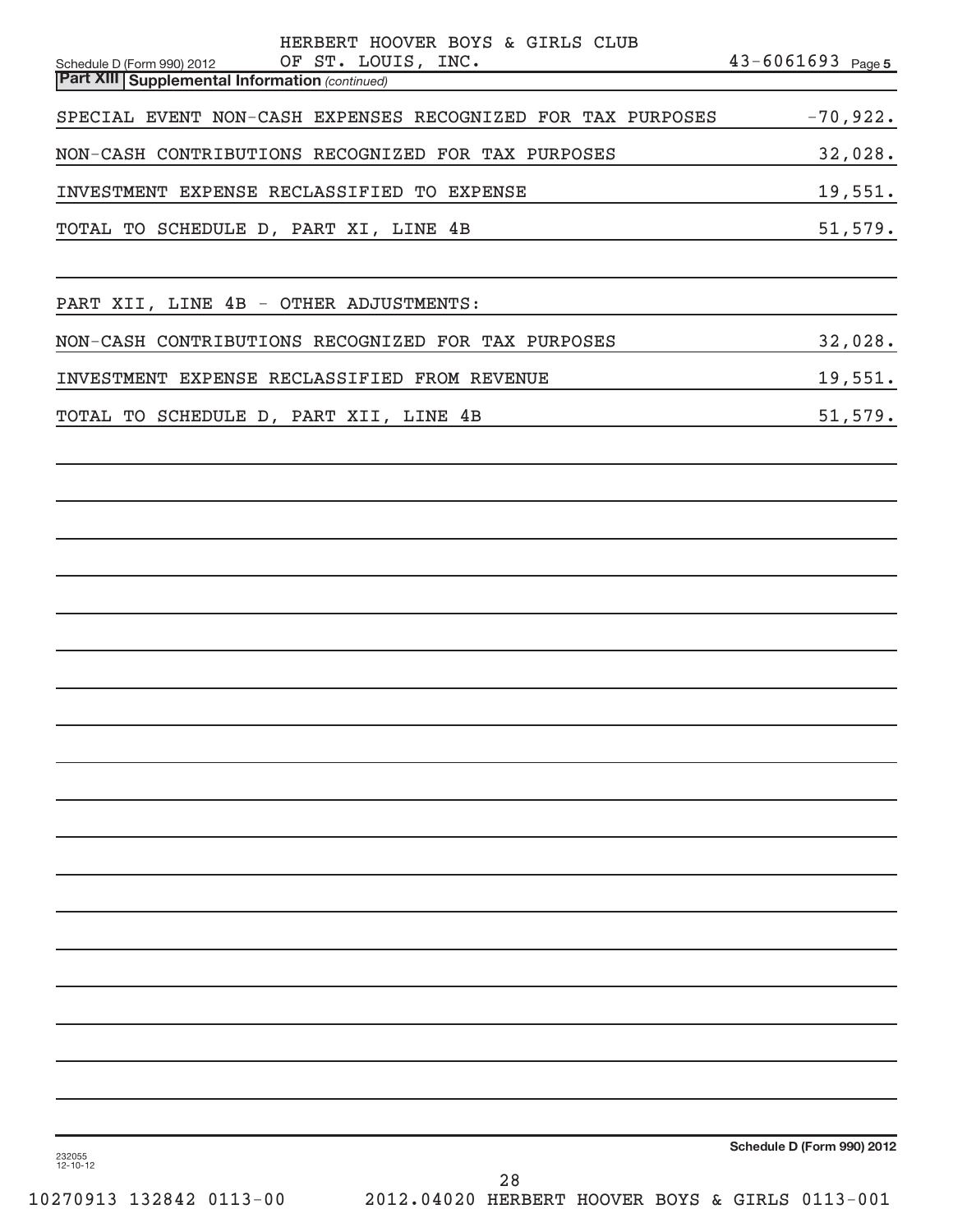| <b>SCHEDULE G</b>                                                                                                                                                                                                                                                                 |                                                                     | <b>Supplemental Information Regarding</b>                                                                                                                                                                                                                                                                                                                                                                                                                                                                                                                                                                      |     |    |                                                       |                                                         | OMB No. 1545-0047                                   |
|-----------------------------------------------------------------------------------------------------------------------------------------------------------------------------------------------------------------------------------------------------------------------------------|---------------------------------------------------------------------|----------------------------------------------------------------------------------------------------------------------------------------------------------------------------------------------------------------------------------------------------------------------------------------------------------------------------------------------------------------------------------------------------------------------------------------------------------------------------------------------------------------------------------------------------------------------------------------------------------------|-----|----|-------------------------------------------------------|---------------------------------------------------------|-----------------------------------------------------|
| (Form 990 or 990-EZ)                                                                                                                                                                                                                                                              |                                                                     | <b>Fundraising or Gaming Activities</b>                                                                                                                                                                                                                                                                                                                                                                                                                                                                                                                                                                        |     |    |                                                       |                                                         |                                                     |
| Department of the Treasury<br>Internal Revenue Service                                                                                                                                                                                                                            |                                                                     | Complete if the organization answered "Yes" to Form 990, Part IV, lines 17, 18, or 19,<br>or if the organization entered more than \$15,000 on Form 990-EZ, line 6a.<br>Attach to Form 990 or Form 990-EZ. See separate instructions.                                                                                                                                                                                                                                                                                                                                                                          |     |    |                                                       |                                                         | <b>Open To Public</b><br><b>Inspection</b>          |
| Name of the organization                                                                                                                                                                                                                                                          |                                                                     | HERBERT HOOVER BOYS & GIRLS CLUB<br>OF ST. LOUIS, INC.                                                                                                                                                                                                                                                                                                                                                                                                                                                                                                                                                         |     |    |                                                       |                                                         | <b>Employer identification number</b><br>43-6061693 |
| Part I                                                                                                                                                                                                                                                                            |                                                                     | Fundraising Activities. Complete if the organization answered "Yes" to Form 990, Part IV, line 17. Form 990-EZ filers are not                                                                                                                                                                                                                                                                                                                                                                                                                                                                                  |     |    |                                                       |                                                         |                                                     |
| $\boxed{\textbf{X}}$ Mail solicitations<br>a<br>$\mathbf{X}$<br>b<br>$\boxed{\text{X}}$ Phone solicitations<br>C<br>$\boxed{\textbf{X}}$ In-person solicitations<br>d<br>compensated at least \$5,000 by the organization.                                                        | required to complete this part.<br>Internet and email solicitations | 1 Indicate whether the organization raised funds through any of the following activities. Check all that apply.<br>$f\left[\frac{X}{X}\right]$ Solicitation of government grants<br>$g\mid X$ Special fundraising events<br>2 a Did the organization have a written or oral agreement with any individual (including officers, directors, trustees or<br>key employees listed in Form 990, Part VII) or entity in connection with professional fundraising services?<br>b If "Yes," list the ten highest paid individuals or entities (fundraisers) pursuant to agreements under which the fundraiser is to be |     |    | $e$ $\boxed{X}$ Solicitation of non-government grants |                                                         | $\boxed{X}$ Yes<br><b>No</b>                        |
| (v) Amount paid<br>(iii) Did<br>fundraiser<br>(i) Name and address of individual<br>(iv) Gross receipts<br>to (or retained by)<br>(ii) Activity<br>have custody<br>fundraiser<br>or entity (fundraiser)<br>from activity<br>or control of<br>contributions?<br>listed in col. (i) |                                                                     |                                                                                                                                                                                                                                                                                                                                                                                                                                                                                                                                                                                                                |     |    |                                                       | (vi) Amount paid<br>to (or retained by)<br>organization |                                                     |
| THE ROME GROUP - 14 NORTH                                                                                                                                                                                                                                                         |                                                                     |                                                                                                                                                                                                                                                                                                                                                                                                                                                                                                                                                                                                                | Yes | No |                                                       |                                                         |                                                     |
| NEWSTEAD, ST LOUIS, MO 63108                                                                                                                                                                                                                                                      |                                                                     | CAMPAIGN COUNSELING                                                                                                                                                                                                                                                                                                                                                                                                                                                                                                                                                                                            |     | X  | $\mathbf{0}$ .                                        | 25,850.                                                 | 0.                                                  |
|                                                                                                                                                                                                                                                                                   |                                                                     |                                                                                                                                                                                                                                                                                                                                                                                                                                                                                                                                                                                                                |     |    |                                                       |                                                         |                                                     |
|                                                                                                                                                                                                                                                                                   |                                                                     |                                                                                                                                                                                                                                                                                                                                                                                                                                                                                                                                                                                                                |     |    |                                                       |                                                         |                                                     |
|                                                                                                                                                                                                                                                                                   |                                                                     |                                                                                                                                                                                                                                                                                                                                                                                                                                                                                                                                                                                                                |     |    |                                                       |                                                         |                                                     |
|                                                                                                                                                                                                                                                                                   |                                                                     |                                                                                                                                                                                                                                                                                                                                                                                                                                                                                                                                                                                                                |     |    |                                                       |                                                         |                                                     |
|                                                                                                                                                                                                                                                                                   |                                                                     |                                                                                                                                                                                                                                                                                                                                                                                                                                                                                                                                                                                                                |     |    |                                                       |                                                         |                                                     |
|                                                                                                                                                                                                                                                                                   |                                                                     |                                                                                                                                                                                                                                                                                                                                                                                                                                                                                                                                                                                                                |     |    |                                                       |                                                         |                                                     |
|                                                                                                                                                                                                                                                                                   |                                                                     |                                                                                                                                                                                                                                                                                                                                                                                                                                                                                                                                                                                                                |     |    |                                                       |                                                         |                                                     |
|                                                                                                                                                                                                                                                                                   |                                                                     |                                                                                                                                                                                                                                                                                                                                                                                                                                                                                                                                                                                                                |     |    |                                                       |                                                         |                                                     |
|                                                                                                                                                                                                                                                                                   |                                                                     |                                                                                                                                                                                                                                                                                                                                                                                                                                                                                                                                                                                                                |     |    |                                                       |                                                         |                                                     |
|                                                                                                                                                                                                                                                                                   |                                                                     |                                                                                                                                                                                                                                                                                                                                                                                                                                                                                                                                                                                                                |     |    |                                                       |                                                         |                                                     |
|                                                                                                                                                                                                                                                                                   |                                                                     |                                                                                                                                                                                                                                                                                                                                                                                                                                                                                                                                                                                                                |     |    |                                                       |                                                         |                                                     |
| Total                                                                                                                                                                                                                                                                             |                                                                     |                                                                                                                                                                                                                                                                                                                                                                                                                                                                                                                                                                                                                |     |    |                                                       | 25,850.                                                 |                                                     |
| or licensing.                                                                                                                                                                                                                                                                     |                                                                     | 3 List all states in which the organization is registered or licensed to solicit contributions or has been notified it is exempt from registration                                                                                                                                                                                                                                                                                                                                                                                                                                                             |     |    |                                                       |                                                         |                                                     |
|                                                                                                                                                                                                                                                                                   |                                                                     |                                                                                                                                                                                                                                                                                                                                                                                                                                                                                                                                                                                                                |     |    |                                                       |                                                         |                                                     |
|                                                                                                                                                                                                                                                                                   |                                                                     |                                                                                                                                                                                                                                                                                                                                                                                                                                                                                                                                                                                                                |     |    |                                                       |                                                         |                                                     |
|                                                                                                                                                                                                                                                                                   |                                                                     |                                                                                                                                                                                                                                                                                                                                                                                                                                                                                                                                                                                                                |     |    |                                                       |                                                         |                                                     |
|                                                                                                                                                                                                                                                                                   |                                                                     |                                                                                                                                                                                                                                                                                                                                                                                                                                                                                                                                                                                                                |     |    |                                                       |                                                         |                                                     |
|                                                                                                                                                                                                                                                                                   |                                                                     |                                                                                                                                                                                                                                                                                                                                                                                                                                                                                                                                                                                                                |     |    |                                                       |                                                         |                                                     |
|                                                                                                                                                                                                                                                                                   |                                                                     |                                                                                                                                                                                                                                                                                                                                                                                                                                                                                                                                                                                                                |     |    |                                                       |                                                         |                                                     |
|                                                                                                                                                                                                                                                                                   |                                                                     |                                                                                                                                                                                                                                                                                                                                                                                                                                                                                                                                                                                                                |     |    |                                                       |                                                         |                                                     |

**Paperwork Reduction Act Notice, see the Instructions for Form 990 or 990-EZ.** LHA

**Schedule G (Form 990 or 990-EZ) 2012**

232081 01-07-13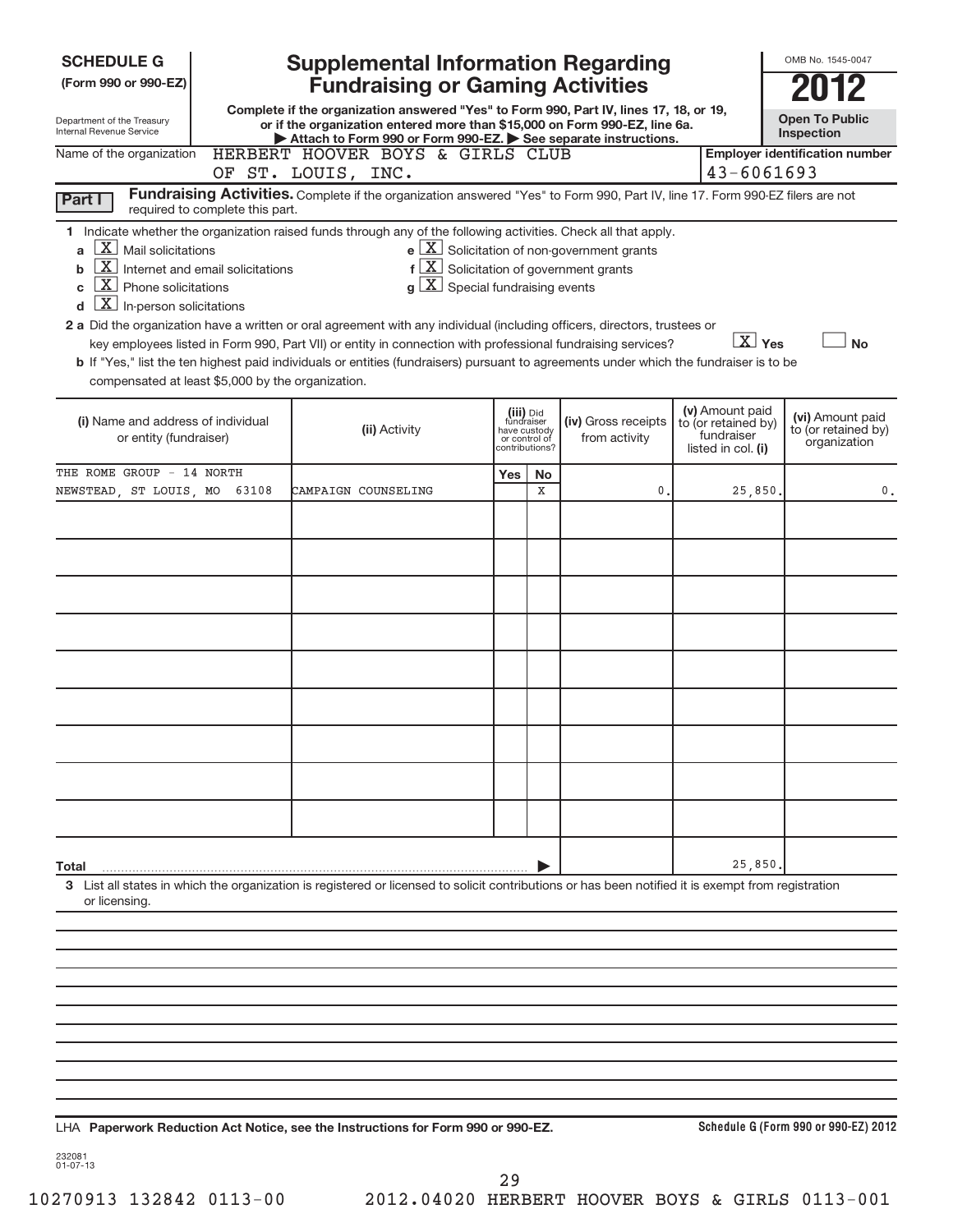Schedule G (Form 990 or 990-EZ) 2012  $OFST. LOUIS, INC.$   $43-6061693$  Page 43-6061693 Page 2 Part II | Fundraising Events. Complete if the organization answered "Yes" to Form 990, Part IV, line 18, or reported more than \$15,000 of fundraising event contributions and gross income on Form 990-EZ, lines 1 and 6b. List events with gross receipts greater than \$5,000. **(a)** Event  $#1$  **(b)** Event  $#2$ (c) Other events **(d)** Total events DINNER (add col. (a) through AUCTION 1 GOLF EVENT col. **(c)**) (event type) (event type) (total number) Revenue 153,920. 303,322. 43,813. 501,055. **1** Gross receipts ~~~~~~~~~~~~~~ 128,338. 215,600. 35,126. 379,064. **2** Less: Contributions ................................... 25,582. 87,722. 8,687. 121,991. **3**Gross income (line 1 minus line 2) . . . . . . . . . . . . **4** Cash prizes ~~~~~~~~~~~~~~~ 2,144. 2,144. **5** Noncash prizes ~~~~~~~~~~~~~ Direct Expenses Expenses 26,049. 5,415. 3,454. 34,918. **6** Rent/facility costs ~~~~~~~~~~~~ Direct 26,130. 12,574. 38,704. **7** Food and beverages ……………………………… 2,000. 2,000. **8** Entertainment ~~~~~~~~~~~~~~ 6,970. 73,146. 2,058. 82,174. **9** Other direct expenses  $\ldots$  **..........................** ~~~~~~~~~~~~~~~~~~~~~~~~ | ( ) 159,940. **10** Direct expense summary. Add lines 4 through 9 in column (d)  $-37,949.$ **11** Net income summary. Combine line 3, column (d), and line 10 | Part III | Gaming. Complete if the organization answered "Yes" to Form 990, Part IV, line 19, or reported more than \$15,000 on Form 990-EZ, line 6a. (b) Pull tabs/instant (d) Total gaming (add **(a) (b) (c) (d)**  Revenue bingo/progressive bingocol. (a) through col. (c)) **1** Gross revenue **2** Cash prizes ~~~~~~~~~~~~~~~ Expenses Direct Expenses **3** Noncash prizes ~~~~~~~~~~~~~ Direct **4** Rent/facility costs ~~~~~~~~~~~~ **5**Other direct expenses ---Yes % |└──<sup>|</sup> Yes % |└──<sup>|</sup> Yes %%% **6** Volunteer labor ---No |└──No |└──No Volunteer labor ~~~~~~~~~~~~~ **7**Direct expense summary. Add lines 2 through 5 in column (d) ~~~~~~~~~~~~~~~~~~~~~~~~ | ( ) Net gaming income summary. Combine line 1, column d, and line 7 **8** | **9**Enter the state(s) in which the organization operates gaming activities: -**Nes Yes Noa**Is the organization licensed to operate gaming activities in each of these states? ~~~~~~~~~~~~~~~~~~~~ **b** If "No," explain: **No-** -**10 a** Were any of the organization's gaming licenses revoked, suspended or terminated during the tax year? ~~~~~~~~~ **b** If "Yes," explain: **Schedule G (Form 990 or 990-EZ) 2012**232082 01-07-13 30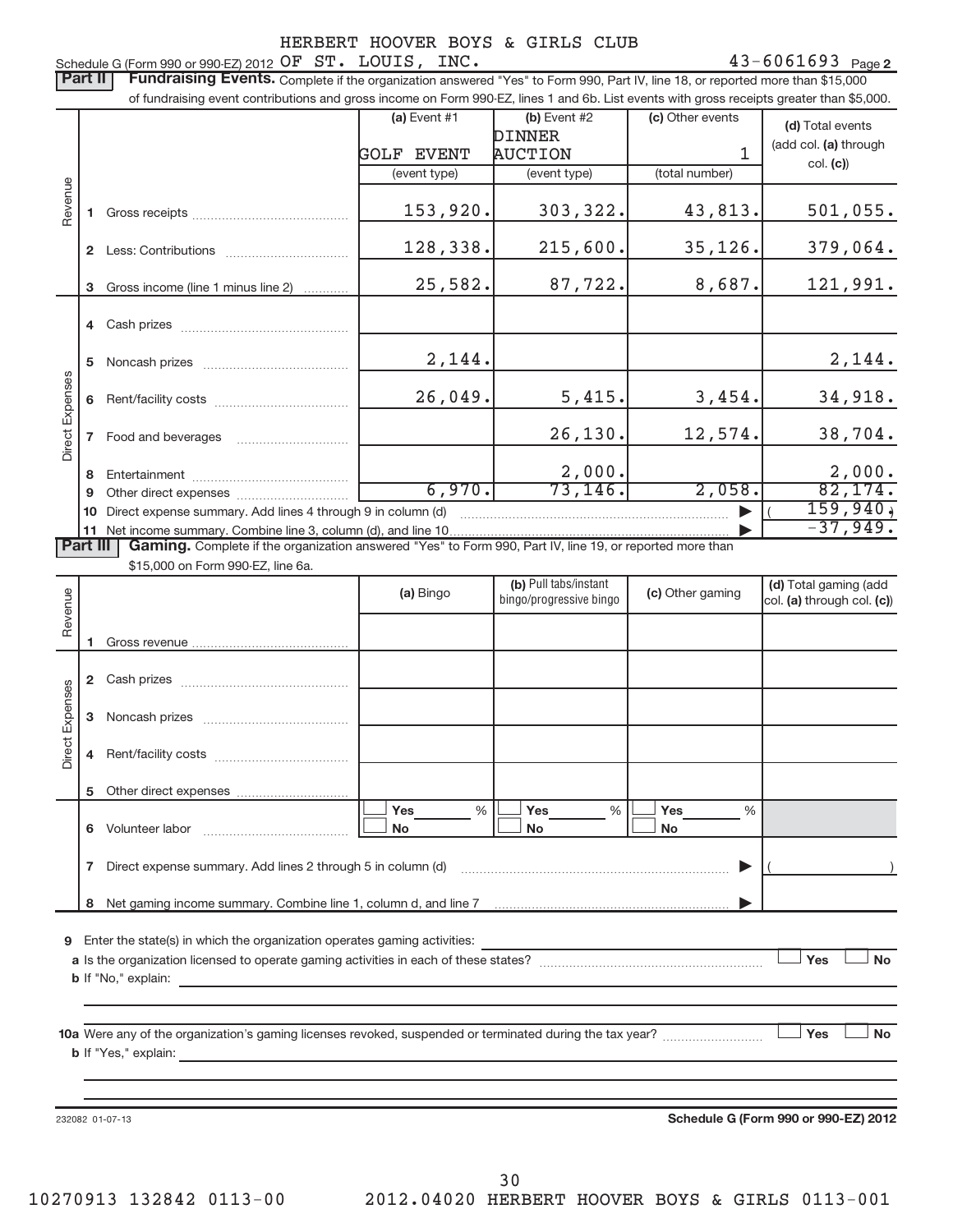|    | Schedule G (Form 990 or 990-EZ) 2012 OF ST. LOUIS, INC.                                                                                                                                                                              |     |     | $43 - 6061693$ Page 3 |
|----|--------------------------------------------------------------------------------------------------------------------------------------------------------------------------------------------------------------------------------------|-----|-----|-----------------------|
| 11 |                                                                                                                                                                                                                                      |     | Yes | <b>No</b>             |
|    | 12 Is the organization a grantor, beneficiary or trustee of a trust or a member of a partnership or other entity formed                                                                                                              |     |     |                       |
|    |                                                                                                                                                                                                                                      |     | Yes | <b>No</b>             |
|    | <b>13</b> Indicate the percentage of gaming activity operated in:                                                                                                                                                                    |     |     |                       |
|    | a The organization's facility <b>continuum and continuum and continuum and continuum and continuum and continuum and continuum and continuum and continuum and continuum and continuum and continuum and continuum and continuum</b> | 13a |     | %                     |
|    | <b>b</b> An outside facility <i>www.communicality www.communicality.communicality www.communicality www.communicality.communicality www.communicality.com</i>                                                                        | 13b |     | %                     |
|    | 14 Enter the name and address of the person who prepares the organization's gaming/special events books and records:                                                                                                                 |     |     |                       |
|    |                                                                                                                                                                                                                                      |     |     |                       |
|    | Address ><br>and the control of the control of the control of the control of the control of the control of the control of the                                                                                                        |     |     |                       |
|    | 15a Does the organization have a contract with a third party from whom the organization receives gaming revenue?                                                                                                                     |     | Yes | No                    |
|    |                                                                                                                                                                                                                                      |     |     |                       |
|    | of gaming revenue retained by the third party $\triangleright$ \$ __________________.                                                                                                                                                |     |     |                       |
|    | c If "Yes," enter name and address of the third party:                                                                                                                                                                               |     |     |                       |
|    |                                                                                                                                                                                                                                      |     |     |                       |
|    | Name $\blacktriangleright$ $\lrcorner$                                                                                                                                                                                               |     |     |                       |
|    |                                                                                                                                                                                                                                      |     |     |                       |
|    |                                                                                                                                                                                                                                      |     |     |                       |
| 16 | Gaming manager information:                                                                                                                                                                                                          |     |     |                       |
|    |                                                                                                                                                                                                                                      |     |     |                       |
|    | <u> 1989 - Jan Barbara (j. 1989)</u><br>Name $\blacktriangleright$                                                                                                                                                                   |     |     |                       |
|    |                                                                                                                                                                                                                                      |     |     |                       |
|    | Gaming manager compensation $\triangleright$ \$                                                                                                                                                                                      |     |     |                       |
|    | Description of services provided states and the contract of the contract of the contract of the contract of the contract of the contract of the contract of the contract of the contract of the contract of the contract of th       |     |     |                       |
|    |                                                                                                                                                                                                                                      |     |     |                       |
|    |                                                                                                                                                                                                                                      |     |     |                       |
|    |                                                                                                                                                                                                                                      |     |     |                       |
|    | Employee<br>Director/officer<br>Independent contractor                                                                                                                                                                               |     |     |                       |
|    |                                                                                                                                                                                                                                      |     |     |                       |
|    | <b>17</b> Mandatory distributions:                                                                                                                                                                                                   |     |     |                       |
|    | a Is the organization required under state law to make charitable distributions from the gaming proceeds to                                                                                                                          |     |     | $\Box$ Yes $\Box$ No  |
|    | retain the state gaming license?<br><b>b</b> Enter the amount of distributions required under state law to be distributed to other exempt organizations or spent in the                                                              |     |     |                       |
|    | organization's own exempt activities during the tax year $\triangleright$ \$                                                                                                                                                         |     |     |                       |
|    | <b>Part IV</b><br>Supplemental Information. Complete this part to provide the explanations required by Part I, line 2b, columns (iii) and (v), and Part III,                                                                         |     |     |                       |
|    | lines 9, 9b, 10b, 15b, 15c, 16, and 17b, as applicable. Also complete this part to provide any additional information (see instructions).                                                                                            |     |     |                       |
|    |                                                                                                                                                                                                                                      |     |     |                       |
|    |                                                                                                                                                                                                                                      |     |     |                       |
|    |                                                                                                                                                                                                                                      |     |     |                       |
|    |                                                                                                                                                                                                                                      |     |     |                       |
|    |                                                                                                                                                                                                                                      |     |     |                       |
|    |                                                                                                                                                                                                                                      |     |     |                       |
|    |                                                                                                                                                                                                                                      |     |     |                       |
|    |                                                                                                                                                                                                                                      |     |     |                       |
|    |                                                                                                                                                                                                                                      |     |     |                       |
|    |                                                                                                                                                                                                                                      |     |     |                       |
|    |                                                                                                                                                                                                                                      |     |     |                       |
|    |                                                                                                                                                                                                                                      |     |     |                       |
|    |                                                                                                                                                                                                                                      |     |     |                       |
|    |                                                                                                                                                                                                                                      |     |     |                       |
|    | Schedule G (Form 990 or 990-EZ) 2012<br>232083 01-07-13                                                                                                                                                                              |     |     |                       |
|    |                                                                                                                                                                                                                                      |     |     |                       |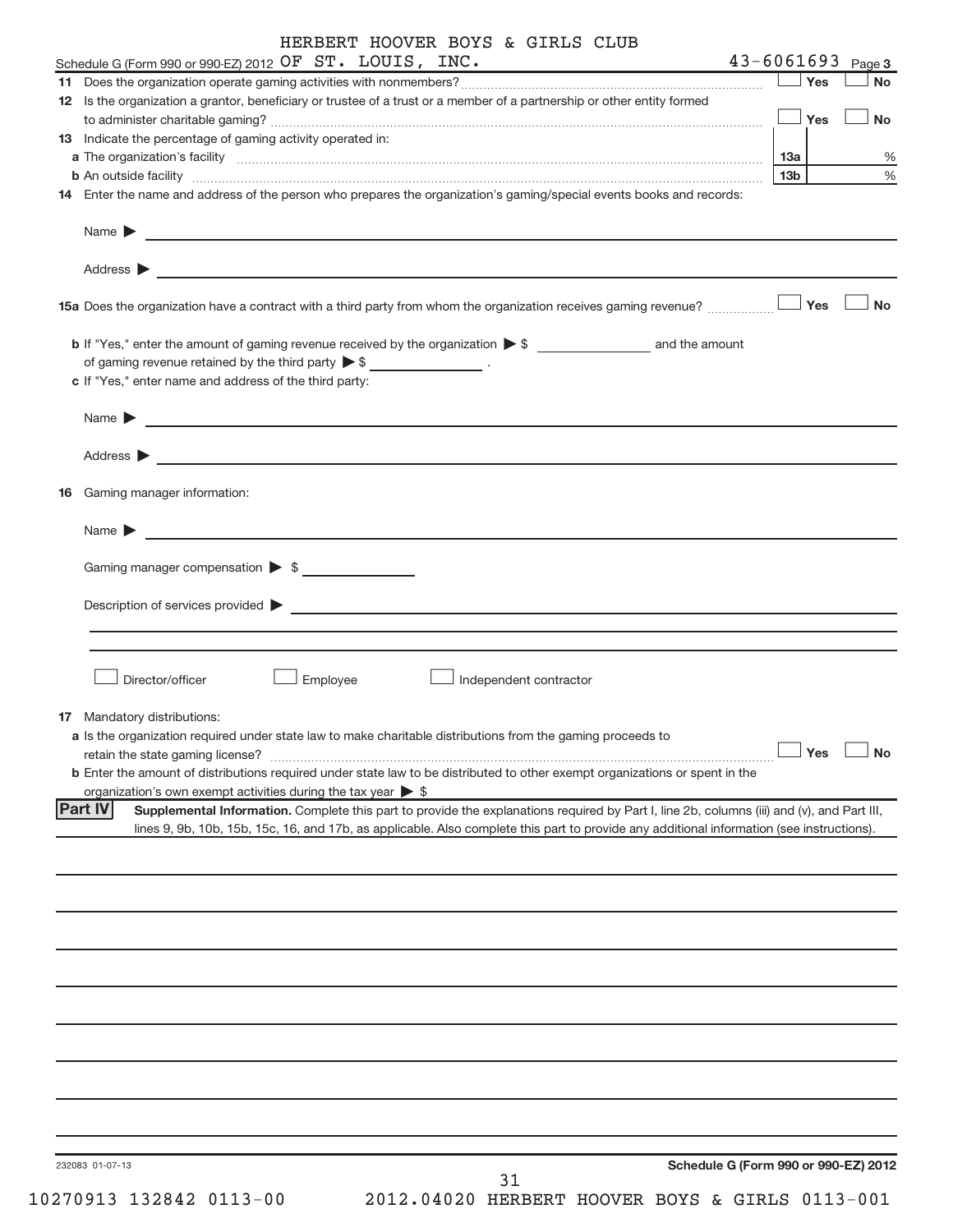|   | <b>Compensation Information</b><br><b>SCHEDULE J</b>                                                                                                                                                                                            |                                       | OMB No. 1545-0047     |     |                       |  |  |  |  |  |  |
|---|-------------------------------------------------------------------------------------------------------------------------------------------------------------------------------------------------------------------------------------------------|---------------------------------------|-----------------------|-----|-----------------------|--|--|--|--|--|--|
|   | (Form 990)<br>For certain Officers, Directors, Trustees, Key Employees, and Highest                                                                                                                                                             |                                       |                       |     |                       |  |  |  |  |  |  |
|   | <b>Compensated Employees</b><br>Complete if the organization answered "Yes" to Form 990,                                                                                                                                                        |                                       |                       |     |                       |  |  |  |  |  |  |
|   | Part IV, line 23.<br>Department of the Treasury                                                                                                                                                                                                 |                                       | <b>Open to Public</b> |     |                       |  |  |  |  |  |  |
|   | Internal Revenue Service<br>Attach to Form 990. $\triangleright$ See separate instructions.                                                                                                                                                     |                                       | Inspection            |     |                       |  |  |  |  |  |  |
|   | HERBERT HOOVER BOYS & GIRLS CLUB<br>Name of the organization                                                                                                                                                                                    | <b>Employer identification number</b> |                       |     |                       |  |  |  |  |  |  |
|   | OF ST. LOUIS, INC.                                                                                                                                                                                                                              | $43 - 6061693$                        |                       |     |                       |  |  |  |  |  |  |
|   | Part I<br><b>Questions Regarding Compensation</b>                                                                                                                                                                                               |                                       |                       |     |                       |  |  |  |  |  |  |
|   |                                                                                                                                                                                                                                                 |                                       |                       | Yes | No                    |  |  |  |  |  |  |
|   | <b>1a</b> Check the appropriate box(es) if the organization provided any of the following to or for a person listed in Form 990,                                                                                                                |                                       |                       |     |                       |  |  |  |  |  |  |
|   | Part VII, Section A, line 1a. Complete Part III to provide any relevant information regarding these items.                                                                                                                                      |                                       |                       |     |                       |  |  |  |  |  |  |
|   | First-class or charter travel<br>Housing allowance or residence for personal use                                                                                                                                                                |                                       |                       |     |                       |  |  |  |  |  |  |
|   | Travel for companions<br>Payments for business use of personal residence<br>X.                                                                                                                                                                  |                                       |                       |     |                       |  |  |  |  |  |  |
|   | Health or social club dues or initiation fees<br>Tax indemnification and gross-up payments                                                                                                                                                      |                                       |                       |     |                       |  |  |  |  |  |  |
|   | Discretionary spending account<br>Personal services (e.g., maid, chauffeur, chef)                                                                                                                                                               |                                       |                       |     |                       |  |  |  |  |  |  |
|   |                                                                                                                                                                                                                                                 |                                       |                       |     |                       |  |  |  |  |  |  |
|   | <b>b</b> If any of the boxes on line 1a are checked, did the organization follow a written policy regarding payment or                                                                                                                          |                                       | Х                     |     |                       |  |  |  |  |  |  |
|   |                                                                                                                                                                                                                                                 | 1b                                    |                       |     |                       |  |  |  |  |  |  |
| 2 | Did the organization require substantiation prior to reimbursing or allowing expenses incurred by all officers, directors,                                                                                                                      |                                       | X                     |     |                       |  |  |  |  |  |  |
|   |                                                                                                                                                                                                                                                 | $\overline{2}$                        |                       |     |                       |  |  |  |  |  |  |
|   |                                                                                                                                                                                                                                                 |                                       |                       |     |                       |  |  |  |  |  |  |
| З | Indicate which, if any, of the following the filing organization used to establish the compensation of the organization's<br>CEO/Executive Director. Check all that apply. Do not check any boxes for methods used by a related organization to |                                       |                       |     |                       |  |  |  |  |  |  |
|   |                                                                                                                                                                                                                                                 |                                       |                       |     |                       |  |  |  |  |  |  |
|   | establish compensation of the CEO/Executive Director, but explain in Part III.<br>Compensation committee<br>Written employment contract                                                                                                         |                                       |                       |     |                       |  |  |  |  |  |  |
|   |                                                                                                                                                                                                                                                 |                                       |                       |     |                       |  |  |  |  |  |  |
|   | Compensation survey or study<br>Independent compensation consultant                                                                                                                                                                             |                                       |                       |     |                       |  |  |  |  |  |  |
|   | $\mathbf{X}$ Approval by the board or compensation committee<br>Form 990 of other organizations                                                                                                                                                 |                                       |                       |     |                       |  |  |  |  |  |  |
| 4 | During the year, did any person listed in Form 990, Part VII, Section A, line 1a, with respect to the filing                                                                                                                                    |                                       |                       |     |                       |  |  |  |  |  |  |
|   | organization or a related organization:                                                                                                                                                                                                         |                                       |                       |     |                       |  |  |  |  |  |  |
|   | a Receive a severance payment or change-of-control payment?                                                                                                                                                                                     | 4a                                    |                       |     | х                     |  |  |  |  |  |  |
| b |                                                                                                                                                                                                                                                 | 4b                                    |                       |     | Χ                     |  |  |  |  |  |  |
|   |                                                                                                                                                                                                                                                 | 4c                                    |                       |     | Χ                     |  |  |  |  |  |  |
|   | If "Yes" to any of lines 4a-c, list the persons and provide the applicable amounts for each item in Part III.                                                                                                                                   |                                       |                       |     |                       |  |  |  |  |  |  |
|   |                                                                                                                                                                                                                                                 |                                       |                       |     |                       |  |  |  |  |  |  |
|   | Only section 501(c)(3) and 501(c)(4) organizations must complete lines 5-9.                                                                                                                                                                     |                                       |                       |     |                       |  |  |  |  |  |  |
|   | For persons listed in Form 990, Part VII, Section A, line 1a, did the organization pay or accrue any compensation                                                                                                                               |                                       |                       |     |                       |  |  |  |  |  |  |
|   | contingent on the revenues of:                                                                                                                                                                                                                  |                                       |                       |     |                       |  |  |  |  |  |  |
|   |                                                                                                                                                                                                                                                 | 5a                                    |                       |     | х                     |  |  |  |  |  |  |
|   |                                                                                                                                                                                                                                                 | 5 <sub>b</sub>                        |                       |     | X                     |  |  |  |  |  |  |
|   | If "Yes" to line 5a or 5b, describe in Part III.                                                                                                                                                                                                |                                       |                       |     |                       |  |  |  |  |  |  |
| 6 | For persons listed in Form 990, Part VII, Section A, line 1a, did the organization pay or accrue any compensation                                                                                                                               |                                       |                       |     |                       |  |  |  |  |  |  |
|   | contingent on the net earnings of:                                                                                                                                                                                                              |                                       |                       |     |                       |  |  |  |  |  |  |
|   |                                                                                                                                                                                                                                                 | 6a                                    |                       |     | х                     |  |  |  |  |  |  |
|   |                                                                                                                                                                                                                                                 | 6b                                    |                       |     | $\overline{\text{X}}$ |  |  |  |  |  |  |
|   | If "Yes" to line 6a or 6b, describe in Part III.                                                                                                                                                                                                |                                       |                       |     |                       |  |  |  |  |  |  |
|   | 7 For persons listed in Form 990, Part VII, Section A, line 1a, did the organization provide any non-fixed payments                                                                                                                             |                                       |                       |     |                       |  |  |  |  |  |  |
|   |                                                                                                                                                                                                                                                 | 7                                     |                       |     | x                     |  |  |  |  |  |  |
| 8 | Were any amounts reported in Form 990, Part VII, paid or accrued pursuant to a contract that was subject to the                                                                                                                                 |                                       |                       |     |                       |  |  |  |  |  |  |
|   |                                                                                                                                                                                                                                                 | 8                                     |                       |     | x                     |  |  |  |  |  |  |
| 9 | If "Yes" to line 8, did the organization also follow the rebuttable presumption procedure described in                                                                                                                                          |                                       |                       |     |                       |  |  |  |  |  |  |
|   |                                                                                                                                                                                                                                                 | 9                                     |                       |     |                       |  |  |  |  |  |  |
|   | LHA For Paperwork Reduction Act Notice, see the Instructions for Form 990.                                                                                                                                                                      | Schedule J (Form 990) 2012            |                       |     |                       |  |  |  |  |  |  |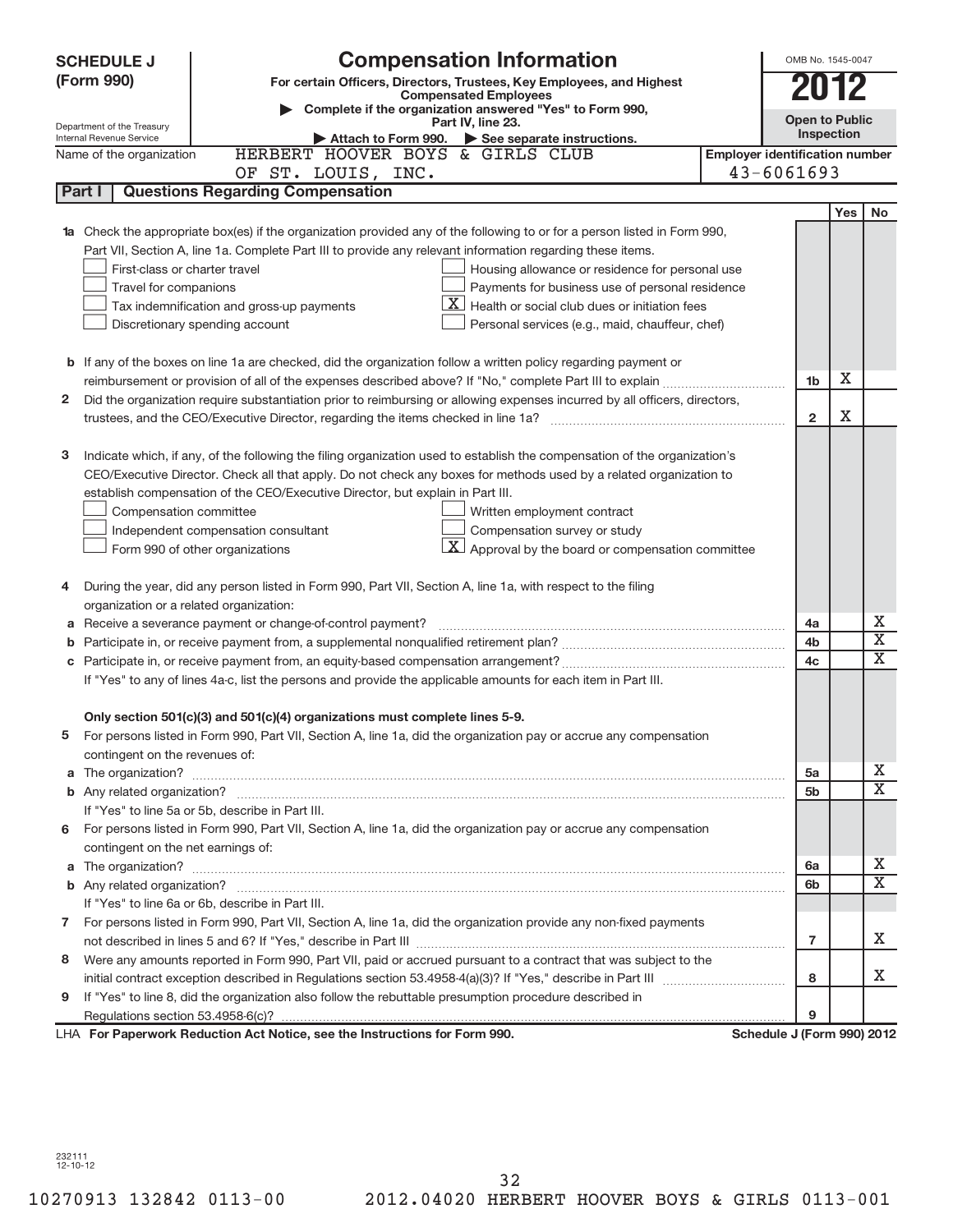| Schedule J (Form 990) 2012                                                                                                                                                                                                                                                       |                          | OF ST. LOUIS, INC.       |                                           |                                           | 43-6061693                             |                                    |                                                                            | Page 2                                    |
|----------------------------------------------------------------------------------------------------------------------------------------------------------------------------------------------------------------------------------------------------------------------------------|--------------------------|--------------------------|-------------------------------------------|-------------------------------------------|----------------------------------------|------------------------------------|----------------------------------------------------------------------------|-------------------------------------------|
| Part II   Officers, Directors, Trustees, Key Employees, and Highest Compensated Employees. Use duplicate copies if additional space is needed                                                                                                                                    |                          |                          |                                           |                                           |                                        |                                    |                                                                            |                                           |
| For each individual whose compensation must be reported in Schedule J, report compensation from the organization on row (i) and from related organizations, described in the instructions, on row (ii)<br>Do not list any individuals that are not listed on Form 990, Part VII. |                          |                          |                                           |                                           |                                        |                                    |                                                                            |                                           |
| Note. The sum of columns (B)(i) (iii) for each listed individual must equal the total amount of Form 990, Part VII, Section A, line 1a, applicable column (D) and (E) amounts for that individual.                                                                               |                          |                          |                                           |                                           |                                        |                                    |                                                                            |                                           |
|                                                                                                                                                                                                                                                                                  |                          | (B) Breakdown of W-2     |                                           | and/or 1099-MISC compensation             | (C) Retirement and                     | (D) Nontaxable                     | (E) Total of columns                                                       | (F) Compensation                          |
| (A) Name and Title                                                                                                                                                                                                                                                               |                          | compensation<br>(i) Base | compensation<br>(ii) Bonus &<br>incentive | compensation<br>reportable<br>(iii) Other | other deferred<br>compensation         | benefits                           | $(B)(i)$ - $(D)$                                                           | reported as deferred<br>in prior Form 990 |
| FLINT FOWLER<br>(1)                                                                                                                                                                                                                                                              | $\widehat{=}$            | ٠<br>943<br>157          | $\circ$                                   | ٠<br>$\circ$                              | ٠<br>$00\overline{b}$<br>$\frac{1}{2}$ | $\bullet$<br>$\frac{187}{2}$<br>ما | $\bullet$<br>$\frac{6}{53}$<br>$\overline{74}$<br>$\overline{\phantom{0}}$ | $\dot{\circ}$                             |
| EXECUTIVE DIRECTOR                                                                                                                                                                                                                                                               | $\widehat{\Xi}$          | $\bullet$<br>0           | 0                                         | 0                                         | ∣⇔                                     | 0                                  | ٠<br>10                                                                    | $\circ$                                   |
|                                                                                                                                                                                                                                                                                  | $\widehat{=}$            |                          |                                           |                                           |                                        |                                    |                                                                            |                                           |
|                                                                                                                                                                                                                                                                                  | $\widehat{(\mathbb{I})}$ |                          |                                           |                                           |                                        |                                    |                                                                            |                                           |
|                                                                                                                                                                                                                                                                                  | $\widehat{=}$            |                          |                                           |                                           |                                        |                                    |                                                                            |                                           |
|                                                                                                                                                                                                                                                                                  | $\widehat{\equiv}$       |                          |                                           |                                           |                                        |                                    |                                                                            |                                           |
|                                                                                                                                                                                                                                                                                  | $\widehat{=}$            |                          |                                           |                                           |                                        |                                    |                                                                            |                                           |
|                                                                                                                                                                                                                                                                                  | $\widehat{\equiv}$       |                          |                                           |                                           |                                        |                                    |                                                                            |                                           |
|                                                                                                                                                                                                                                                                                  | $\widehat{=}$            |                          |                                           |                                           |                                        |                                    |                                                                            |                                           |
|                                                                                                                                                                                                                                                                                  | $\widehat{=}$            |                          |                                           |                                           |                                        |                                    |                                                                            |                                           |
|                                                                                                                                                                                                                                                                                  | $\widehat{=}$            |                          |                                           |                                           |                                        |                                    |                                                                            |                                           |
|                                                                                                                                                                                                                                                                                  | $\widehat{\equiv}$       |                          |                                           |                                           |                                        |                                    |                                                                            |                                           |
|                                                                                                                                                                                                                                                                                  |                          |                          |                                           |                                           |                                        |                                    |                                                                            |                                           |
|                                                                                                                                                                                                                                                                                  | $\oplus$ $\oplus$        |                          |                                           |                                           |                                        |                                    |                                                                            |                                           |
|                                                                                                                                                                                                                                                                                  | $\widehat{=}$            |                          |                                           |                                           |                                        |                                    |                                                                            |                                           |
|                                                                                                                                                                                                                                                                                  | $\widehat{(\mathbb{I})}$ |                          |                                           |                                           |                                        |                                    |                                                                            |                                           |
|                                                                                                                                                                                                                                                                                  | $\widehat{=}$            |                          |                                           |                                           |                                        |                                    |                                                                            |                                           |
|                                                                                                                                                                                                                                                                                  | $\widehat{\equiv}$       |                          |                                           |                                           |                                        |                                    |                                                                            |                                           |
|                                                                                                                                                                                                                                                                                  |                          |                          |                                           |                                           |                                        |                                    |                                                                            |                                           |
|                                                                                                                                                                                                                                                                                  | $\oplus$ $\oplus$        |                          |                                           |                                           |                                        |                                    |                                                                            |                                           |
|                                                                                                                                                                                                                                                                                  | $\widehat{=}$            |                          |                                           |                                           |                                        |                                    |                                                                            |                                           |
|                                                                                                                                                                                                                                                                                  | $\ddot{=}$               |                          |                                           |                                           |                                        |                                    |                                                                            |                                           |
|                                                                                                                                                                                                                                                                                  | $\widehat{=}$            |                          |                                           |                                           |                                        |                                    |                                                                            |                                           |
|                                                                                                                                                                                                                                                                                  | $\widehat{\equiv}$       |                          |                                           |                                           |                                        |                                    |                                                                            |                                           |
|                                                                                                                                                                                                                                                                                  |                          |                          |                                           |                                           |                                        |                                    |                                                                            |                                           |
|                                                                                                                                                                                                                                                                                  | $\widehat{\Xi}$          |                          |                                           |                                           |                                        |                                    |                                                                            |                                           |
|                                                                                                                                                                                                                                                                                  | $\mathrel{\widehat{=}}$  |                          |                                           |                                           |                                        |                                    |                                                                            |                                           |
|                                                                                                                                                                                                                                                                                  | $\ddot{=}$               |                          |                                           |                                           |                                        |                                    |                                                                            |                                           |
|                                                                                                                                                                                                                                                                                  | $\widehat{=}$            |                          |                                           |                                           |                                        |                                    |                                                                            |                                           |
|                                                                                                                                                                                                                                                                                  | $\widehat{\equiv}$       |                          |                                           |                                           |                                        |                                    |                                                                            |                                           |
|                                                                                                                                                                                                                                                                                  | $\widehat{=}$            |                          |                                           |                                           |                                        |                                    |                                                                            |                                           |
|                                                                                                                                                                                                                                                                                  | $\widehat{\equiv}$       |                          |                                           |                                           |                                        |                                    |                                                                            |                                           |
|                                                                                                                                                                                                                                                                                  |                          |                          |                                           |                                           |                                        |                                    |                                                                            | Schedule J (Form 990) 2012                |
| 232112<br>12-12-12                                                                                                                                                                                                                                                               |                          |                          |                                           | 33                                        |                                        |                                    |                                                                            |                                           |

232112 12-12-12

# **2**

 $43 - 6061693$ 

HERBERT HOOVER BOYS & GIRLS CLUB

HERBERT HOOVER BOYS & GIRLS CLUB<br>OF ST. LOUIS, INC.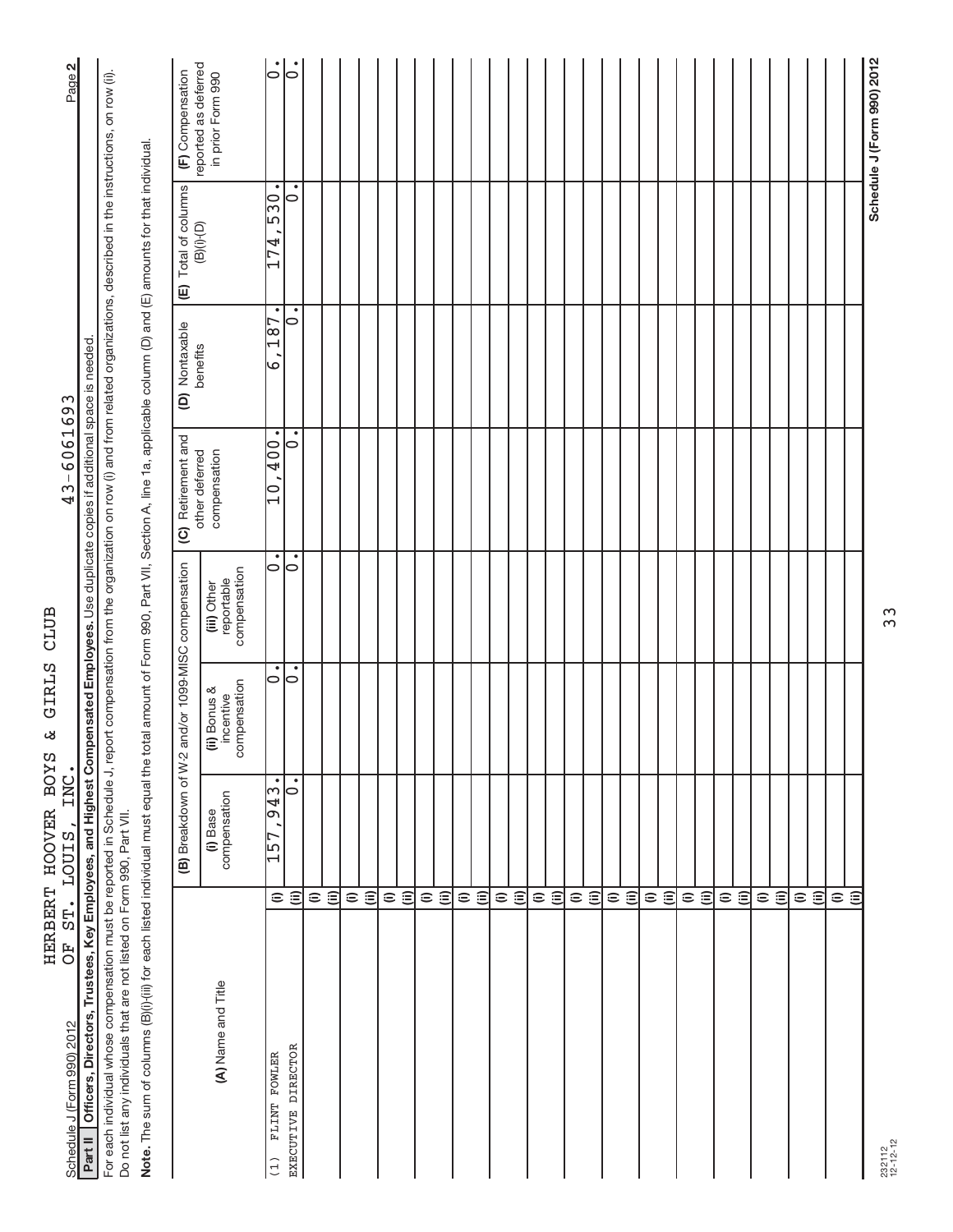### **SCHEDULE M(Form 990)**

## **Noncash Contributions**

OMB No. 1545-0047

| <u>NUILLASIT VUITUIDULIUITS</u>                      |               |
|------------------------------------------------------|---------------|
| Complete if the organizations answered "Yes" on Form | 2012          |
| 990, Part IV, lines 29 or 30.                        | Open to Publi |

 **Open to Public Inspection**

| Department of the Treasury<br>Internal Revenue Service | 990, Part IV, lines 29 or 30.<br>Attach to Form 990. | <b>Open to Public</b><br><b>Inspection</b> |
|--------------------------------------------------------|------------------------------------------------------|--------------------------------------------|
| Name of the organization                               | HERBERT HOOVER BOYS & GIRLS CLUB                     | <b>Employer identification number</b>      |
|                                                        | OF ST. LOUIS,<br>INC.                                | $43 - 6061693$                             |
| Part I<br><b>Types of Property</b>                     |                                                      |                                            |

|                |                                                                                                                                     | (a)<br>Check if<br>applicable | (b)<br>Number of<br>contributions or | (c)<br>Noncash contribution<br>amounts reported on | (d)<br>Method of determining<br>noncash contribution amounts |
|----------------|-------------------------------------------------------------------------------------------------------------------------------------|-------------------------------|--------------------------------------|----------------------------------------------------|--------------------------------------------------------------|
|                |                                                                                                                                     |                               |                                      | items contributed Form 990, Part VIII, line 1g     |                                                              |
| 1.             |                                                                                                                                     | $\overline{\text{x}}$         |                                      | 400.                                               | <b>DONOR VALUE</b>                                           |
| 2              | Art - Historical treasures                                                                                                          |                               |                                      |                                                    |                                                              |
| 3              | Art - Fractional interests                                                                                                          |                               |                                      |                                                    |                                                              |
| 4              |                                                                                                                                     |                               |                                      |                                                    |                                                              |
| 5              | Clothing and household goods                                                                                                        | $\overline{\text{x}}$         |                                      | 5,352.                                             | FMV                                                          |
| 6              |                                                                                                                                     |                               |                                      |                                                    |                                                              |
| $\overline{7}$ |                                                                                                                                     |                               |                                      |                                                    |                                                              |
| 8              | Intellectual property                                                                                                               |                               |                                      |                                                    |                                                              |
| 9              |                                                                                                                                     | $\overline{\textnormal{x}}$   | 11                                   | 73,669.                                            | <b>MARKET VALUE</b>                                          |
| 10             | Securities - Closely held stock                                                                                                     |                               |                                      |                                                    |                                                              |
| 11             | Securities - Partnership, LLC, or                                                                                                   |                               |                                      |                                                    |                                                              |
|                | trust interests                                                                                                                     |                               |                                      |                                                    |                                                              |
| 12             | Securities - Miscellaneous                                                                                                          |                               |                                      |                                                    |                                                              |
| 13             | Qualified conservation contribution -                                                                                               |                               |                                      |                                                    |                                                              |
|                | Historic structures                                                                                                                 |                               |                                      |                                                    |                                                              |
| 14             | Qualified conservation contribution - Other                                                                                         |                               |                                      |                                                    |                                                              |
| 15             | Real estate - Residential                                                                                                           |                               |                                      |                                                    |                                                              |
| 16             |                                                                                                                                     |                               |                                      |                                                    |                                                              |
| 17             |                                                                                                                                     |                               |                                      |                                                    |                                                              |
| 18             |                                                                                                                                     | $\overline{\textnormal{x}}$   | 2                                    | 600.                                               | FMV                                                          |
| 19             |                                                                                                                                     | $\overline{\mathbf{x}}$       |                                      | 25.                                                | <b>FMV</b>                                                   |
| 20             | Drugs and medical supplies                                                                                                          |                               |                                      |                                                    |                                                              |
| 21             |                                                                                                                                     |                               |                                      |                                                    |                                                              |
| 22             | <b>Historical artifacts</b>                                                                                                         |                               |                                      |                                                    |                                                              |
| 23             |                                                                                                                                     |                               |                                      |                                                    |                                                              |
| 24             | Archeological artifacts                                                                                                             |                               |                                      |                                                    |                                                              |
| 25             | (GIFT CARDS<br>Other $\blacktriangleright$                                                                                          | $\overline{\mathbf{X}}$       | 116                                  | 38,585.                                            | <b>FMV</b>                                                   |
| 26             | (SPORTS TICKET)<br>Other $\blacktriangleright$                                                                                      | $\overline{\text{x}}$         | $\overline{51}$                      | 36,933.                                            | FMV                                                          |
| 27             | (OTHER<br>Other $\blacktriangleright$                                                                                               | $\overline{\texttt{x}}$       | $\overline{29}$                      | 19,522.                                            | <b>FMV</b>                                                   |
| 28             | (EQUIPMENT<br>Other $\blacktriangleright$                                                                                           | $\overline{\text{X}}$         | 2                                    | 13,100.                                            | FMV                                                          |
| 29             | Number of Forms 8283 received by the organization during the tax year for contributions                                             |                               |                                      |                                                    |                                                              |
|                | for which the organization completed Form 8283, Part IV, Donee Acknowledgement                                                      |                               |                                      | 29                                                 |                                                              |
|                |                                                                                                                                     |                               |                                      |                                                    | Yes<br>No                                                    |
|                | 30a During the year, did the organization receive by contribution any property reported in Part I, lines 1-28 that it must hold for |                               |                                      |                                                    |                                                              |

|    | <b>oo</b> a Danny the year, and the organization receive by continuation any property reported in matri, infect medicinitiate more non-                                                     |     |  |
|----|---------------------------------------------------------------------------------------------------------------------------------------------------------------------------------------------|-----|--|
|    | at least three years from the date of the initial contribution, and which is not required to be used for exempt purposes for                                                                |     |  |
|    | the entire holding period?                                                                                                                                                                  | 30a |  |
|    | <b>b</b> If "Yes," describe the arrangement in Part II.                                                                                                                                     |     |  |
| 31 | Does the organization have a gift acceptance policy that requires the review of any non-standard contributions?                                                                             | 31  |  |
|    | 32a Does the organization hire or use third parties or related organizations to solicit, process, or sell noncash                                                                           |     |  |
|    | contributions?                                                                                                                                                                              | 32a |  |
|    | <b>b</b> If "Yes," describe in Part II.                                                                                                                                                     |     |  |
| 33 | If the organization did not report an amount in column (c) for a type of property for which column (a) is checked,                                                                          |     |  |
|    | describe in Part II.                                                                                                                                                                        |     |  |
|    | $0.11111 = 0.00110010$<br>$\mathbf{u} = \mathbf{u} - \mathbf{v}$ , $\mathbf{u} = \mathbf{v} - \mathbf{v}$ , $\mathbf{u} = \mathbf{v} - \mathbf{v}$ , $\mathbf{v} = \mathbf{v} - \mathbf{v}$ |     |  |

For Paperwork Reduction Act Notice, see the Instructions for Form 990. LHA

Schedule M (Form 990) (2012)

232141 12-20-12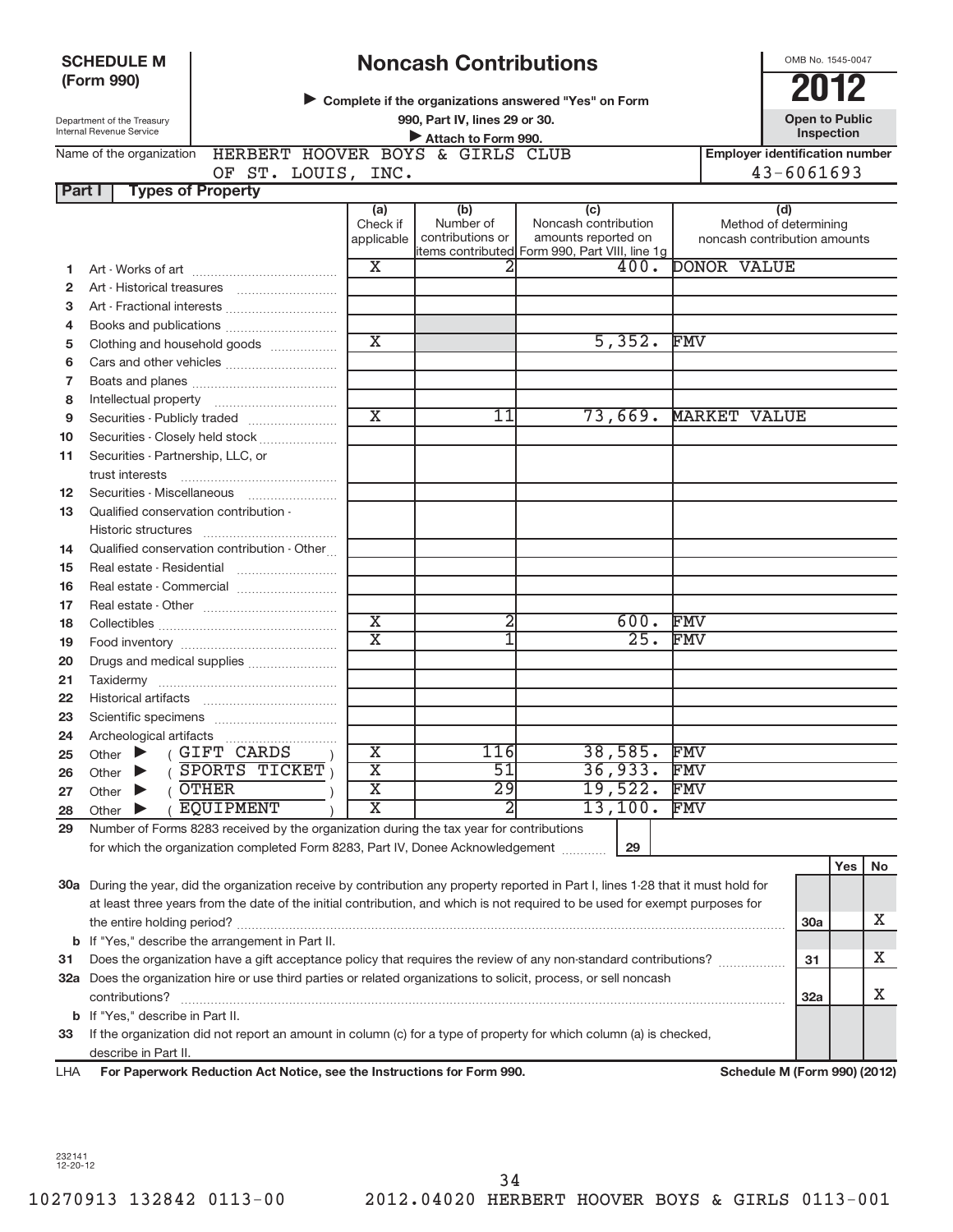**2**Schedule M (Form 990) (2012)  $OF$   $ST.$   $LOUIS$ ,  $INC.$   $43-6061693$  Page

**Supplemental Information.** Complete this part to provide the information required by Part I, lines 30b, 32b, and 33, and whether the organization is reporting in Part I, column (b), the number of contributions, the number of items received, or a combination of both. Also complete this part for any additional information. **Part II**

### PART I, OTHER TYPES OF PROPERTY:

JEWELRY

- (A) CHECK IF APPLICABLE = X
- (B) NUMBER OF CONTRIBUTORS = 3
- (C) REVENUE REPORTED ON FORM 990, PART VIII \$ 1533.
- (D) METHOD OF DETERMINING REVENUE: FMV

**Schedule M (Form 990) (2012)**

232142 12-20-12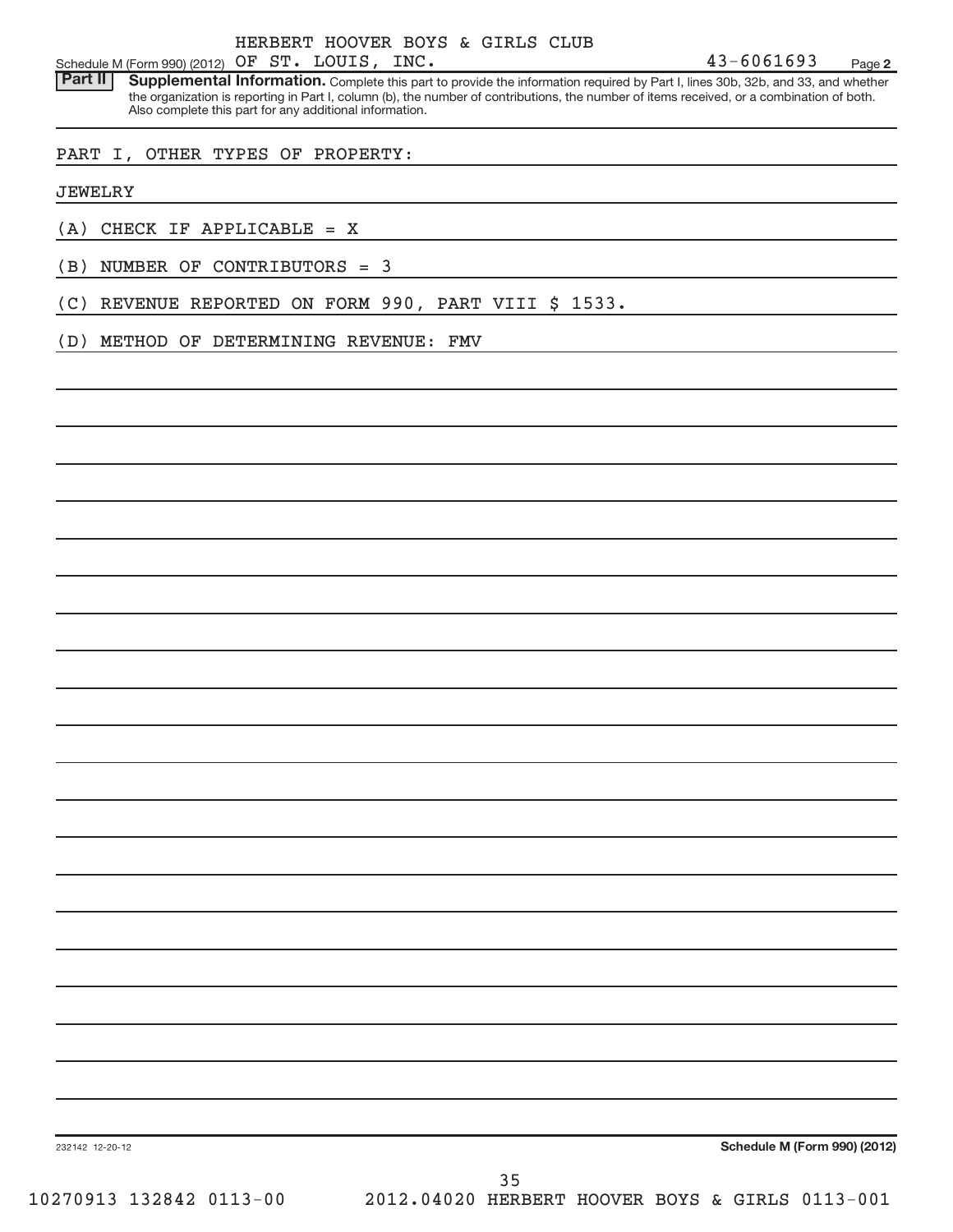| <b>SCHEDULE O</b><br>Supplemental Information to Form 990 or 990-EZ<br>(Form 990 or 990-EZ)<br>Complete to provide information for responses to specific questions on<br>Form 990 or 990-EZ or to provide any additional information.<br>Department of the Treasury<br>Attach to Form 990 or 990-EZ.<br>Internal Revenue Service | OMB No. 1545-0047<br><b>Open to Public</b><br><b>Inspection</b> |
|----------------------------------------------------------------------------------------------------------------------------------------------------------------------------------------------------------------------------------------------------------------------------------------------------------------------------------|-----------------------------------------------------------------|
| HERBERT HOOVER BOYS & GIRLS CLUB<br>Name of the organization<br>OF ST. LOUIS, INC.                                                                                                                                                                                                                                               | <b>Employer identification number</b><br>43-6061693             |
| FORM 990, PART I, LINE 1, DESCRIPTION OF ORGANIZATION MISSION:                                                                                                                                                                                                                                                                   |                                                                 |
| ENABLE YOUTH AGES 6 TO 18<br>TO REALIZE THEIR FULL<br>INSPIRE AND<br>TО                                                                                                                                                                                                                                                          |                                                                 |
| POTENTIAL AS PRODUCTIVE, RESPONSIBLE AND CARING CITIZENS                                                                                                                                                                                                                                                                         |                                                                 |
|                                                                                                                                                                                                                                                                                                                                  |                                                                 |
| FORM 990, PART III, LINE 4D, OTHER PROGRAM SERVICES:                                                                                                                                                                                                                                                                             |                                                                 |
| MIDDLE SCHOOL CLUB<br>EAST                                                                                                                                                                                                                                                                                                       |                                                                 |
| 21ST<br>CENTURY COMMUNITY LEARNING CENTERS                                                                                                                                                                                                                                                                                       |                                                                 |
| EXPENSES \$ 168,146.<br>INCLUDING GRANTS OF \$0.<br>REVENUE $$6,082$ .                                                                                                                                                                                                                                                           |                                                                 |
|                                                                                                                                                                                                                                                                                                                                  |                                                                 |
| FORM 990, PART VI, SECTION B, LINE 11: THE RETURN IS PREPARED BY AN                                                                                                                                                                                                                                                              |                                                                 |
| INDEPENDENT PUBLIC ACCOUNTING FIRM.<br>THE GOVERNING BODY REVIEWS THE RETURN                                                                                                                                                                                                                                                     |                                                                 |
| PRIOR TO FILING.                                                                                                                                                                                                                                                                                                                 |                                                                 |
|                                                                                                                                                                                                                                                                                                                                  |                                                                 |
| FORM 990, PART VI, SECTION B, LINE 12C: THE CONFLICT OF INTEREST FORM IS                                                                                                                                                                                                                                                         |                                                                 |
| SENT OUT ANNUALLY TO STAFF MEMBERS AND BOARD MEMBERS. BOARD MEMBERS SIGN                                                                                                                                                                                                                                                         |                                                                 |
| AND RETURN BY MAIL OR IN PERSON. THE FINANCE DEPARTMENT FOLLOWS UP WITH                                                                                                                                                                                                                                                          |                                                                 |
| STAFF AND BOARD MEMBERS TO ENSURE THEY ARE ALL TURNED IN EACH YEAR.                                                                                                                                                                                                                                                              |                                                                 |
|                                                                                                                                                                                                                                                                                                                                  |                                                                 |

FORM 990, PART VI, SECTION B, LINE 15: THE BOARD SETS THE PRESIDENT'S SALARY. THE PRESIDENT SETS THE VICE-PRESIDENT'S SALARY BASED ON BOYS AND GIRLS CLUB OF AMERICA GUIDELINES.

FORM 990, PART VI, SECTION C, LINE 19: AUDITED FINANCIAL STATEMENTS

PROVIDED UPON WRITTEN REQUEST.

232211 01-04-13 LHA For Paperwork Reduction Act Notice, see the Instructions for Form 990 or 990-EZ. Schedule O (Form 990 or 990-EZ) (2012)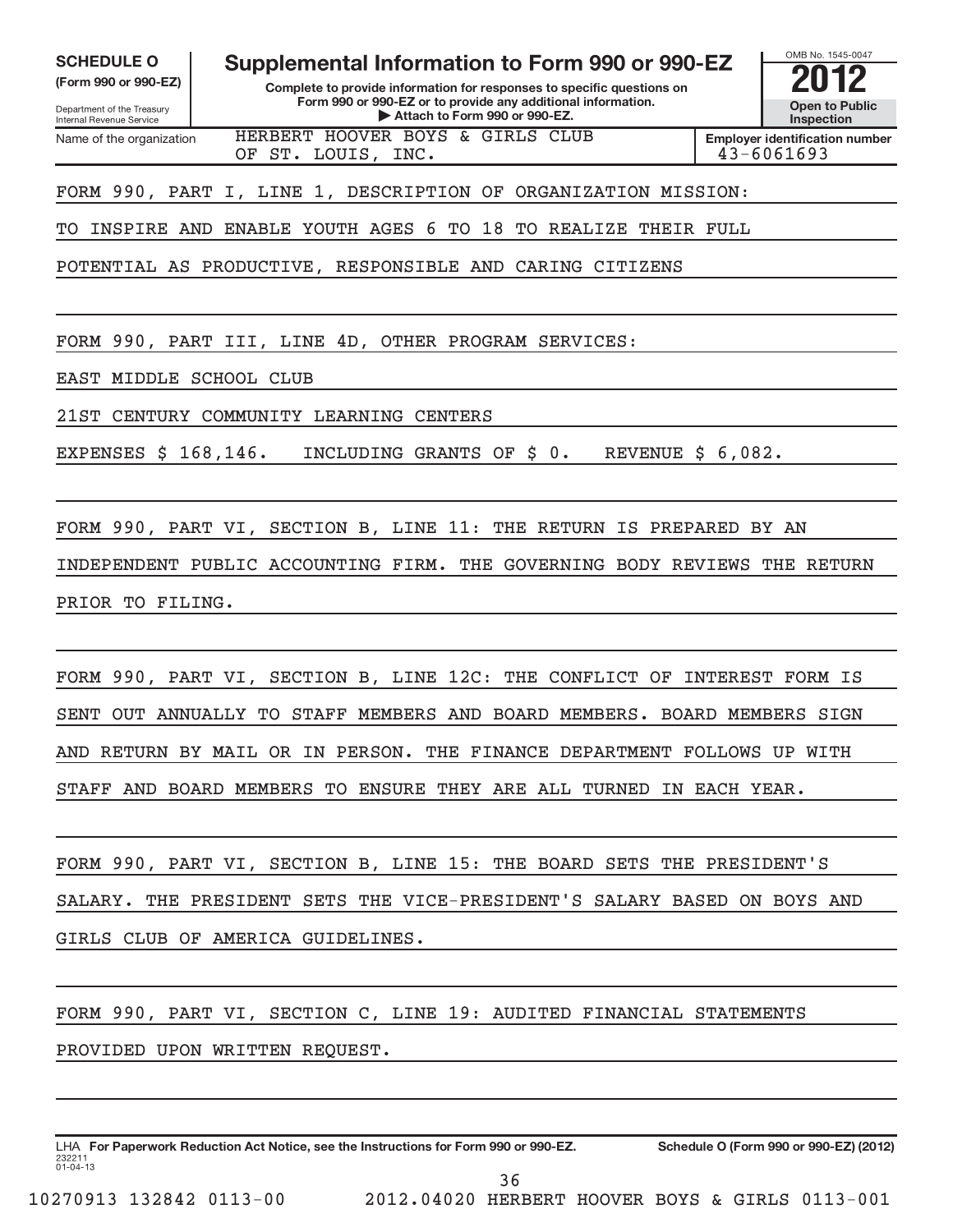| Department of the Treasury<br>Internal Revenue Service<br><b>SCHEDULER</b><br>(Form 990)                                      | Complete if the organization answered "Yes" to Form 990, Part IV, line 33, 34, 35, 36, or 37.<br>Related Organizations and Unrelated Partnerships<br>Attach to Form 990. | See separate instructions.                                                                                     |                                        |                                                                     |                                                  | OMB No. 1545-0047<br>Open to Public<br>Inspection<br>2012                      |               |
|-------------------------------------------------------------------------------------------------------------------------------|--------------------------------------------------------------------------------------------------------------------------------------------------------------------------|----------------------------------------------------------------------------------------------------------------|----------------------------------------|---------------------------------------------------------------------|--------------------------------------------------|--------------------------------------------------------------------------------|---------------|
| <b>HERBERT HOOVER</b><br>LOUIS,<br>ST.<br>FO<br>O<br>Name of the organization                                                 | CLUB<br>GIRLS<br>ىغ<br><b>SAOR</b><br>INC.                                                                                                                               |                                                                                                                |                                        |                                                                     | Employer identification number<br>$43 - 6061693$ |                                                                                |               |
| Identification of Disregarded Entities (Complete if the organization answered "Yes" to Form 990, Part IV, line 33.)<br>Part I |                                                                                                                                                                          |                                                                                                                |                                        |                                                                     |                                                  |                                                                                |               |
| Name, address, and EIN (if applicable)<br>of disregarded entity<br><u>ි</u>                                                   | Primary activity<br>ê                                                                                                                                                    | Legal domicile (state or<br>foreign country)<br>$\widehat{\mathbf{c}}$                                         | Total income<br>ල                      | End-of-year assets<br>$\widehat{e}$                                 |                                                  | Direct controlling<br>entity<br>$\widehat{\epsilon}$                           |               |
|                                                                                                                               |                                                                                                                                                                          |                                                                                                                |                                        |                                                                     |                                                  |                                                                                |               |
|                                                                                                                               |                                                                                                                                                                          |                                                                                                                |                                        |                                                                     |                                                  |                                                                                |               |
|                                                                                                                               |                                                                                                                                                                          |                                                                                                                |                                        |                                                                     |                                                  |                                                                                |               |
|                                                                                                                               |                                                                                                                                                                          |                                                                                                                |                                        |                                                                     |                                                  |                                                                                |               |
| Identification of Related Tax-Exempt Organizations (Complete<br>organizations during the tax year.)<br>Part II                |                                                                                                                                                                          | if the organization answered "Yes" to Form 990, Part IV, line 34 because it had one or more related tax-exempt |                                        |                                                                     |                                                  |                                                                                |               |
| Name, address, and EIN<br>of related organization<br>ම                                                                        | Primary activity<br>$\widehat{e}$                                                                                                                                        | Legal domicile (state or<br>foreign country)<br>$\odot$                                                        | Exempt Code<br>section<br>$\mathbf{G}$ | status (if section<br>Public charity<br>501(c)(3))<br>$\widehat{e}$ | Direct controlling<br>entity<br>$\widehat{E}$    | Section $\frac{\left( 9 \right)}{512}$ (b)(13)<br>controlled<br>entity?<br>Yes | $\frac{1}{2}$ |
| 43-1888292<br>$\bar{\mathbb{I}}$<br>ADAMS PARK COMMUNITY CENTER<br>63107<br>GRAND AVE<br>DИ<br>ST LOUIS,<br>2901 N.           | INSPIRE YOUTH                                                                                                                                                            | <b>MISSOURI</b>                                                                                                | 501(C)(3)                              | $\overline{ }$<br><b>LINE</b>                                       | N/A                                              |                                                                                | ×             |
| $43 - 1713228$<br>63107<br>GRAND AVE<br>MENTOR ST. LOUIS<br><b>DM</b><br>ST LOUIS,<br>2901 N.                                 | <b>MENTOR YOUTH</b>                                                                                                                                                      | <b>MISSOURI</b>                                                                                                | 501(C)(3)                              | $\overline{ }$<br><b>LINE</b>                                       | N/A                                              |                                                                                | ×             |
|                                                                                                                               |                                                                                                                                                                          |                                                                                                                |                                        |                                                                     |                                                  |                                                                                |               |
|                                                                                                                               |                                                                                                                                                                          |                                                                                                                |                                        |                                                                     |                                                  |                                                                                |               |
| For Paperwork Reduction Act Notice, see the Instructions for Form 990.                                                        |                                                                                                                                                                          |                                                                                                                |                                        |                                                                     | Schedule R (Form 990) 2012                       |                                                                                |               |

37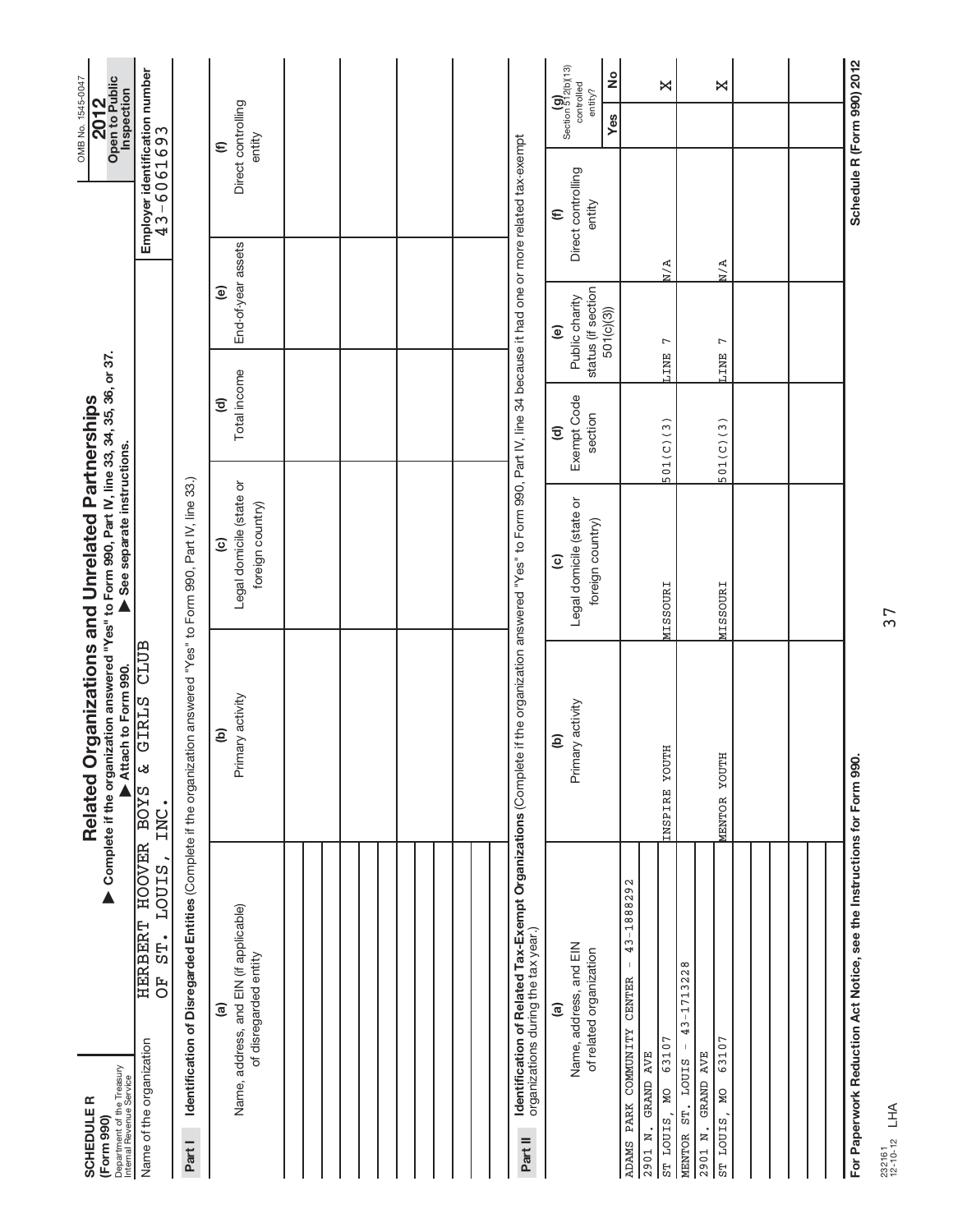| $\sim$<br>Page <sup>1</sup>                 |                                                                                                                                                                                                                                                            | Percentage<br>General or <mark>Percentage</mark><br>managing <b>ownership</b><br>partner?<br>$\widehat{\boldsymbol{\epsilon}}$ |  |  |                                                                                                                                                   | °<br>$\begin{array}{c} \textbf{(i)}\\ \text{Section}\\ 512 \text{(b)} \text{(13)}\\ \text{controlled}\\ \text{entiv} \text{?} \end{array}$<br>Yes |  |  |                            |
|---------------------------------------------|------------------------------------------------------------------------------------------------------------------------------------------------------------------------------------------------------------------------------------------------------------|--------------------------------------------------------------------------------------------------------------------------------|--|--|---------------------------------------------------------------------------------------------------------------------------------------------------|---------------------------------------------------------------------------------------------------------------------------------------------------|--|--|----------------------------|
| $\sim$<br>606169                            |                                                                                                                                                                                                                                                            | <b>Yes</b> No<br>⊜                                                                                                             |  |  |                                                                                                                                                   | Percentage<br>Ξ                                                                                                                                   |  |  | Schedule R (Form 990) 2012 |
| 43                                          |                                                                                                                                                                                                                                                            | Code V-UBI<br>$\widehat{=}$                                                                                                    |  |  | on or Trust (Complete if the organization answered "Yes" to Form 990, Part IV, line 34 because it had one or more related                         | end-of-year<br>assets<br>Share of<br>ම                                                                                                            |  |  |                            |
|                                             |                                                                                                                                                                                                                                                            | ate allocations?<br>Disproportion-<br>$\frac{1}{2}$<br>Ξ<br><b>Yes</b>                                                         |  |  |                                                                                                                                                   |                                                                                                                                                   |  |  |                            |
|                                             |                                                                                                                                                                                                                                                            | end-of-year<br>assets<br>Share of<br>ම                                                                                         |  |  |                                                                                                                                                   | Share of total<br>income<br>$\widehat{\epsilon}$                                                                                                  |  |  |                            |
|                                             |                                                                                                                                                                                                                                                            |                                                                                                                                |  |  |                                                                                                                                                   | Type of entity<br>(C corp, S corp,<br>or trust)<br>$\widehat{\mathbf{e}}$                                                                         |  |  |                            |
|                                             |                                                                                                                                                                                                                                                            | Share of total<br>income<br>$\widehat{\epsilon}$                                                                               |  |  |                                                                                                                                                   |                                                                                                                                                   |  |  |                            |
|                                             |                                                                                                                                                                                                                                                            |                                                                                                                                |  |  |                                                                                                                                                   | Direct controlling<br>entity<br>$\widehat{\mathbf{c}}$                                                                                            |  |  |                            |
|                                             |                                                                                                                                                                                                                                                            | (related, unrelated,<br>excluded from tax under<br>sections 512-514)<br>Predominant income<br>ම                                |  |  |                                                                                                                                                   |                                                                                                                                                   |  |  | ြ္က                        |
|                                             |                                                                                                                                                                                                                                                            |                                                                                                                                |  |  |                                                                                                                                                   | Legal domicile<br>(state or<br>foreign<br>country)<br>$\widehat{\mathbf{c}}$                                                                      |  |  |                            |
|                                             |                                                                                                                                                                                                                                                            | ect controlling<br>entity<br>$\widehat{\mathbf{c}}$<br>ă                                                                       |  |  |                                                                                                                                                   | Primary activity<br>ව                                                                                                                             |  |  |                            |
| INC                                         |                                                                                                                                                                                                                                                            | Legal<br>domicile<br>(state or<br>foreign<br>country)<br>$\widehat{c}$                                                         |  |  |                                                                                                                                                   |                                                                                                                                                   |  |  |                            |
| <b>LOUIS</b><br>$\bullet$                   |                                                                                                                                                                                                                                                            | Primary activity<br>ê                                                                                                          |  |  |                                                                                                                                                   |                                                                                                                                                   |  |  |                            |
| ST<br>FO<br>O<br>Schedule R (Form 990) 2012 | Identification of Related Organizations Taxable as a Partnership (Complete if the organization answered "Yes" to Form 990, Part IV, line 34 because it had one or more related<br>organizations treated as a partnership during the tax year.)<br>Part III | Name, address, and EIN<br>of related organization<br>$\widehat{a}$                                                             |  |  | Identification of Related Organizations Taxable as a Corporati<br>organizations treated as a corporation or trust during the tax year.<br>Part IV | Name, address, and EIN<br>of related organization<br><u>ි</u>                                                                                     |  |  | 232162 12-10-12            |

HERBERT HOOVER BOYS & GIRLS CLUB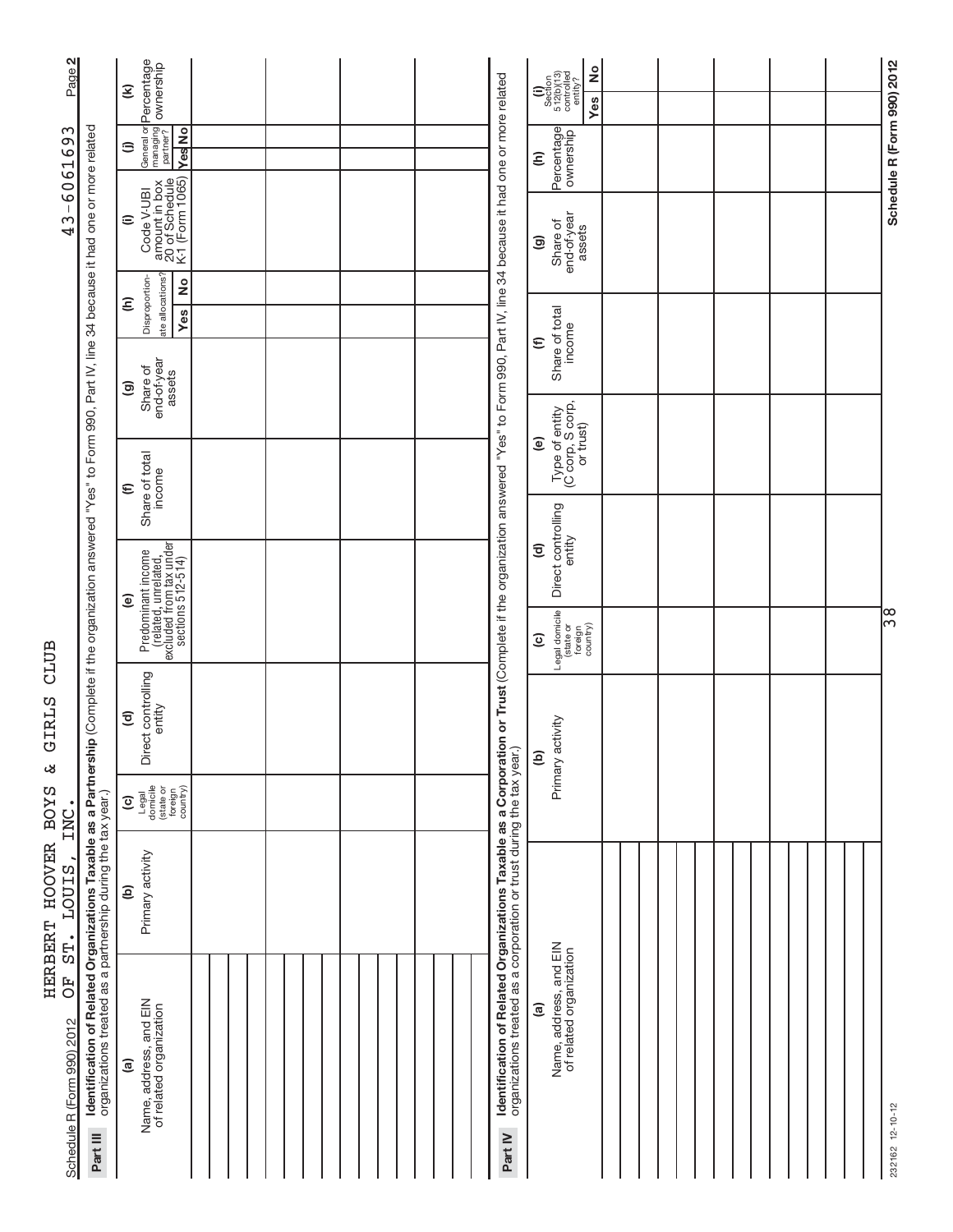|                            | וט כטנקלים<br>I<br>١<br>l |
|----------------------------|---------------------------|
|                            |                           |
|                            |                           |
| תדסות רווח                 |                           |
|                            |                           |
| ś                          | くとけ<br>ر<br>174           |
| さんこく しょうしょう ストー・コード しょうしょう | てトトトくト<br>ł               |
| į                          | 目に にく<br>$\frac{1}{2}$    |
|                            |                           |
|                            | CTCC CCTC                 |
|                            |                           |

က|

Part V Transactions With Related Organizations (Complete if the organization answered "Yes" to Form 990, Part IV, line 34, 35b, or 36.) (Complete if the organization answered "Yes" to Form 990, Part IV, line 34, 35b, or 36.) **Part V Transactions With Related Organizations** 

| نه<br>Note. Complete line 1 if any entity is listed in Parts II, III, or IV of this schedu                                                          |                                |                                   |                                                                                                    |                            | Yes | $\frac{1}{2}$     |
|-----------------------------------------------------------------------------------------------------------------------------------------------------|--------------------------------|-----------------------------------|----------------------------------------------------------------------------------------------------|----------------------------|-----|-------------------|
| During the tax year, did the organization engage in any of the following transactions with one or more related organizations listed in Parts II-IV? |                                |                                   |                                                                                                    |                            |     |                   |
| Receipt of (i) interest (ii) annuities (iii) royalties or (iv) rent from a controlled entity<br>G                                                   |                                |                                   |                                                                                                    | <b>1</b> a                 |     | $\bowtie$         |
| Gift, grant, or capital contribution to related organization(s)<br>$\Omega$                                                                         |                                |                                   |                                                                                                    | $\frac{1}{2}$              |     | ×                 |
| :<br>:<br>: : : : : : : : : :                                                                                                                       |                                |                                   |                                                                                                    | $\frac{1}{2}$              |     | $\bowtie$         |
| Gift, grant, or capital contribution from related organization(s)<br>ပ                                                                              |                                |                                   |                                                                                                    |                            |     |                   |
| Loans or loan guarantees to or for related organization(s)<br>ত                                                                                     |                                |                                   |                                                                                                    | $\overline{10}$            |     | ∣≍                |
| $\bullet$                                                                                                                                           |                                |                                   |                                                                                                    | $\frac{1}{2}$              |     | ∣≍                |
|                                                                                                                                                     |                                |                                   |                                                                                                    |                            |     |                   |
|                                                                                                                                                     |                                |                                   |                                                                                                    | ÷                          |     |                   |
|                                                                                                                                                     |                                |                                   |                                                                                                    |                            |     |                   |
| Sale of assets to related organization(s)<br>ග                                                                                                      |                                |                                   |                                                                                                    | $\overline{9}$             |     | $\times$ $\times$ |
| Purchase of assets from related organization(s)<br>ᇰ                                                                                                |                                |                                   |                                                                                                    | ≑                          |     |                   |
| Exchange of assets with related organization(s)                                                                                                     |                                |                                   |                                                                                                    | Ŧ                          |     | k                 |
| Lease of facilities, equipment, or other assets to related organization(s)                                                                          |                                |                                   |                                                                                                    | Ξ                          | ×   |                   |
|                                                                                                                                                     |                                |                                   |                                                                                                    |                            |     |                   |
| $\circledcirc$<br>Lease of facilities, equipment, or other assets from related organization<br>×                                                    |                                |                                   |                                                                                                    | ¥                          |     | X                 |
| related organization(s)<br>Performance of services or membership or fundraising solicitations for                                                   |                                |                                   |                                                                                                    | $\equiv$                   |     | k                 |
| elated organization(s)<br>m Performance of services or membership or fundraising solicitations by r                                                 |                                |                                   |                                                                                                    | $\mathbf{m}$               |     | ∣≍                |
| Sharing of facilities, equipment, mailing lists, or other assets with related organization(s)<br>c                                                  |                                |                                   |                                                                                                    | $\tilde{=}$                |     | ∣≍                |
| Sharing of paid employees with related organization(s)<br>$\circ$                                                                                   |                                |                                   |                                                                                                    | $\frac{1}{2}$              |     | ∣≍                |
| $\begin{array}{c} \vdots \\ \vdots \\ \vdots \end{array}$                                                                                           |                                |                                   |                                                                                                    |                            |     |                   |
| Reimbursement paid to related organization(s) for expenses<br>$\mathbf{\Omega}$                                                                     |                                |                                   |                                                                                                    | $\frac{\rho}{\tau}$        |     |                   |
| Reimbursement paid by related organization(s) for expenses<br>$\sigma$                                                                              |                                |                                   |                                                                                                    | $\overline{q}$             |     | ×∣×               |
|                                                                                                                                                     |                                |                                   |                                                                                                    |                            |     |                   |
| Other transfer of cash or property to related organization(s)<br>L                                                                                  |                                |                                   |                                                                                                    | $\doteq$                   |     | X                 |
|                                                                                                                                                     |                                |                                   |                                                                                                    |                            |     | ⋈                 |
| Other transfer of cash or property from related organization(s)<br>S                                                                                |                                |                                   |                                                                                                    | $\frac{3}{5}$              |     |                   |
| If the answer to any of the above is "Yes," see the instructions for infor<br>$\mathbf{\Omega}$                                                     |                                |                                   | mation on who must complete this line, including covered relationships and transaction thresholds. |                            |     |                   |
| Name of other organization<br>$\widehat{\mathbf{e}}$                                                                                                | Transaction<br>type (a-s)<br>ව | Amount involved<br>$\overline{c}$ | Method of determining amount involved<br>$\widehat{\mathbf{c}}$                                    |                            |     |                   |
| Ξ                                                                                                                                                   |                                |                                   |                                                                                                    |                            |     |                   |
| <u>(ମ</u>                                                                                                                                           |                                |                                   |                                                                                                    |                            |     |                   |
|                                                                                                                                                     |                                |                                   |                                                                                                    |                            |     |                   |
| ම                                                                                                                                                   |                                |                                   |                                                                                                    |                            |     |                   |
| €                                                                                                                                                   |                                |                                   |                                                                                                    |                            |     |                   |
| ල)                                                                                                                                                  |                                |                                   |                                                                                                    |                            |     |                   |
| $\circledcirc$                                                                                                                                      |                                |                                   |                                                                                                    |                            |     |                   |
| 232163 12-10-12                                                                                                                                     | ြွာ                            |                                   |                                                                                                    | Schedule R (Form 990) 2012 |     |                   |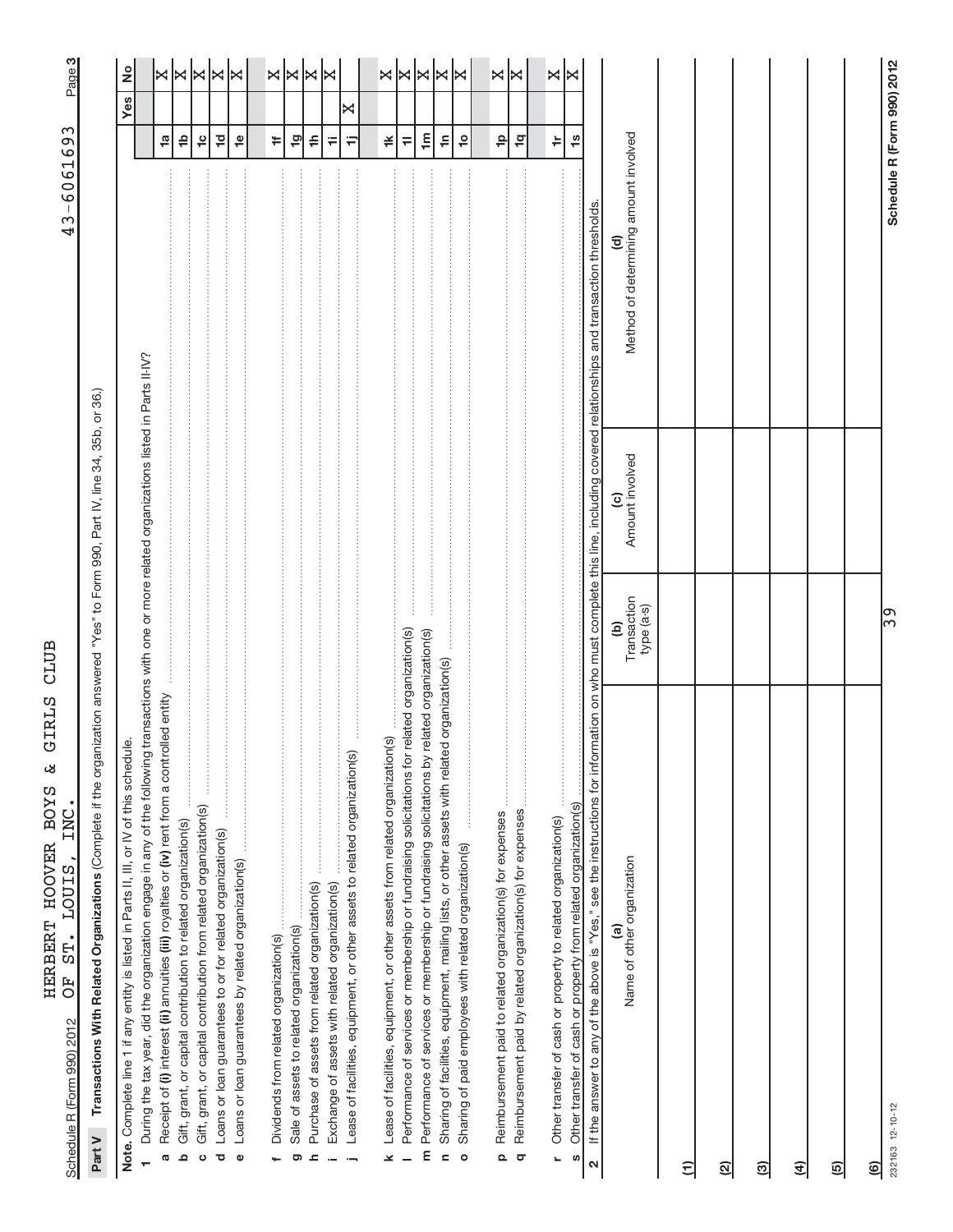| Page 4                                              |                                                                       |                                                                                                                                                                                                                                                                                                                          | $\mathbf{\widehat{\epsilon}}$                                                                                                                                                                                                                                                                        |  |  |  |  |  |  |  |  |  |  | Schedule R (Form 990) 2012 |
|-----------------------------------------------------|-----------------------------------------------------------------------|--------------------------------------------------------------------------------------------------------------------------------------------------------------------------------------------------------------------------------------------------------------------------------------------------------------------------|------------------------------------------------------------------------------------------------------------------------------------------------------------------------------------------------------------------------------------------------------------------------------------------------------|--|--|--|--|--|--|--|--|--|--|----------------------------|
|                                                     |                                                                       |                                                                                                                                                                                                                                                                                                                          | <b>Yes</b> No<br>⊜                                                                                                                                                                                                                                                                                   |  |  |  |  |  |  |  |  |  |  |                            |
| 43-6061693                                          |                                                                       |                                                                                                                                                                                                                                                                                                                          | Dispropr- Code V-UBI General or Percentage<br>tionate amount in box 20 managing<br>allocations? of Schedule K-1 Derther? Ownership<br>Yes No (Form 1065) Yes No<br>$\widehat{=}$                                                                                                                     |  |  |  |  |  |  |  |  |  |  |                            |
|                                                     |                                                                       |                                                                                                                                                                                                                                                                                                                          | <b>Yes</b> No<br>Ξ                                                                                                                                                                                                                                                                                   |  |  |  |  |  |  |  |  |  |  |                            |
|                                                     |                                                                       |                                                                                                                                                                                                                                                                                                                          | end-of-year<br>Share of<br>assets<br>ම                                                                                                                                                                                                                                                               |  |  |  |  |  |  |  |  |  |  |                            |
|                                                     |                                                                       |                                                                                                                                                                                                                                                                                                                          | Share of<br>income<br>total<br>$\epsilon$                                                                                                                                                                                                                                                            |  |  |  |  |  |  |  |  |  |  |                            |
|                                                     |                                                                       |                                                                                                                                                                                                                                                                                                                          | $\begin{bmatrix} \mathbf{e} \\ \mathbf{h} \end{bmatrix}$<br>Are all<br>partners sec.<br>501(c)(3)<br>orgs.?<br><b>Yes</b> No                                                                                                                                                                         |  |  |  |  |  |  |  |  |  |  |                            |
| CLUB                                                | the organization answered "Yes" to Form 990, Part IV, line 37.)       |                                                                                                                                                                                                                                                                                                                          | $\begin{tabular}{ p c } \hline \textbf{Predominant income} & \textbf{else} \\ \hline \textbf{(related, unrelated, t)} & \textbf{else} \\ \hline \textbf{excluded from tax} & \textbf{else} \\ \hline \textbf{not section 512-514) & \textbf{else} \\ \hline \end{tabular}$<br>$\widehat{\mathbf{c}}$ |  |  |  |  |  |  |  |  |  |  |                            |
| GIRLS<br>لان                                        |                                                                       |                                                                                                                                                                                                                                                                                                                          | (state or foreign<br>Legal domicile<br>country)<br>$\overline{c}$                                                                                                                                                                                                                                    |  |  |  |  |  |  |  |  |  |  |                            |
| HERBERT HOOVER BOYS<br>INC.<br><b>LOUIS</b>         |                                                                       |                                                                                                                                                                                                                                                                                                                          | Primary activity<br>$\widehat{e}$                                                                                                                                                                                                                                                                    |  |  |  |  |  |  |  |  |  |  |                            |
| ST.<br>F <sub>O</sub><br>Schedule R (Form 990) 2012 | Part VI Unrelated Organizations Taxable as a Partnership (Complete if | Provide the following information for each entity taxed as a partnership through which the organization conducted more than five percent of its activities (measured by total assets or gross revenue)<br>that was not a related organization. See instructions regarding exclusion for certain investment partnerships. | Name, address, and EIN<br>of entity<br>$\widehat{a}$                                                                                                                                                                                                                                                 |  |  |  |  |  |  |  |  |  |  |                            |

# $43 - 6061693$